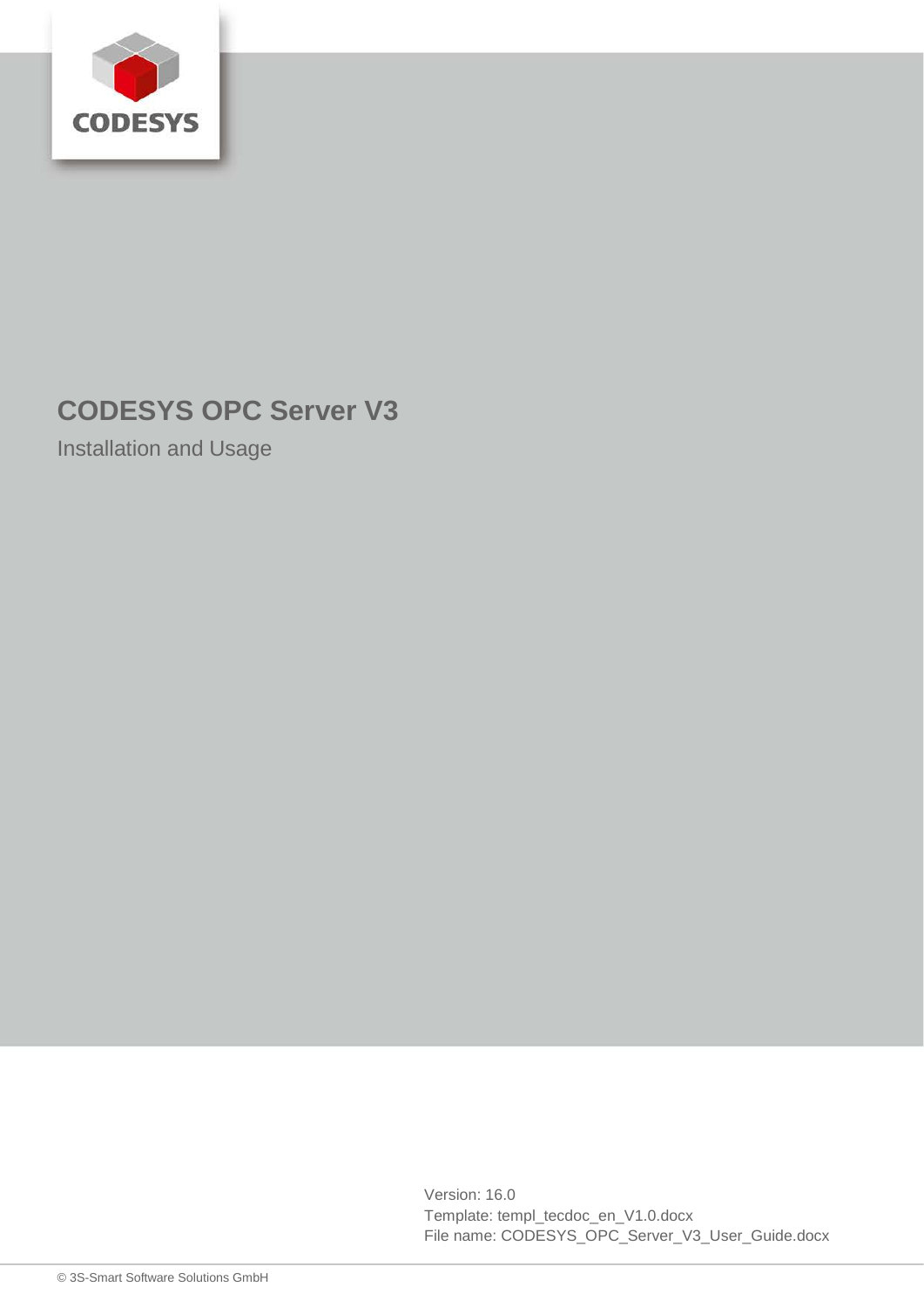# **CONTENT**

|                                                                |                                                                                                                                  |                                                                                                                                                                                                                                                                                                                                                                                                                  | Page                                                                                         |
|----------------------------------------------------------------|----------------------------------------------------------------------------------------------------------------------------------|------------------------------------------------------------------------------------------------------------------------------------------------------------------------------------------------------------------------------------------------------------------------------------------------------------------------------------------------------------------------------------------------------------------|----------------------------------------------------------------------------------------------|
|                                                                | $\mathbf 1$                                                                                                                      | <b>Overview on OPC</b>                                                                                                                                                                                                                                                                                                                                                                                           | 4                                                                                            |
|                                                                | $\mathbf{2}$                                                                                                                     | <b>Overview on ODESYS OPC Server V3</b>                                                                                                                                                                                                                                                                                                                                                                          | 5                                                                                            |
|                                                                | 2.1<br>2.2                                                                                                                       | <b>CODESYS Gateway V3</b><br>Gateway V2.3                                                                                                                                                                                                                                                                                                                                                                        | 5<br>$\overline{7}$                                                                          |
|                                                                | 3                                                                                                                                | Installation of the CODESYS OPC Server V3                                                                                                                                                                                                                                                                                                                                                                        | 8                                                                                            |
|                                                                | 3.1                                                                                                                              | Installation and Registration                                                                                                                                                                                                                                                                                                                                                                                    | 8                                                                                            |
|                                                                | 4                                                                                                                                | Usage of the CODESYS OPC Server V3                                                                                                                                                                                                                                                                                                                                                                               | 9                                                                                            |
|                                                                | 5                                                                                                                                | Configuration of the symbols in the programming system                                                                                                                                                                                                                                                                                                                                                           | 10                                                                                           |
|                                                                | 5.1<br>5.2                                                                                                                       | V <sub>3</sub> Interface<br>V2.3 Interface                                                                                                                                                                                                                                                                                                                                                                       | 10<br>12                                                                                     |
|                                                                | 6                                                                                                                                | <b>CODESYS OPC Server Configuration by OPCConfig.exe</b>                                                                                                                                                                                                                                                                                                                                                         | 14                                                                                           |
|                                                                | 6.1<br>6.1.1<br>6.1.2<br>6.2<br>6.2.1<br>6.2.2<br>6.2.3<br>6.2.4<br>6.2.5<br>6.2.6<br>6.3<br>6.3.1<br>6.3.2<br>6.4<br>6.5<br>6.6 | Call OPCConfig.exe<br>Default call<br>Open a particular INI file<br>Menu Commands and Configuration Dialogs<br>File<br>Edit<br>?<br>Settings for OPC server<br>Settings for <plc><br/>Settings for connection to <plc><br/><b>Simulation Interface</b><br/>SIMULATION3<br/><b>SIMULATION</b><br/>Special case "GATEWAY"<br/><b>Redundant Group</b><br/>Configuration of OPCConfig with OPCConfig.ini</plc></plc> | 14<br>14<br>14<br>15<br>15<br>15<br>16<br>16<br>17<br>18<br>21<br>21<br>21<br>22<br>22<br>24 |
|                                                                | $\overline{7}$                                                                                                                   | <b>Configuration settings in OPCServer.ini</b>                                                                                                                                                                                                                                                                                                                                                                   | 25                                                                                           |
| $V1.0.$ docx<br>$\overline{\Theta}$<br>Template: templ_tecdoc_ | 7.1<br>7.2<br>7.3<br>7.4<br>7.5<br>7.6<br>7.7<br>7.7.1<br>7.8                                                                    | Configuration of the OPC server under section [Server]<br>Configuration of the communication to the controllers<br>Example of an INI file for the V3 interface<br>Example of an INI file for the V2.3 interface<br>Configuration of 'Redundant Group'<br>Information on the changed logfilter<br>Configuration of simulation<br><b>SIMULATION</b><br>Changing directory and name of INI and LOG file             | 25<br>26<br>26<br>27<br>29<br>31<br>31<br>31<br>31                                           |
|                                                                |                                                                                                                                  | © 3S-Smart Software Solutions GmbH                                                                                                                                                                                                                                                                                                                                                                               |                                                                                              |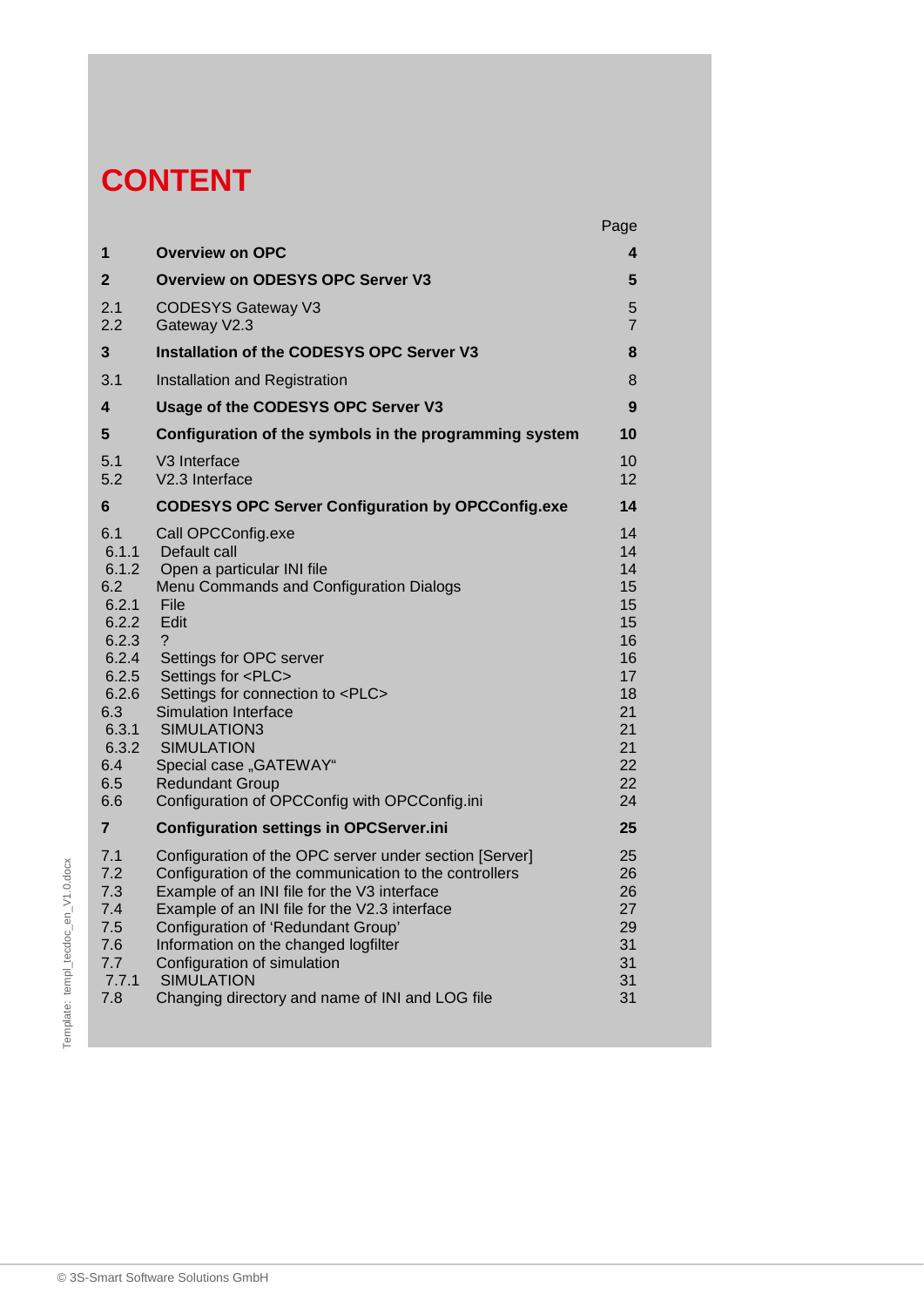| 8                     | Connection to OPC servers on other computers with<br><b>DCOMCNFG.EXE</b> | 33             |
|-----------------------|--------------------------------------------------------------------------|----------------|
| 9                     | <b>Error Diagnosis</b>                                                   | -34            |
| 9.1<br>9.2<br>9.3     | Means of error diagnosis<br><b>Brief checklist</b><br>Error cases        | 34<br>34<br>35 |
| <b>Change History</b> |                                                                          |                |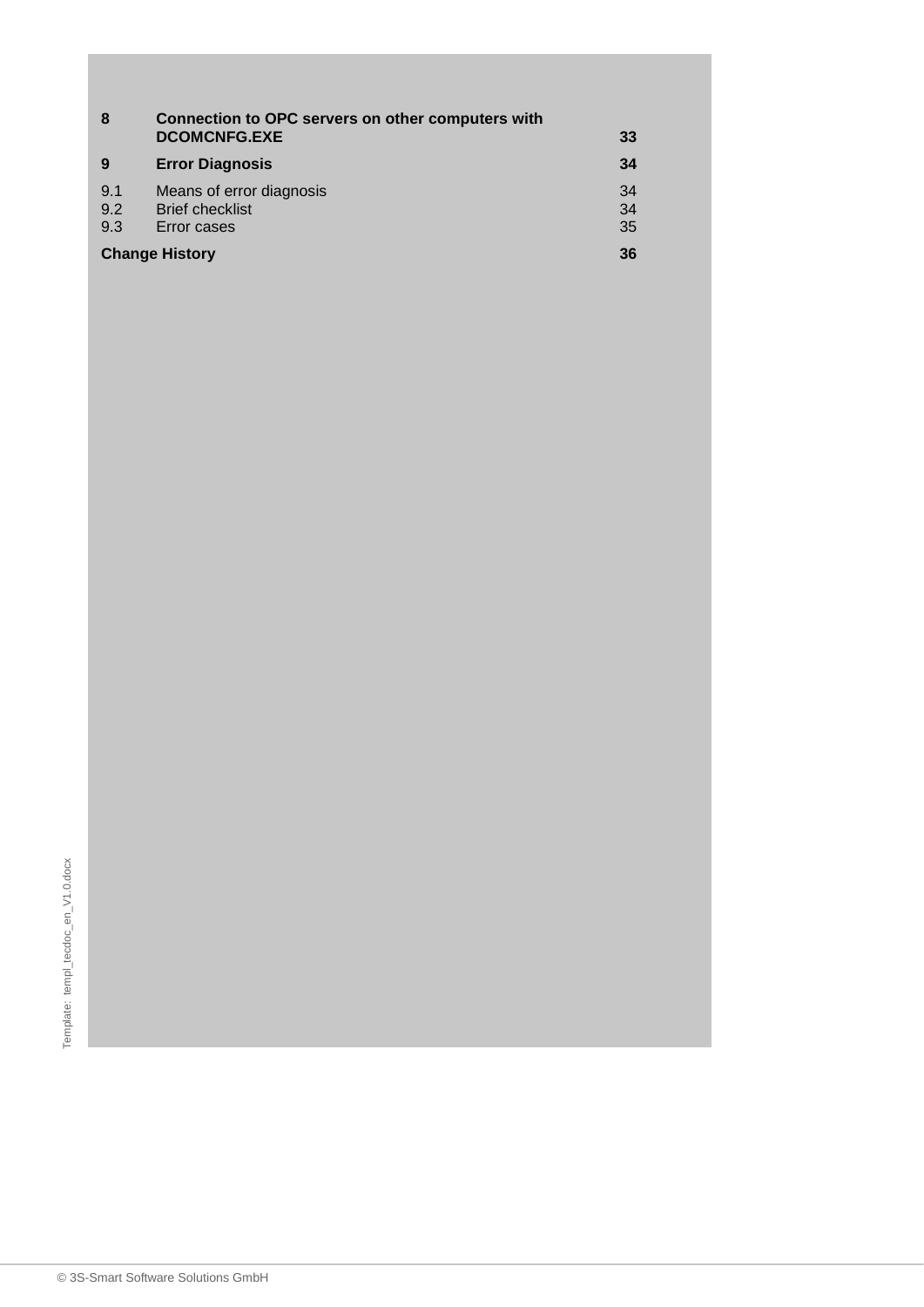# <span id="page-3-0"></span>**1 Overview on OPC**

 $OPC<sup>1</sup>$  $OPC<sup>1</sup>$  $OPC<sup>1</sup>$  is a standardized interface for access on process data. It is based on the Microsoft standard **COM**/**DCOM**[2](#page-4-3) and enlarged due to the requirements of data access in automation, where the interface is mainly used to read data from or write data to the controller. Typical OPC clients are visualizations, programs in purpose to register operating data, etc. Typical providers of OPC Servers are PLC systems and field bus interface cards.

The OPC Server is an executable program that is started automatically during the establishment of a connection between client and PLC. Hence, the OPC Server is able to inform the client about changed variable values or states.

The OPC Server provides all variables (referred to as **Items** in ) that are available on the PLC (**Item Pool** or **Address Space**). These items are managed within a **Data Cache** ensuring a fast access to their values. Also possible is a direct, not cached access on the items of the PLC.

Additionally alarm and event information of items can be considered to be another type of data. For this purpose items can be linked with digital- and limit alarms or events. For doing this it is highly recommended to use the **AEConfiguration** tool. The tool can be found in the program directory of CODESYS. However, in the OPC Server the items can be organized in so-called **Groups** ( **Private** and – only for V2.3 - **Public**).

The private groups can be composed in the client arbitrarily from particular items. Initially they do not effect the groupings in the OPC Server, but if necessary can in case of V2.3 be transformed to Public Groups. Working with Private Groups for example is useful in order to be able to activate or inactivate certain groups of variables with just one single command, depending on whether they should be accessible or not.

Grouped data should be read from the OPC Server consistently, i.e. all variables should be read at the same time. Regard however that this is not always possible in case of target systems with restricted communication buffers!

Due to the characteristics of DCOM it is possible to access a running on another computer. It is also allowed that more than one client accesses the data source at the same time. The applicability of different languages (C++, Visual Basic, Delphi, Java) is another benefit of employing COM.

-

 $1$  OPC = OLE for Process Control; OLE = Object Linking and Embedding

For further information see [www.opcfoundation.org](http://www.opcfoundation.org/) and [www.opc\\_europe.org](http://www.opc_europe.org/)

 $2^2$  COM = Component Object Model (base for OLE); DCOM = Distributed Component Object Model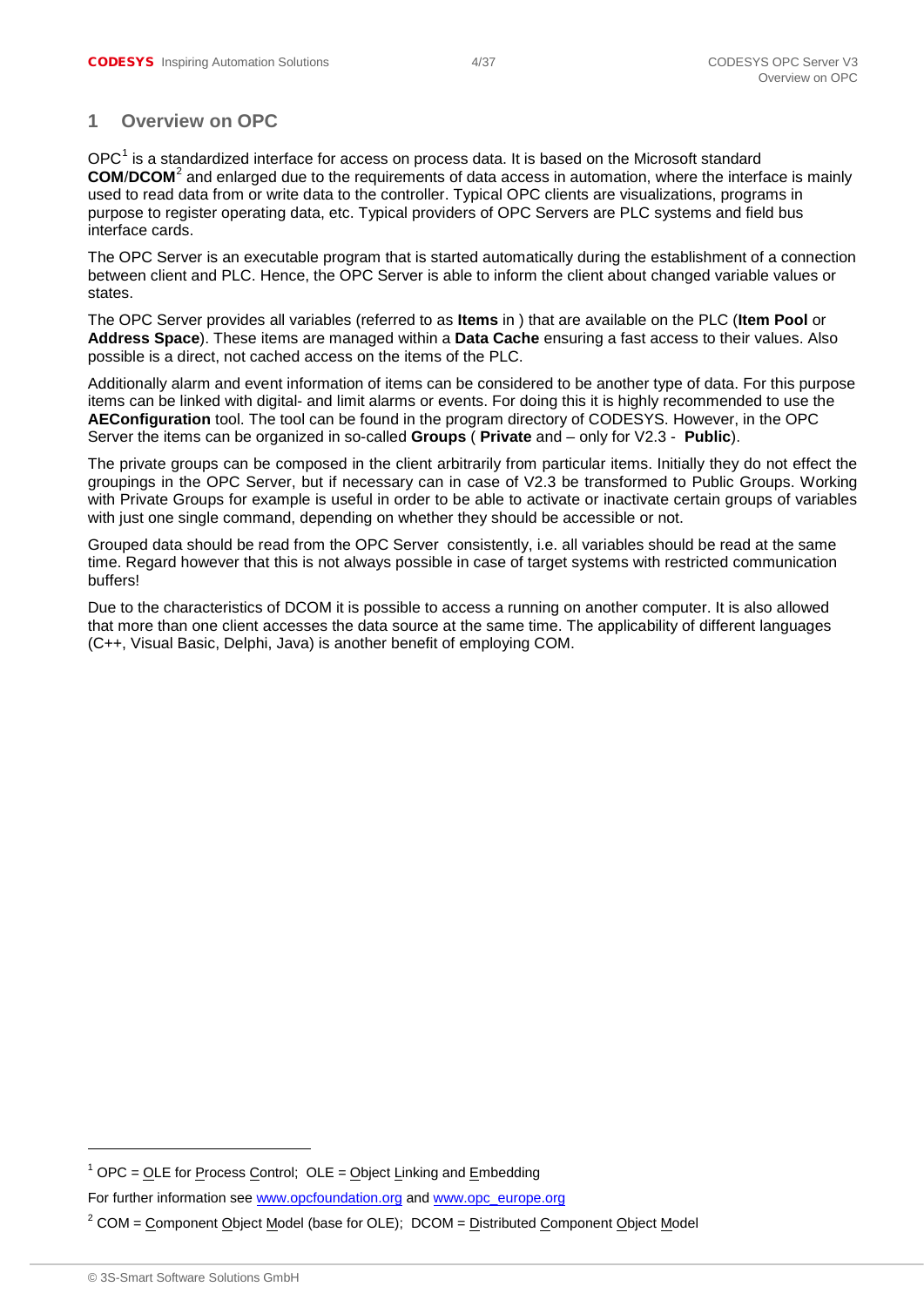# <span id="page-4-0"></span>**2 Overview on ODESYS OPC Server V3**

The CODESYS OPC Server V3 is based on the PLCHandler of 3S-Smart Software Solutions GmbH. This communication module permits a direct communication to **all** PLCs programmable with CODESYS.

Thereby, the OPC Server V3.x supports the following OPC specifications:

- OPC Common Definitions and Interfaces Version 1.0
- Data Access Custom Interface Standard Version 1.0
- Data Access Custom Interface Standard Version 2.05A
- Data Access Custom Interface Standard Version 3.0
- Data Access Automation Interface Standard Version 2.0
- Alarms and Events Custom Interface Version 1.10

Furthermore hierarchical browsing (read of variables available on the PLC) for items is supported.



Communication between OPC Server and PLC can be carried out via one of the following interfaces:

- Gateway V3
- Gateway V2.3
- ARTI
- ARTI3
- **SIMULATION3**
- SIMULATION

Which interface has to be chosen for the communication depends on the particular PLC and has to be configured in the INI file of the OPC Server (parameter: interface type). With help of the tool OPCConfig the INI file can be comfortably configured. See chap. 6 "CODESYS OPC Server Configuration by OPCConfig.exe". The OPC Server is able to communicate with both, V3 as well as V2.3 PLCs, at the same time.

Furthermore a missing PLC can be simulated. Than a symbol file with all symbols in instead of the plc provides the OPC server the symbol pool (XML file or SDB file).

#### <span id="page-4-1"></span>**2.1 CODESYS Gateway V3**

Basically a symbol/item list has to be generated in the programming system. There in *Symbol Configuration*, variables can be chosen for the symbol list. Depending on the settings in the target description file, the symbol list is transferred either implicitly within the application or as a separate child application. After this, the symbols can be browsed by the OPC server independent of the transfer method. Additionally a symbol file with extension XML is stored in the project path. If the developer of the visualization (OPC client) has not a PLC, this XML file can be used for simulation purposes.

The XML file is named according to the following syntax:

<Project name>.<Device name>.<Application name>.xml

<span id="page-4-3"></span><span id="page-4-2"></span>The communication between the OPC server and a CODESYS V3 controller is always done via CODESYS Gateway V3. In contrast to Gateway Server V2.3, this server is not bound any longer to the Windows operating system and can be positioned at any desired position within the PLC network except embedded PLCs.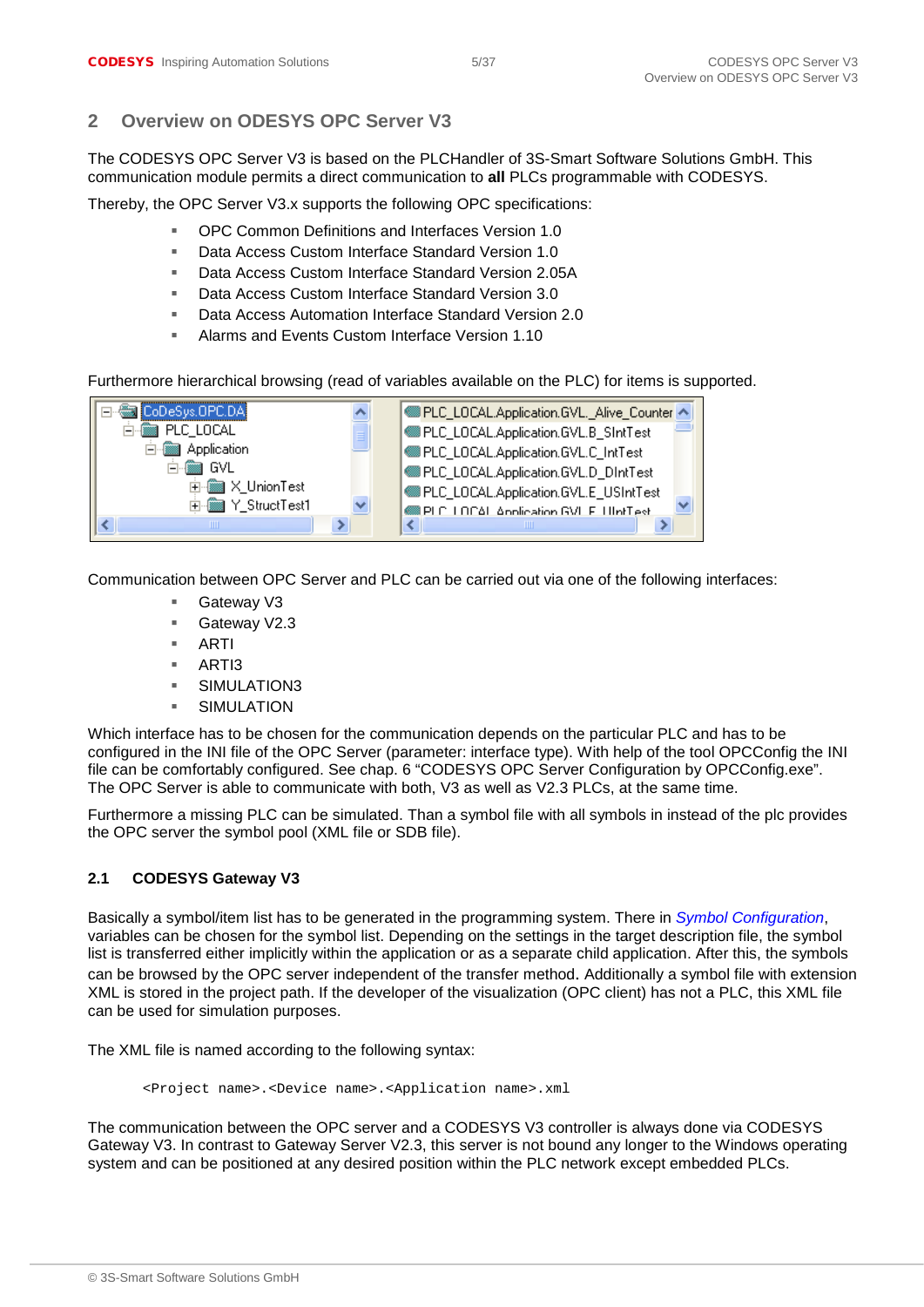#### See in the following picture a possible structure of a CODESYS V3 PLC network:



The application as well as the symbol information are filed on the PLC. Requests concerning the symbol information, the values and the status information are handled by the PLC itself.

A symbol list is generated basing on the variables defined in the Symbol Configuration. Usually the symbol list is implicitly transferred to the PLC with the download of the PLC application. This, however, can also be done in an explicit transfer with downloading a separate child application on the plc, which then can be handled separately.

In this case the syntax of the symbol application is:

```
<Application name>.__Symbols
```
If the *Symbol configuration* e.g. has been defined for application *Application* during downloading the application, also the symbol information gets loaded to the PLC as *Application.\_\_Symbols* :



The symbol application must be regarded as "normal" application, also concerning the maximum number of applications on a PLC.

Contemporaneously with the application download the symbol list will be exported in a symbol file (XML format) and stored in the project directory.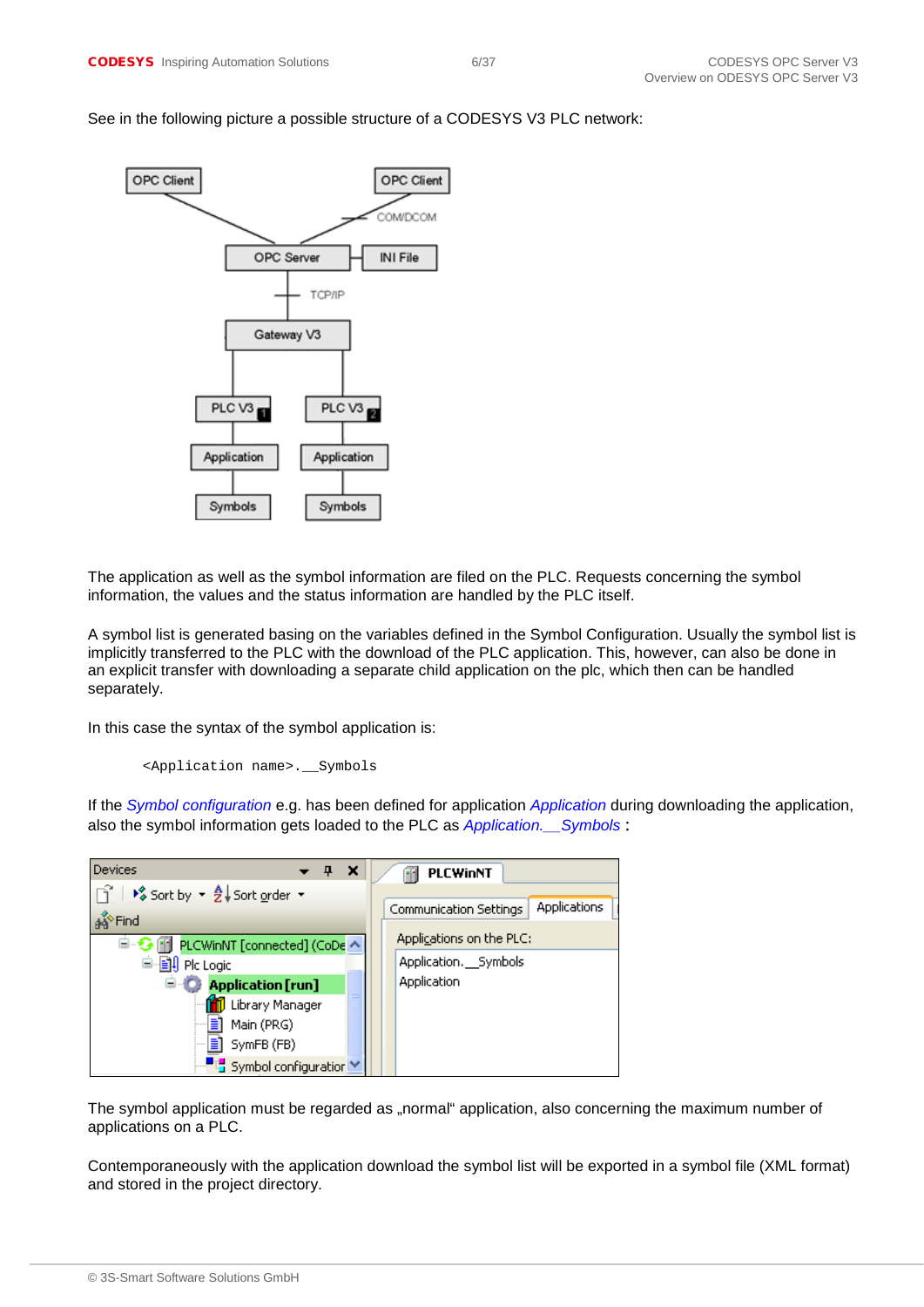The XML file is named according to the following syntax:

```
<Project name>.<Device name>.<Application name>.xml
```
**If the developer of the visualization (OPC client) has not available a PLC, this symbol file can be used for simulation purposes.**

#### <span id="page-6-0"></span>**2.2 Gateway V2.3**



**Note**: **The symbol file is the basis for the data exchange via CODESYS Gateway V2.3 .** 

If a project with symbol configuration is loaded from the CODESYS V2.3 programming system to the PLC, a **symbol file** (\*.sym or \*.sdb) is created at the same time and stored in the Gateway resp. – if applicable – on the PLC. The symbol file contains so-called "items". One item (data object) corresponds exactly with one variable in the control application program. The variables on the controller can be reached via these items.

The CODESYS OPC Server requests the Gateway to submit the contents of the symbol files and then produces an **item list** using the received information. As the contents of the item list is determined by the accessibility of variables in the controller, it can not be influenced by the OPC client. In each case the OPC Server reads the symbol file which was last loaded over the Gateway channel for a project. Items of different projects, meaning of different application programs, can be reached simultaneously if the symbol file was provided by the same Gateway channel.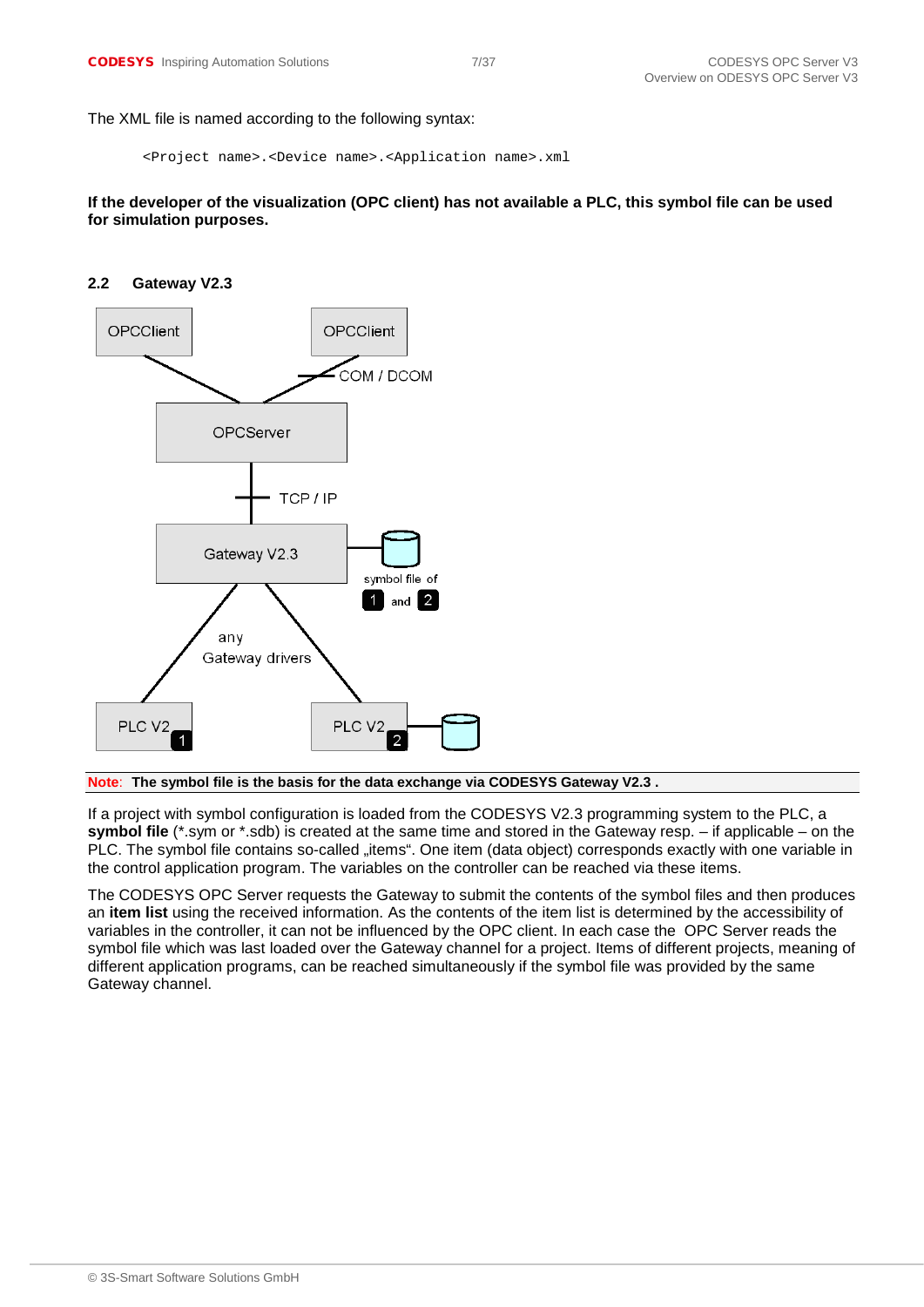# <span id="page-7-0"></span>**3 Installation of the CODESYS OPC Server V3**

OPC Server V3 is delivered in setup form. All files needed for the OPC communication get installed and the OPC Server will be registered automatically as COM server.

**Note:** For using the OPC Server V3 on a Windows Vista system, it is strongly recommended to run the OPC client in Windows XP SP2 compatibility mode and with extended administrator rights in order to get a continuous updating of the values.

#### <span id="page-7-1"></span>**3.1 Installation and Registration**

Further on, there is the possibility to register resp. to uninstall the OPC Server manually either as COM server or as service.

1..Parallel installation and registration

With command

WinCODESYSOPC /RegServer

the server is registered as COM server. Thereby as location path always the current position of WinCODESYSOPC.exe will be used. Thus the call only may be done from a local path.

#### 2. Registration as service

With command

WinCODESYSOPC /Service

WinCODESYSOPC.exe gets installed as system service. Started once, the service will stay "started" until the system gets terminated. The communication to the configured PLCs survives. Also here the service gets installed in the current position of WinCODESYSOPC.exe.

3. Uninstalling the

With command

WinCODESYSOPC /UnRegServer

all entries of the OPC Server will be removed from the registry. The installed files will not be removed.

Settings in the registry are to be found under path "Computer\HKEY\_LOCAL\_MACHINE\SOFTWARE\3S-Smart Software Solutions GmbH\CODESYSOPC". Entries are "AEConfigPath", "INIFileName" and LOGFileName". The values INIFileName and LOGFileName can contain name and path information together. The name of the INI file is "OPCServer.ini". See also chapter [7.8](#page-30-3) ["Changing directory and name of INI and LOG file"](#page-30-3).

| Registry Editor<br>$\begin{array}{c c c c c c} \hline \multicolumn{3}{c }{\mathbf{C}} & \multicolumn{3}{c }{\mathbf{C}} & \multicolumn{3}{c }{\mathbf{X}} \end{array}$                                                                                                                            |             |                                                                                            |                                                                   |                                                                                                                                             |  |
|---------------------------------------------------------------------------------------------------------------------------------------------------------------------------------------------------------------------------------------------------------------------------------------------------|-------------|--------------------------------------------------------------------------------------------|-------------------------------------------------------------------|---------------------------------------------------------------------------------------------------------------------------------------------|--|
| Edit View Favorites Help<br><b>File</b>                                                                                                                                                                                                                                                           |             |                                                                                            |                                                                   |                                                                                                                                             |  |
| 4 <b>July Computer</b><br><b>HKEY_CLASSES_ROOT</b><br><b>HKEY CURRENT USER</b><br>HKEY LOCAL MACHINE<br>BCD00000000<br><b>HARDWARE</b><br>SAM<br><b>SECURITY</b><br><b>SOFTWARE</b><br>3S-Smart Software Solutions Gr<br>CoDeSysOPC<br><b>Gateway Server</b><br><b>ATI Technologies</b><br>∢<br>ш | ▲<br>Ξ<br>٠ | Name<br>ab (Default)<br>ab AEConfigPath<br>ab INIFileName<br>ab LOGFileName<br>Window Snip | <b>Type</b><br><b>REG SZ</b><br>REG SZ<br>REG SZ<br><b>REG SZ</b> | Data<br>(value not set)<br>C:\ProgramData\CoDeSysOPC\<br>C:\ProgramData\CoDeSysOPC\OPCServer.ini<br>C:\ProgramData\CoDeSysOPC\OPCServer.log |  |
| Computer\HKEY_LOCAL_MACHINE\SOFTWARE\3S-Smart Software Solutions GmbH\CoDeSysOPC                                                                                                                                                                                                                  |             |                                                                                            |                                                                   |                                                                                                                                             |  |

Note: If a labeled version of CODESYS is used, regard, that not only the product name (in the figure above "CoDeDysOPC") is modified but also the vendor name (in the figure above "3S-Smart Software Solutions GmbH") and their subordinate entries are adapted.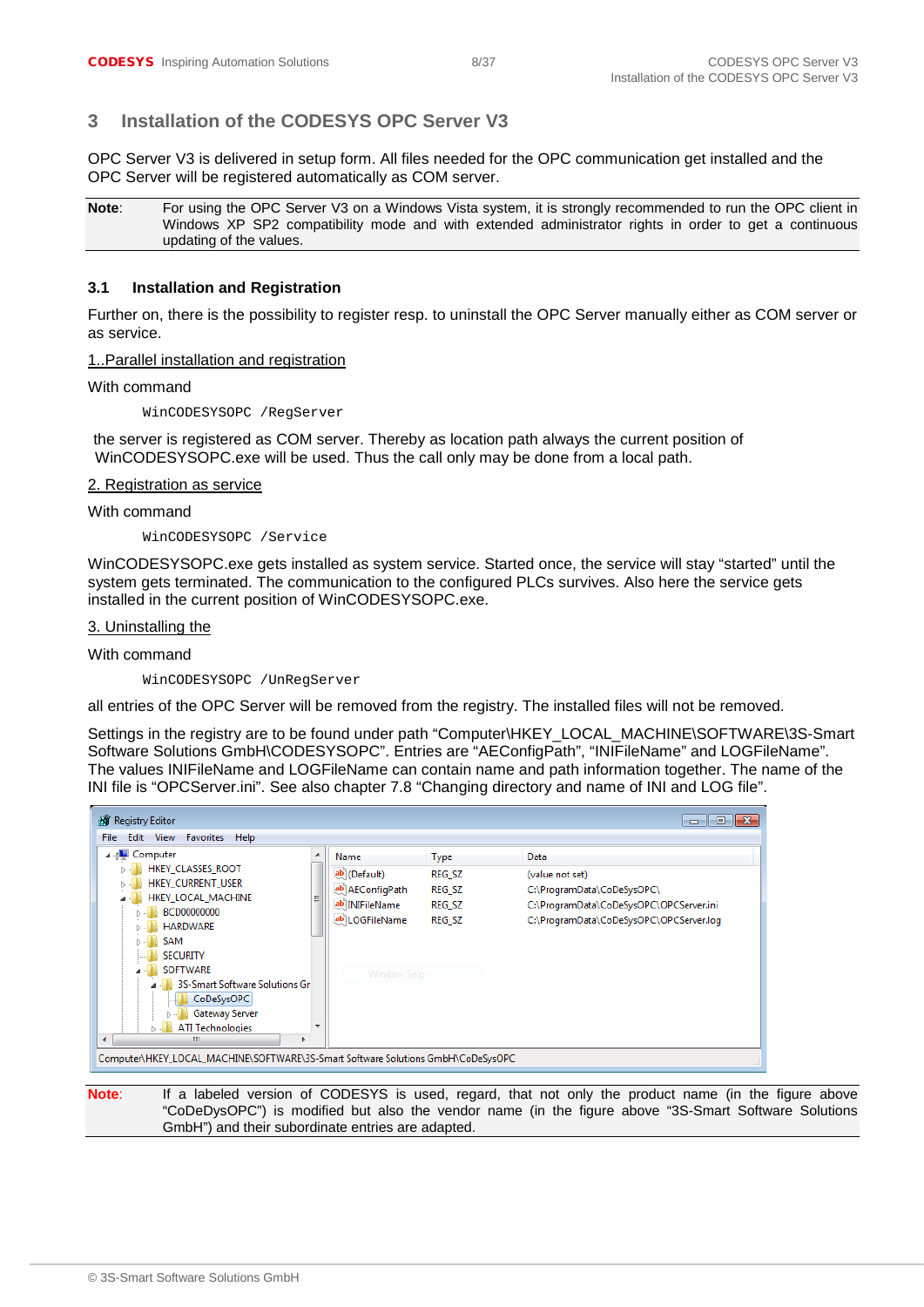# <span id="page-8-0"></span>**4 Usage of the CODESYS OPC Server V3**

To receive a communication from the PLC via OPC server to the OPC client, the following steps are necessary:

- **1.** The application on the control contains symbols (Items) configured with symbol configuration. See chapter 5 "Configuration of the symbols in the programming system".
- **2.** The OPC server receives all necessary settings to establish the connections in "**OPCServer.ini**". The name and path of the OPC server INI file is by default "OPCServer.ini" in the installation directory. How to change this default settings see chapter [7.8](#page-30-3) ["Changing directory and name of INI and LOG file"](#page-30-3) How to create the OPCServer.ini see chapter 6 "CODESYS OPC Server Configuration by OPCConfig.exe".
- **3.** After selection of server CODESYS.OPC.DA the desired OPC-Client can browse all configured symbols.

After the installation, the OPC Server should be offered for selection by the OPC client (e.g. visualization). The name of the OPC Server is **CODESYS.OPC.DA**.

The OPC Server will be started automatically by the operating system as soon as a client establishes a connection. The OPC Server then will terminate automatically as soon as all clients have closed their connections to the server.

There will be no OPC Server icon in the task bar, but it will be only handled in the Windows Task Manager as a process.

For each configured PLC the OPC Server V3 generates the status variables **CommState** and **\_CommStateOK**. **\_CommState** can be interpreted from an OPC Client and the following states can be requested:

```
STATE_TERMINATE = -1STATE_PLC_NOT_CONNECTED = 0
STATE_PLC_CONNECTED = 1
STATE_NO_SYMBOLS = 2
STATE_SYMBOLS_LOADED = 3
STATE_RUNNING = 4
STATE_DISCONNECT = 5
STATE_NO_CONFIGURATION = 6
```
\_CommStateOK is a Boolean variable indicating in state TRUE a communication with the OPC server. The name of the plc can be taken from the prefix of the Boolean variable. If the variable is FALSE, currently no communication is possible. This happens for example during download.

In redundant groups the status variables are generated for each plc in the group. Then for differentiation the name of the status variables follows the syntax:

```
__CommStateOK<PLCName>
```
\_\_CommState<PLCName>

#### Example:

#### OPCServer.ini:

```
[RedGroup:0]
Name=MyGroup
NumPLCs=2
DefaultPI.C=0PLCName0=SPWinV3
PLCName1=SPWinV3R
```
Thus, there are the following status variables:

\_\_CommStateOKSPWinV3

\_\_CommStateSPWinV3

- \_\_CommStateOKSPWinV3R
- \_\_CommStateSPWinV3R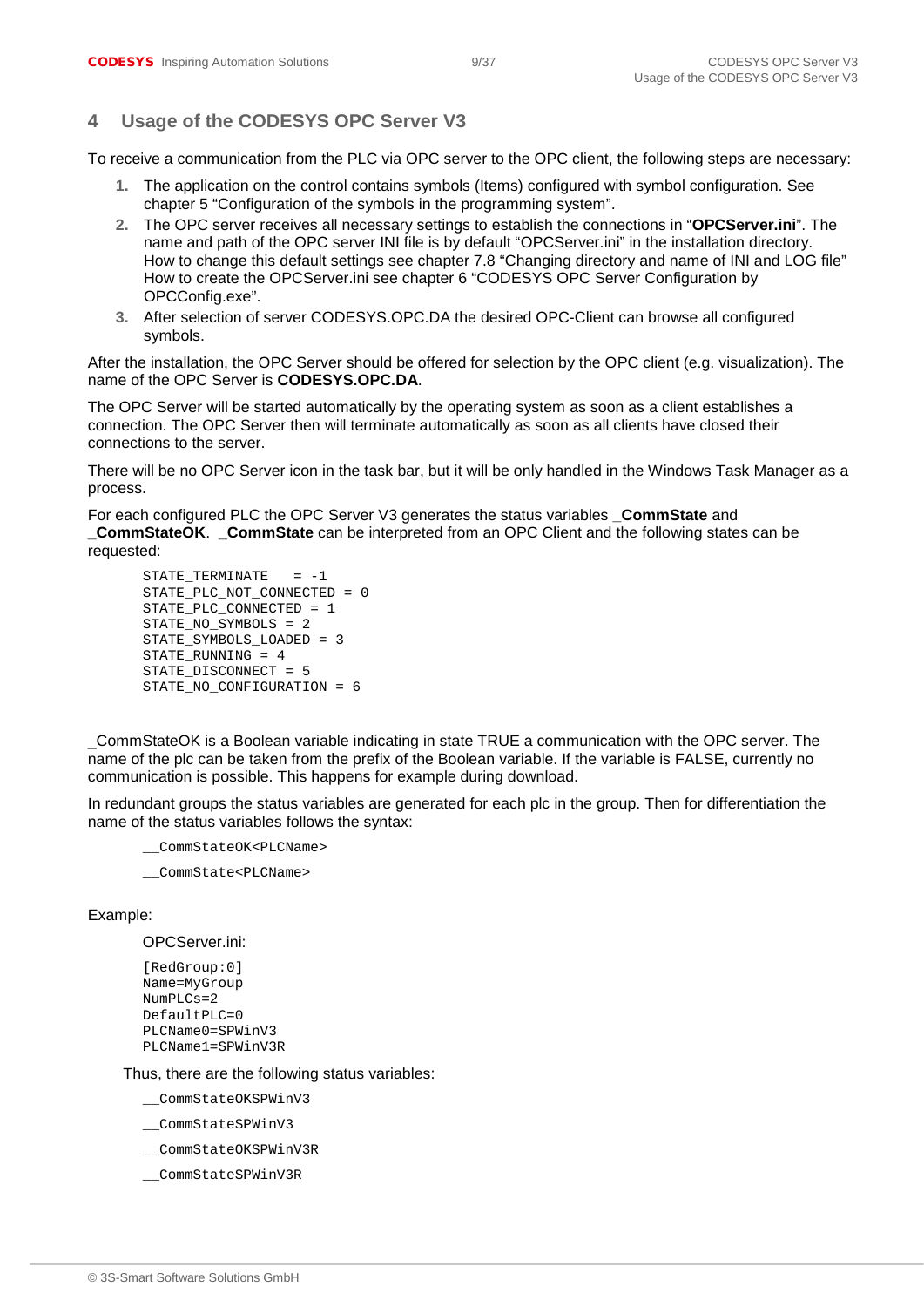# <span id="page-9-0"></span>**5 Configuration of the symbols in the programming system**

#### <span id="page-9-1"></span>**5.1 V3 Interface**

#### **Step 1: Add Symbol Configuration**

Select the *Application* object in the device tree and add object *Symbol configuration* (*Project-> Add Object -> Symbol configuration*). The symbol configuration editor appears:

|                                                                                                                                                                             |                                 |                    | Library Manager [Device: PLC Logic: Application]                                                                                                                       | $De 4 \rightarrow \times$<br>G |
|-----------------------------------------------------------------------------------------------------------------------------------------------------------------------------|---------------------------------|--------------------|------------------------------------------------------------------------------------------------------------------------------------------------------------------------|--------------------------------|
| Available variables<br>Available Items<br><b>C</b> Variables<br>ь<br><b>OPC</b><br><b><i>O</i></b> g_dwAliveCount DWORD<br><b>Og_xBool</b> BOOL<br><b>B</b> Data Types<br>Œ | Refresh<br>Access Ric<br>传<br>後 | >><br>><br>$\,<\,$ | Selected variables<br>Selected Items<br>Variables<br>Ξ<br><b>O</b> OPC<br>⊟…<br><b><i>g_dwAliveCount DWORD</i></b><br><b>Og_xBool</b> BOOL<br><sup>■1</sup> Data Types | Access Rights<br>传<br>٩,       |
| $\left\langle \cdot \right\rangle$<br><b>THE</b>                                                                                                                            | $\rightarrow$                   | $<<$               |                                                                                                                                                                        |                                |
| Instance Path:                                                                                                                                                              |                                 |                    | Download                                                                                                                                                               | Display invalid variables      |
|                                                                                                                                                                             |                                 |                    |                                                                                                                                                                        | Copy Instance Path             |

#### **Step 2: Configure symbols**

The dialog shown above will be opened on a double-click on the symbol configuration object. In order to get the currently available item pool, first click on the *Refresh* button. Thereupon, in the left part of the editor window all variables available in the application will be displayed. These are only variables with read or write access. In order to add a variable or node currently selected in the left tree to the right window use the arrow button *< > >* between the two windows.

The access right for a selected item can be modified in the right window by clicking on the symbol in column *Access Rights*. Each mouse-click switches to the next one of the possible symbols and thus to the respective access right:

- **\*** read+write (read and write access),
- $\rightarrow$  write-only (only write access),
- $\tilde{\mathcal{F}}$  read-only (only read access).

**Note:** In case of arrays and structures the aggregate variable as well as the particular components will be generated implicitly

If the symbol configuration will be modified in online mode, the modified application can be downloaded via button *Download*.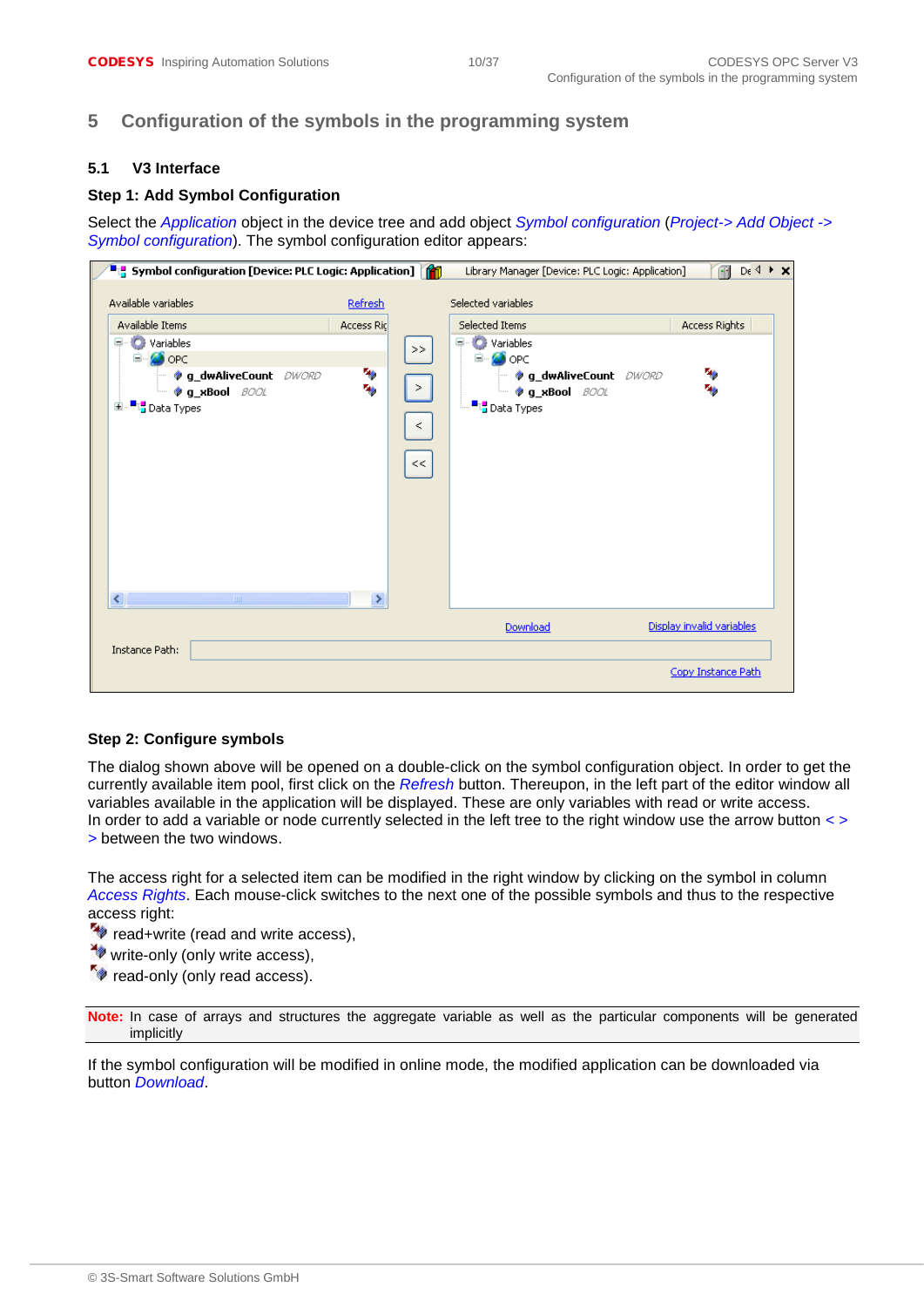#### **Step 3: Login**

**Note:** Instructions for configuring the plc by device description file regarding the behavior of the symbol configuration can be found in the document "CODESYSControlV3\_Manual.pdf" Chapter "6.5.4.1 Symbol configuration".

With commanding *Login* the application will be compiled and downloaded.

If the controller is configured in a way that it downloads the symbols within the task application (default way), the following happens:

The application with the implicit symbol information will be created and downloaded to the plc. The symbol file is stored next to the project file as well.

| <b>Devices</b><br>$\mathbf{\mu}$<br>×                                                                                 | <b>E</b> <sub>L</sub> Symbols<br>का<br>Ħ<br>PLC PRG<br>Start Page                                                                                                           | fн<br><b>Device</b>                                    |
|-----------------------------------------------------------------------------------------------------------------------|-----------------------------------------------------------------------------------------------------------------------------------------------------------------------------|--------------------------------------------------------|
| 日中<br><b>OneSymbol</b><br>▼                                                                                           |                                                                                                                                                                             |                                                        |
| □ G III Device [connected] (CoDeSys Control Win V3)                                                                   | Files<br><b>Communication Settings</b><br><b>Applications</b><br>Log                                                                                                        | PLC shell   Users<br>PLC settings                      |
| <b>国</b> ·图 PLCLogic                                                                                                  | <b>Host</b>   Location:       D:\DocuProcessing\V3.45P4\OPC\Projekt $\cdot$   $\rightarrow$ $\times$ $\leftrightarrow$                                                      |                                                        |
| <b>E Application</b> [stop]                                                                                           | Name                                                                                                                                                                        | Modified<br><b>Size</b>                                |
| <b>M</b> Library Manager<br>$\equiv$ PLC_PRG (PRG)<br>Fig. Symbol configuration<br><sup>二、</sup> 图 Task Configuration | $\mathbf{r}$<br>OneSymbol-a.schubel-3S-SOFTWARE.opt 11,32 KB (11 19.04.2011 1<br>OneSymbol-AllUsers.opt<br>OneSymbol.Device.Application.c0d99ef4 1,34 MB (1.40 19.04.2011 1 | 718 bytes<br>19.04.2011 1                              |
| ⊗ MainTask                                                                                                            | ≌<br>OneSymbol.Device.Application.xml<br>OneSymbol.project                                                                                                                  | 632 bytes<br>19.04.2011 1<br>107,17 KB (1 19.04.2011 1 |
|                                                                                                                       | PosControl-a.schubel-35-SOFTWARE.opt<br>PosControl-AllUsers.opt                                                                                                             | 20,25 KB (20 07.04.2011 0<br>718 bytes<br>07.04.2011 0 |

If the controller is configured that it downloads the symbols in its own application, the following happens:

The syntax of the symbol application is:

<Application name>.\_\_Symbols

The application and the child application will be created and downloaded to the PLC. The symbol file is stored next to the project file as well.



The symbol application has to be regarded as "normal" application, also concerning the maximum number of applications on a PLC.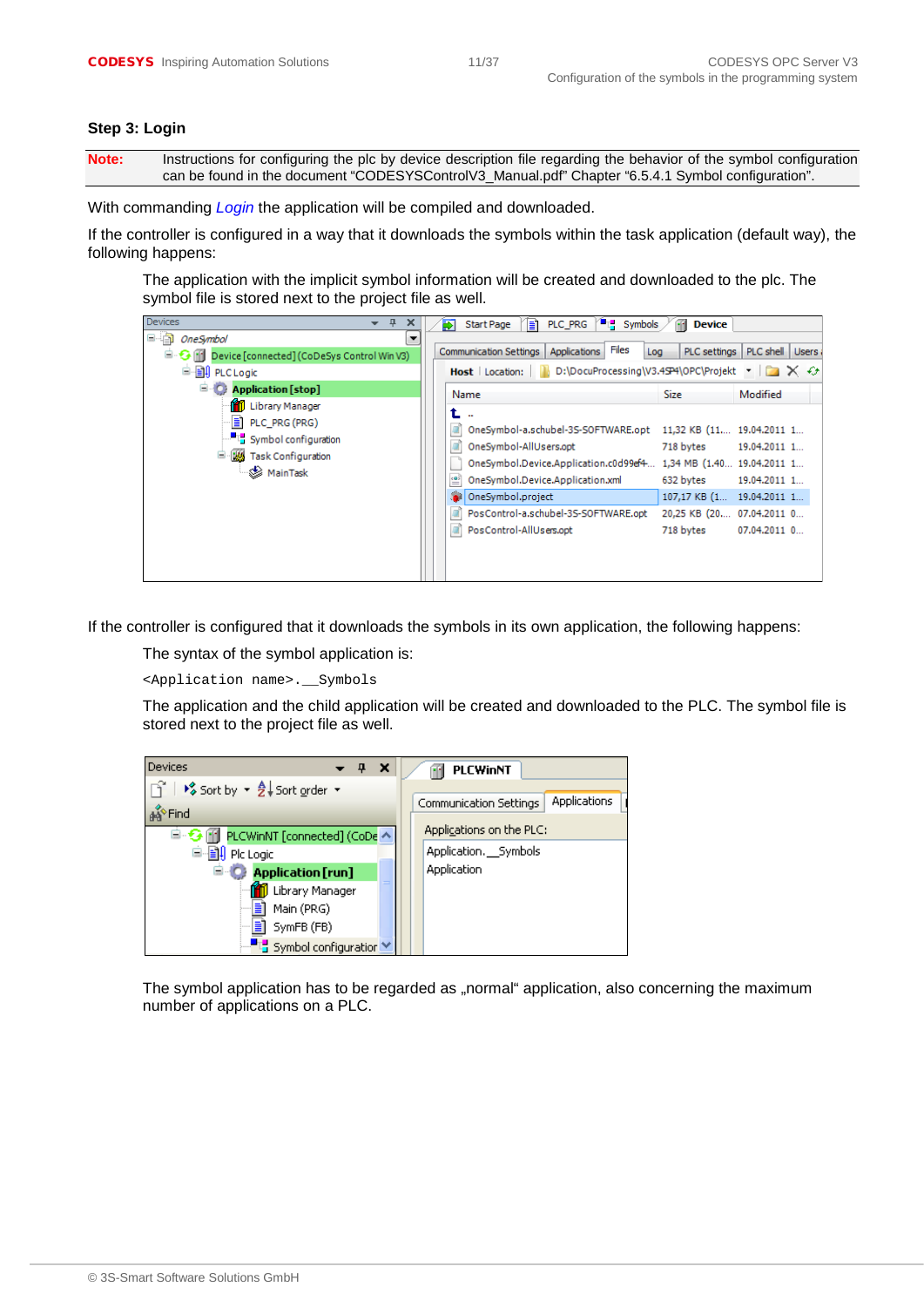#### <span id="page-11-0"></span>**5.2 V2.3 Interface**

#### **Step 1: Activate option** *Create symbol entries*

In order to get the symbol file generated automatically at each compilation of the project, first option *Dump symbol entries* (*Project -> Options -> Symbol configuration*) must be activated.

#### **Step 2: Configure symbol file**

In dialog *Set object attributes* (*Project -> Options -> Symbol configuration -> Configure symbol file…*) in the project structure tree you can select those objects/variables, for which the symbol options should be set.

Multiple selection of objects is possible (*<Shift> + <Ctrl>*). If, like shown in the following picture, object *OPC\_variables* is selected, the settings done for this object also will be applied to its child objects.



The following options are supported:

- *Export variables of object*: The variables of the selected object(s) are issued in the symbol file.
- *Export data entries*: Entries giving access to the aggregate variable are generated for the structures and arrays of the object. Precondition: **export variables of object** is activated.
- *Export structure components*: In case of structures for each component a separate symbol entry is created. Precondition*: Export variables of object* is activated.
- *Export array entries*: In case of arrays for each element a separate symbol entry is created. Precondition: *Export variables of object* is activated.
- *Write access*: The variables of the object may be changed by the OPC Server.

**Note**: This version of the OPC Server can only access items of basis data types. For this reason for each object the options 'Export structure components' and 'Export array entries' must be activated.

**Note:** It is recommended to export only those variables/objects for access by OPC, which are really needed.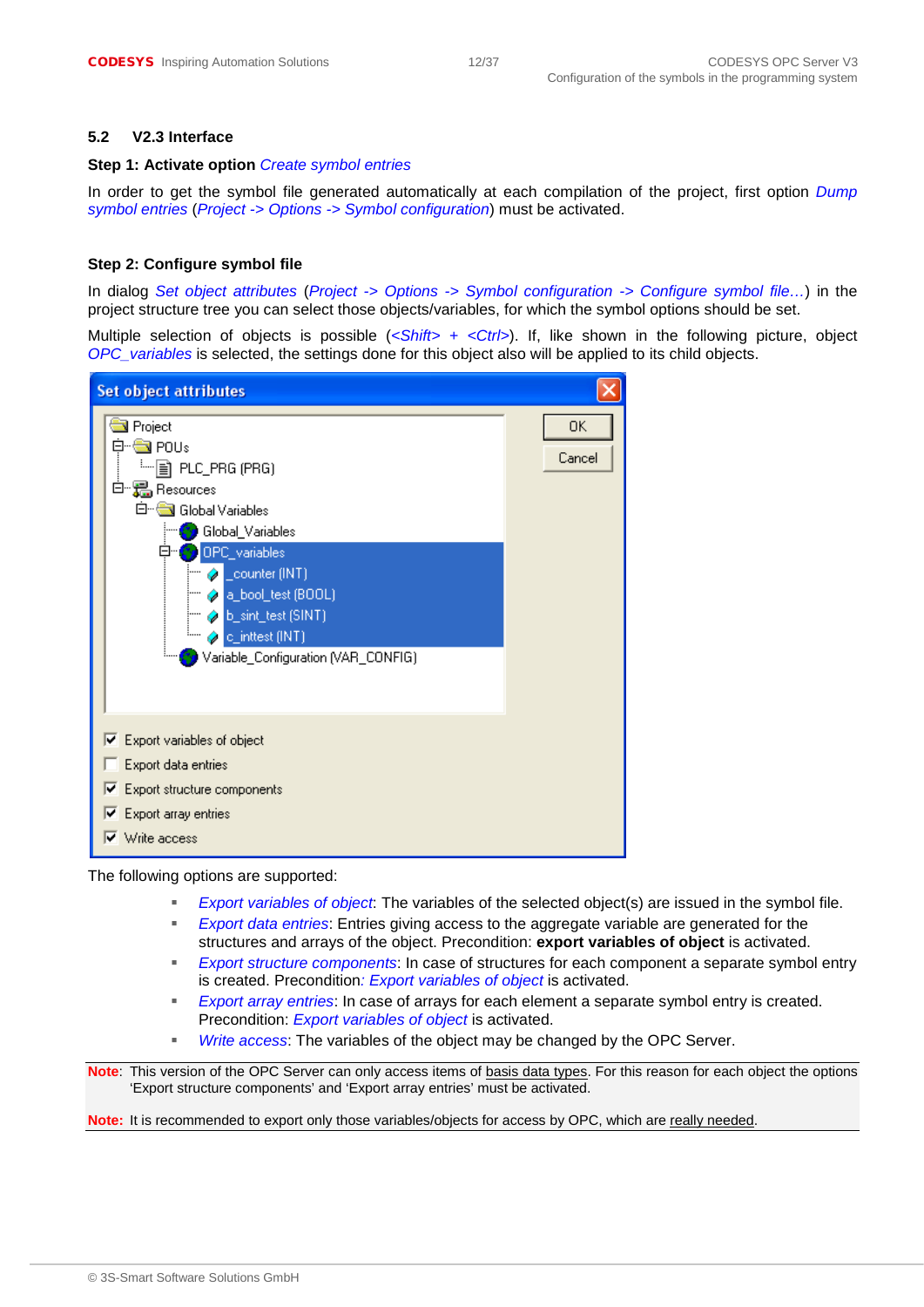#### **Step 3:** *Build*

During compilation of the project the symbol file (\*.sdb) is generated and stored in the project directory.

#### **Step 4:** *Login*

When the project is transferred to the PLC via command *Online -> Login* , the symbol file might be transferred at the same time as well. For this purpose activate option *Download symbol file* in the *Target Settings*.

| <b>Target Settings</b>                                                            |                                       |                                   |
|-----------------------------------------------------------------------------------|---------------------------------------|-----------------------------------|
| x86 single tasking<br>Configuration:                                              |                                       |                                   |
| Target Platform   Memory Layout   General   Network functionality   Visualization |                                       |                                   |
| 1/0-Configuration                                                                 |                                       |                                   |
| Configurable<br>⊽                                                                 | Download as file                      |                                   |
|                                                                                   | No address check                      |                                   |
| Support preemptive multitasking                                                   | $\triangleright$ Download symbol file | M VAR_IN_OUT as reference         |
| Single task in multi-tasking                                                      | Symbol config from INI file           | $\nabla$ Initialize inputs        |
| Byte addressing mode                                                              | $\nabla$ PLC Browser                  | Load bootproject automatically    |
| ⊽<br>Initialize zero                                                              | $\nabla$ Trace                        | □ SoftMotion                      |
| $\nabla$ Online Change                                                            | $\Box$ Cycle independent forcing      | – Γ Save<br>$\Box$ Retain forcing |
| Update unused I/Os                                                                |                                       |                                   |
|                                                                                   |                                       |                                   |
|                                                                                   | Default                               | Cancel<br>OK.                     |
|                                                                                   |                                       |                                   |

- **Note:** It is recommended to store the symbol file also on the PLC. This will ensure that the OPC Server always has access on the symbols, even if the download of the symbol file is done by an other gateway server than used by the OPC Server.
- **Note:** If the used PLC is an **embedded** system, the **symbol file cannot be transferred**! If necessary, please contact your PLC provider for information. In this case a connection is only possible with the OPC server over the gateway downloading the program code.

#### **Step 5: Configuration of the OPC Server**

The configuration of the OPC Server can be done with the tool OPCconfig.exe and then will be stored in the OPCServer.ini file. See chapter [6](#page-13-0) for how to use OPCConfig.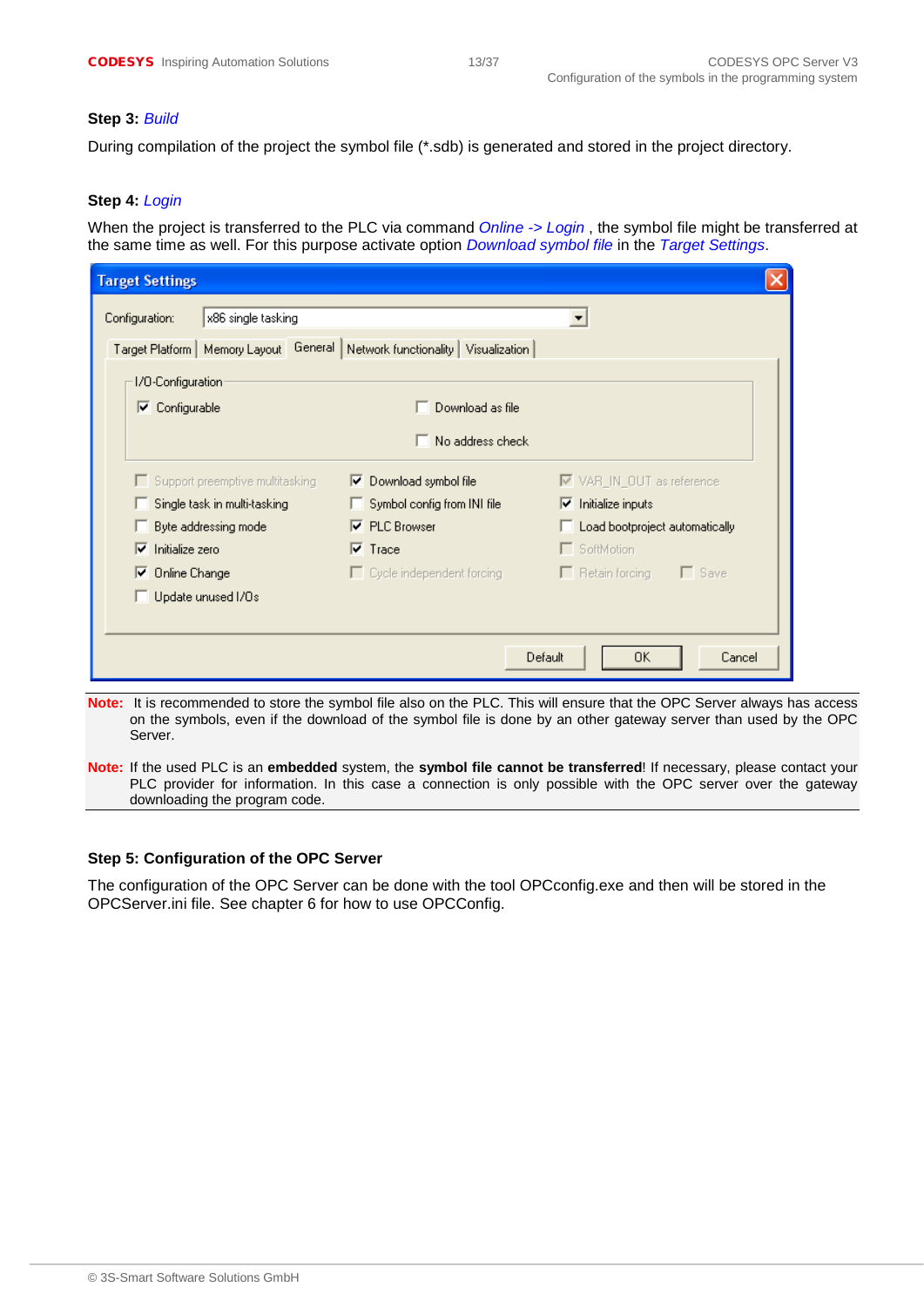# <span id="page-13-0"></span>**6 CODESYS OPC Server Configuration by OPCConfig.exe**

For the connection between OPC client and the controller(s)/PLC(s) there are parameters defined in the file "OPCServer.ini".

Regard that the default path of the INI file depend on the used operating system. The file can be found in previous versions than windows vista in the installation directory of the OPC server (default "C:\Program Files\3S CODESYS\CODESYS OPC Server V3"). In all subsequent windows systems the file is put in "C:\ProgramData\CODESYSOPC" by default.

Regard that the OPC server expects a file as it is defined in the Registry. That means by default the INI file name is "C:\ProgramData\CODESYSOPC\OPCServer.ini". How to change this default settings see chapter [7.8](#page-30-3) ["Changing directory and name of INI and LOG file"](#page-30-3) Only this file is used from the CODESYS OPC server for establishing a connection. Files with other names are ignored.

Certainly "OPCServer.ini" can directly be edited. But it is much more comfortable to do the settings with the configuration tool *OPCConfig* be found in the installation directory (by default "C:\Program Files\3S CODESYS\CODESYS OPC Server V3").

#### <span id="page-13-1"></span>**6.1 Call OPCConfig.exe**

#### <span id="page-13-2"></span>**6.1.1 Default call**

With calling OPCConfig.exe, the tool 'OPCConfig' opens with the registered INI file.

#### <span id="page-13-3"></span>**6.1.2 Open a particular INI file**

OPCConfig can be called with a command line parameter to open a particular INI file as well. If the INI file isn't stored in the same directory as OPCConfig.exe, call the tool with a full path in argument <file name>.

Syntax:

```
"<path of OPCConfig>\OPCConfig.exe" /open <file name>
```
#### Example

Following command opens the file "MySpecialConf.ini":

```
"C:\Program Files\3S CODESYS\CODESYS OPC Server V3\OPCConfig.exe" /open 
MyOPCServer.ini
```
**Note:** The OPC server doesn't use a particular file for establishing the connection if it is not registered and therefore is not the active INI file.

| © OPCConfig - D: MyOPCServer.ini                        |                                                                                                                                                                                                                                                                                                                          |  |  |  |
|---------------------------------------------------------|--------------------------------------------------------------------------------------------------------------------------------------------------------------------------------------------------------------------------------------------------------------------------------------------------------------------------|--|--|--|
| File Edit ?                                             |                                                                                                                                                                                                                                                                                                                          |  |  |  |
| Server<br>⊪∭∦ PLC_Id23<br>— <mark>م</mark> ∱ Connection | Settings for OPC Server<br>200<br>Update Rate [ms]:<br>Sync Init:<br> ⊽<br>Writes produce data change calls<br>Use Colon as PLC-name separator F<br>Suppress callbacks on add/remove [<br>Logging<br>$\overline{\blacktriangledown}$ Enable logging (Defaultevents)<br>Log Additional Events<br>Add Debug Events (slow!) |  |  |  |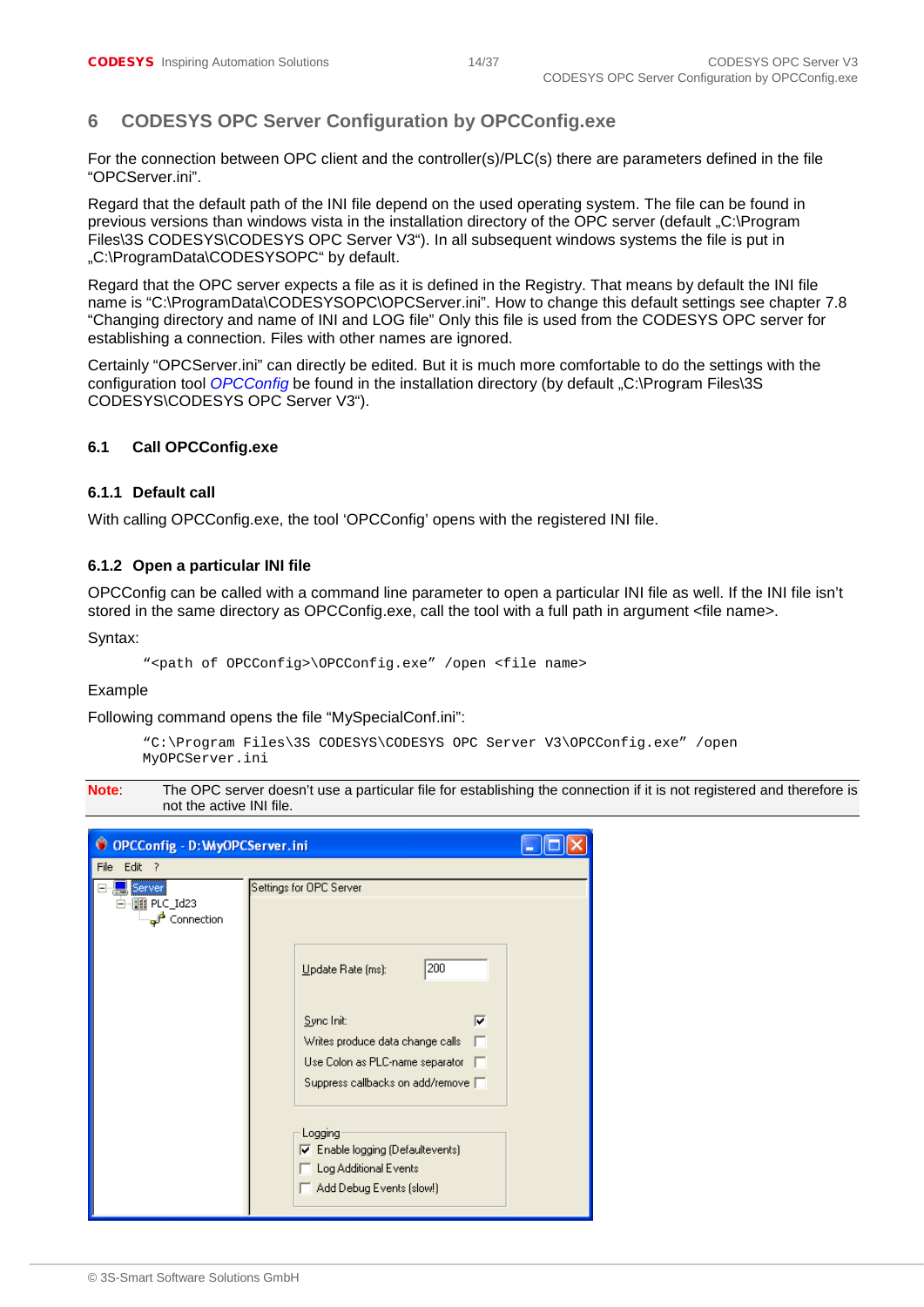#### <span id="page-14-0"></span>**6.2 Menu Commands and Configuration Dialogs**

# <span id="page-14-1"></span>**6.2.1 File**

This menu provides commands for loading and saving the configuration files to/from the configuration tool:

| Command                           | <b>Description</b>                                                                                                                                                                                                                                                                                             |  |  |
|-----------------------------------|----------------------------------------------------------------------------------------------------------------------------------------------------------------------------------------------------------------------------------------------------------------------------------------------------------------|--|--|
| Open <ctrl>+<o></o></ctrl>        | For editing an existing configuration. The default dialog for<br>opening a file will appear where you can select an already<br>existing INI file. The filter is automatically set to OPCConfig<br>Files *.ini. The configuration described in the chosen INI file will<br>be loaded to the configuration tool. |  |  |
| $New <$ Ctrl>+ $<$ N>             | For creating a new configuration. If currently already a<br>configuration is opened you will be asked whether it should be<br>saved before getting closed. Then the configuration tool will<br>show the default settings like after having started the tool.                                                   |  |  |
| $Save <$ Ctrl>+ $S$ >             | Saves the current configuration to the currently loaded INI file.<br>Regard that modifications of a configuration do not get valid if<br>the INI file is not the active one.                                                                                                                                   |  |  |
| Save as                           | Saves the current configuration to a file, which you can specify<br>in the default dialog for storing a file. Regard that modifications<br>of a configuration do not get valid if the INI file is not the active<br>one.                                                                                       |  |  |
| <n> recently opened ini-files</n> | List of the INI files which had been edited since having started<br>the tool last time. You can select any of them to get it reloaded<br>to the configuration tool.                                                                                                                                            |  |  |
| Exit                              | The tool will be terminated. If any changes on the currently<br>loaded configuration have not yet been stored, you will be<br>asked whether you want to do that.                                                                                                                                               |  |  |

#### <span id="page-14-2"></span>**6.2.2 Edit**

This menu provides the commands for editing the configuration tree in the left part of the configuration.

| Command                                         | <b>Description</b>                                                                                                                                                                                                                                                                                                                                                                                                                                                |  |  |
|-------------------------------------------------|-------------------------------------------------------------------------------------------------------------------------------------------------------------------------------------------------------------------------------------------------------------------------------------------------------------------------------------------------------------------------------------------------------------------------------------------------------------------|--|--|
| <b>New Redundancygroup</b><br>$<$ Ctrl>+ $<$ G> | A Redundant Group entry will be added below Server. If there<br>are already PLC or Redundant Groups listed in the tree, the<br>new Redundant Group will be appended at the end. Per default<br>a new entry is named Redundant <n>, whereby n is a running<br/>number starting with 1. If you want to rename the entry, select it<br/>in the tree and either use command Edit/Rename PLC or<br/>perform a mouse click on the entry to get the string editable.</n> |  |  |
| Append PLC <ctrl>+<o></o></ctrl>                | A PLC entry will added below Server. A new PLC will always be<br>appended at the end of the existing tree. Per default a new<br>entry is named $PLC\leq n$ , whereby n is a running number starting<br>with 1. If you want to rename the entry, select it in the tree and<br>either use command Edit / Rename PLC or perform a mouse<br>click on the entry to get the string editable.                                                                            |  |  |
| Delete PLC <ctrl>+<d></d></ctrl>                | The currently selected PLC entry will be removed from the<br>configuration tree.                                                                                                                                                                                                                                                                                                                                                                                  |  |  |
| Rename PLC < Ctrl>+ <r></r>                     | The currently selected PLC entry can be renamed.                                                                                                                                                                                                                                                                                                                                                                                                                  |  |  |
| Reset PLC < Ctrl>+ <z></z>                      | Not available yet!<br>The settings of the currently selected PLC entry will be reset to<br>the default values defined in the PLC Default Settings.                                                                                                                                                                                                                                                                                                                |  |  |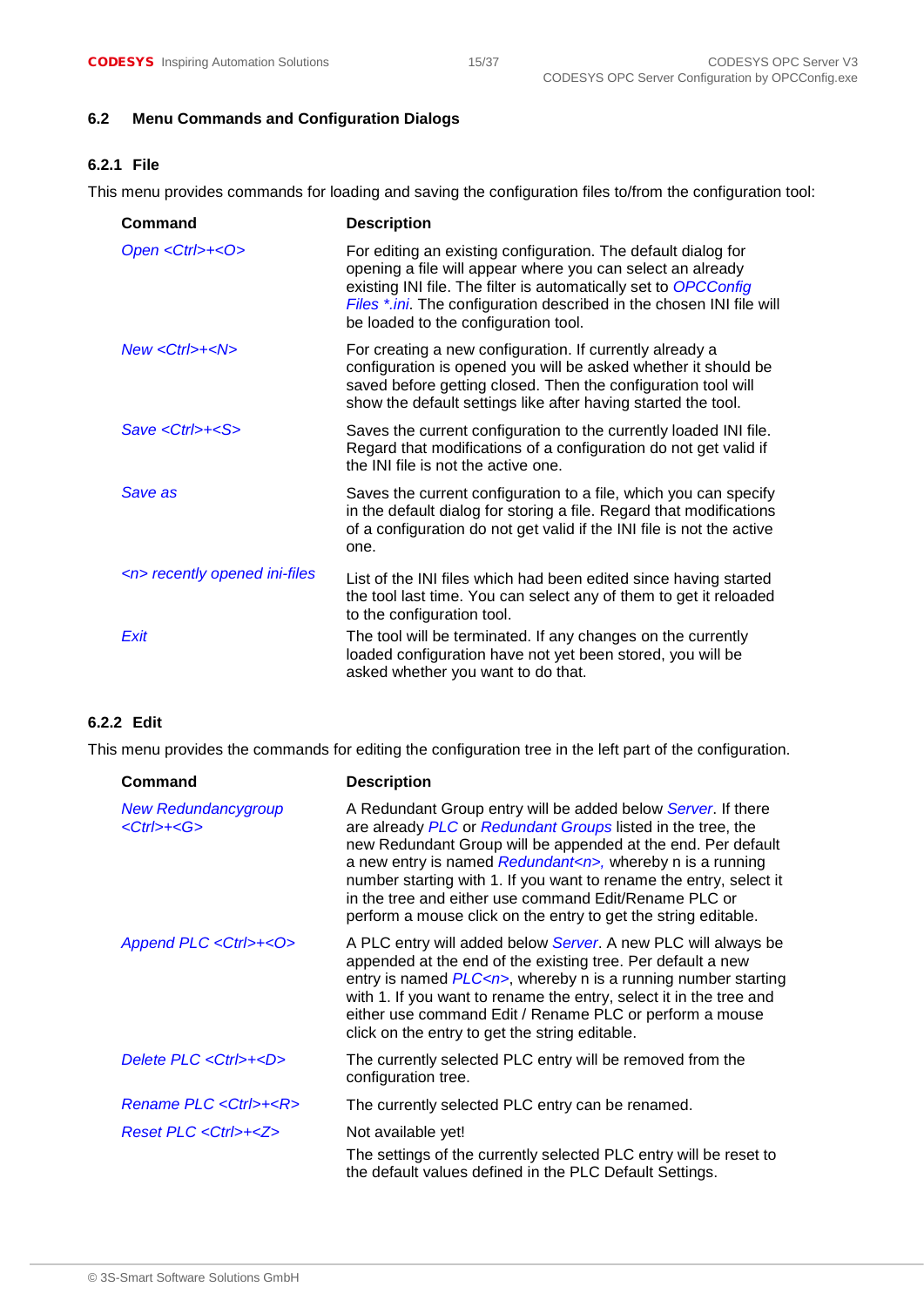### <span id="page-15-0"></span>**6.2.3 ?**

This command opens a message box with information on version, copyright and vendor of the tool.

#### <span id="page-15-1"></span>**6.2.4 Settings for OPC server**

This dialog is available when the root entry *Server* is selected in the configuration tree. It provides the following settings:

- *Update Rate (ms)***:** Default: 200 Basic update rate of the OPC-Server in milliseconds. This is the cycle time according to which all item data are read from the PLC. The data get written into the cash with which the client communicates with a separately defined update rate. Note: With the status information the server also provides a parameter **Bandwidth Usage** giving the ratio of the actual update rate to the configured update rate in percents.
- **Sync Init: Default: not active** If this option is activated, a synchronous connection is initialized.
- *Writes produce data change calls: see chap. [7.1,](#page-24-1) Entry "ReadCyclesAfterWrite":*
- Use Colon as PLC-name separator: see chap. [7.1,](#page-24-1) Entry "UseColonAsPlcDivider"
- Suppress callbacks on add/remove: see chap. [7.1,](#page-24-1) Entry "GroupUpdateBehaviour"

#### *Logging*

- *Enable Logging (Defaultevents)*: Default: not active

If this option is activated, any actions as well as errors on the OPC server will be recorded in a LOG file. This file will be stored in the installation directory and will be named OPCServer.log. After a shutdown of the OPC Server the LOG file can be evaluated. The messages of several OPC sessions are lined up in one LOG file until it reaches the size of 1 MB. Then the current date will be added in the file name (OPCServer<date>.log, e.g. OPCServer12.10.2008.log) and the file will be saved. After that a new LOG file *OPCServer.log* will be created.

- *Log Additional Events*: Default: not active If this option is active, then additional events are written into the LOG file.
- Add Debug Events (slow): Default: not active If this option is active, then debug events are written into the LOG file.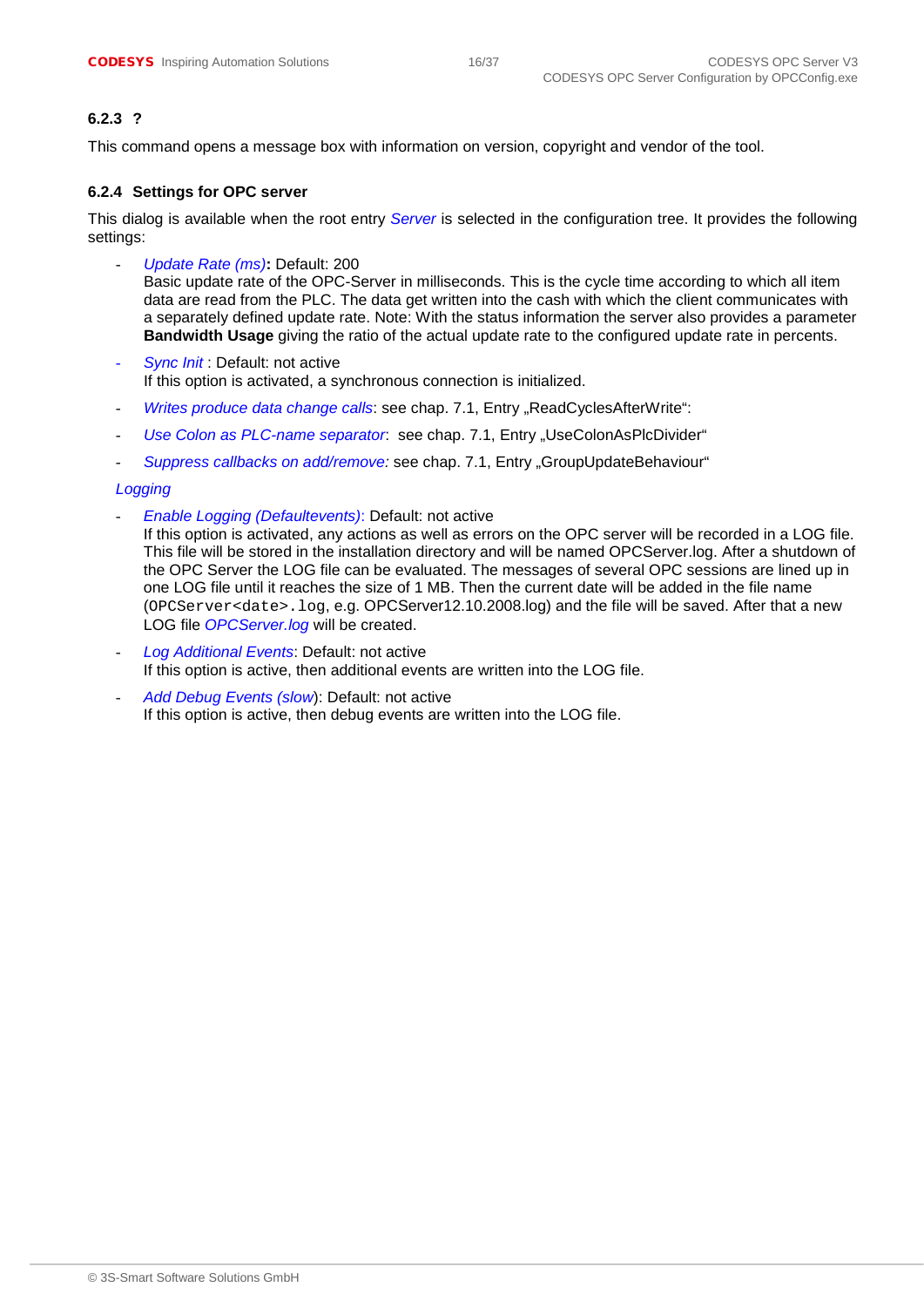### <span id="page-16-0"></span>**6.2.5 Settings for <PLC>**

| © OPCConfig - D: WyOPCServer.ini                             |                                                    |       |  |  |
|--------------------------------------------------------------|----------------------------------------------------|-------|--|--|
| File<br>Edit ?                                               |                                                    |       |  |  |
| Server<br>F                                                  | Settings for PLC_Id23                              |       |  |  |
| 白 [III PLC_Id23]<br>$\overline{a^{\prime\prime}}$ Connection | GATEWAY<br>Interface:<br>Project name:             |       |  |  |
|                                                              | $I$ imeout (ms):                                   | 10000 |  |  |
|                                                              | Number of Tries:                                   | 3     |  |  |
|                                                              | Buffer Size (Byte):                                | 0     |  |  |
|                                                              | $\underline{\text{W}}$ ait Time (s):  12           |       |  |  |
|                                                              | $\frac{1}{2}$ Reconnect Time (s):   10             |       |  |  |
|                                                              |                                                    |       |  |  |
|                                                              | $\overline{V}$<br>Active:                          |       |  |  |
|                                                              | Motorola Byteorder:                                |       |  |  |
|                                                              | No Login-Service:                                  |       |  |  |
|                                                              | Logging<br><b>▽</b> Enable logging (Defaultevents) |       |  |  |
|                                                              | Log Additional Events<br>Add Debug Events (slow!)  |       |  |  |
|                                                              |                                                    |       |  |  |

This dialog is available, if the <PLC> entry is selected in the configuration tree.

- *Interface*:

Name of the interface used for the communication between programming system and PLC. The selection list per default contains the following interface types: ARTI, GATEWAY, SIMULATION for projects created with CODESYSV2.3; GATEWAY3, SIMULATION3 for V3 projects. Concerning the SIMULATION or SIMULATION3 interface please see chap. 6.1, "Simulation Interface".

- *Project name*:

Name of the currently concerned symbol file. It has to be used in case of simulation. If there is no path the file has to be found in the OPC server directory. In CODESYS V3 the symbol file name follows the syntax:

<project name>.<device>.<application>.xml.

In CODESYS V2.3 : <project name>.sdb.

**Note**: This entry is only used if interface SIMULATION or SIMULATION3 is contemporary used too

#### - *Timeout (ms)***:** Default: 10000

If within this period of time the OPC server does not receive any feedback on a sent service from the PLC, it will close down automatically.

- *Number of Tries*: Default: 3 Number of attempts the gateway communication driver will make to transfer a block correctly. As soon as the last attempt has failed, a communication error message will be created. (this entry is only relevant for drivers which support a communication via blocks, Level 2).

#### - *Buffer Size (Byte)*: Default: 0 Size of the communication buffer on the target device; if the entry is "0" the device driver will be searched for this size information. If it does not provide any, it will be assumed that the buffer is unlimited.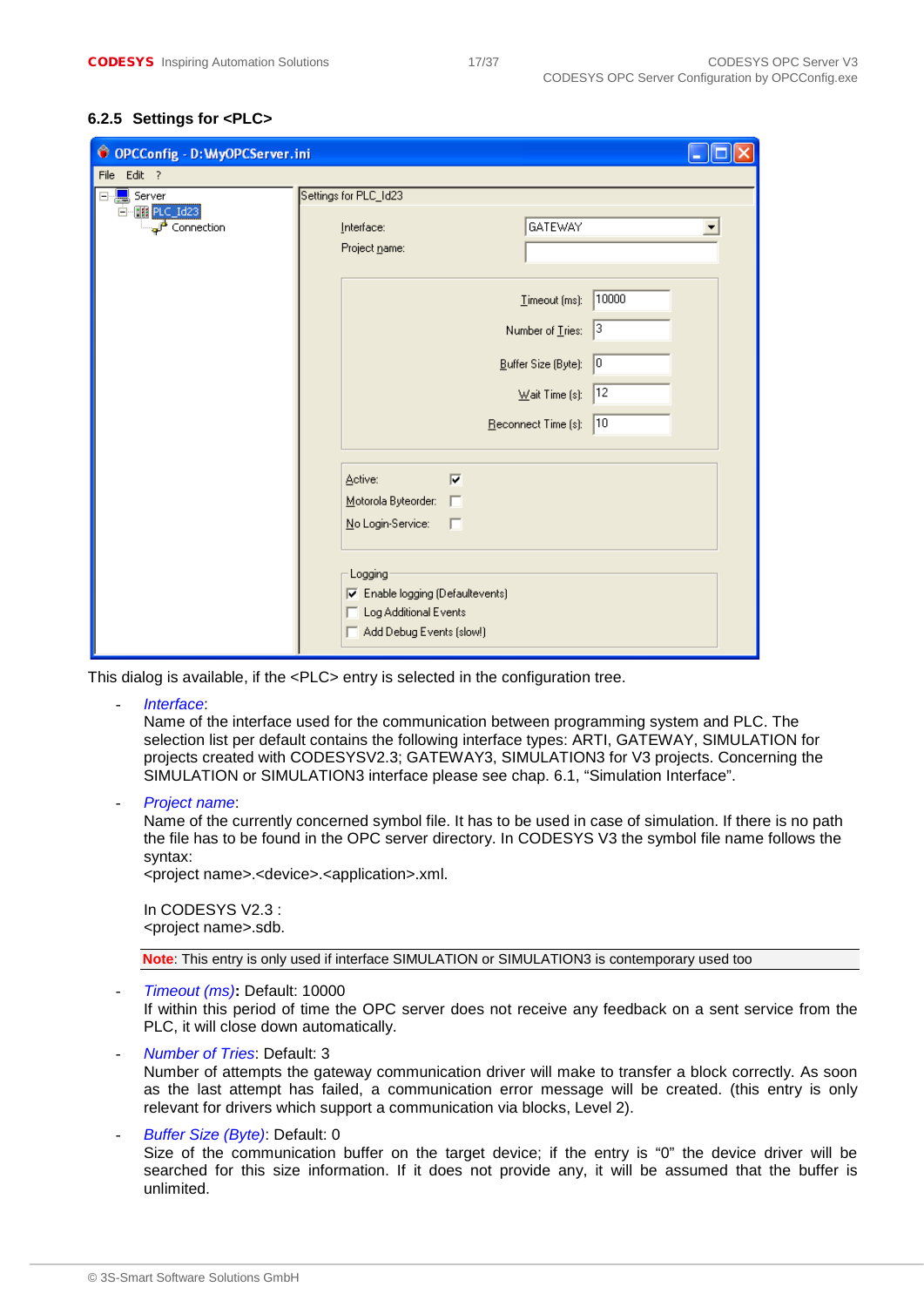- Wait Time (s): Default: 10 Time in seconds the OPC server will wait until the controller is ready (important during the automatic start of the controller)
- *Reconnect Time (s)*: Default: 15 Time interval, according to which the OPC server repeatedly tries to reconnect with the controller via the gateway.
- Active: Default: activated: Only if this option is activated, the PLC will be regarded by the OPC Server.
- *Motorola Byteorder*: Default: not activated The target system of the project does not use the Motorola byte order (this aspect is to be given special regard when working with 68K, 8051, Power PC !). This Entry has to coincide with the entry in the settings for connection of the PLC.
- *No Login Service*: Default: not activated This option must be activated for specific target systems which request the sending of a login service.
- Logging: Options for the logging of events in a LOG file, see chap. [6.2.4.](#page-15-1) Per default the logging of the default events is activated (*Enable logging (Defaultevents)*: Information on setup and shutdown of the connection). For error analysis you can explicitly activate the logging of additional events (*Log Additional Events*) and debugging events **(***Add Debug Events (slow!)*). Note that the latter two options will drastically increase the system load!

#### <span id="page-17-0"></span>**6.2.6 Settings for connection to <PLC>**

This dialog will be available if entry *Connection* below a *<PLC>* is selected in the configuration tree.

|                                                                   | © OPCConfig - D: WyOPCServer.ini                                                                                                             |        |  |  |  |
|-------------------------------------------------------------------|----------------------------------------------------------------------------------------------------------------------------------------------|--------|--|--|--|
| File Edit ?                                                       |                                                                                                                                              |        |  |  |  |
| ⊟ <mark></mark> Server<br>白 图 PLC_Id23<br><del>ं</del> Gonnection | Settings for connection to PLC_Id23<br>Edit                                                                                                  | Expert |  |  |  |
|                                                                   | Gateway:<br>Unknown<br>Device: Top/Ip (Level 2 Route)                                                                                        |        |  |  |  |
|                                                                   | Parameter<br>Value<br>Comment<br>Address<br>localhost<br>IP address or hostname<br>Port<br>1200<br>TargetId<br>0<br>Motorola byteorder<br>No |        |  |  |  |

Here the communication settings as defined for the application in the respective CODESYS V3 project must be entered. If no communication setting is defined the OPC-Server ends with STATE\_TERMINATE. So have a closer look at the appropriate LOG file, where all sequences the OPC-Server had done are listed. There you can find the logged and unsuccessful attempts for starting communication.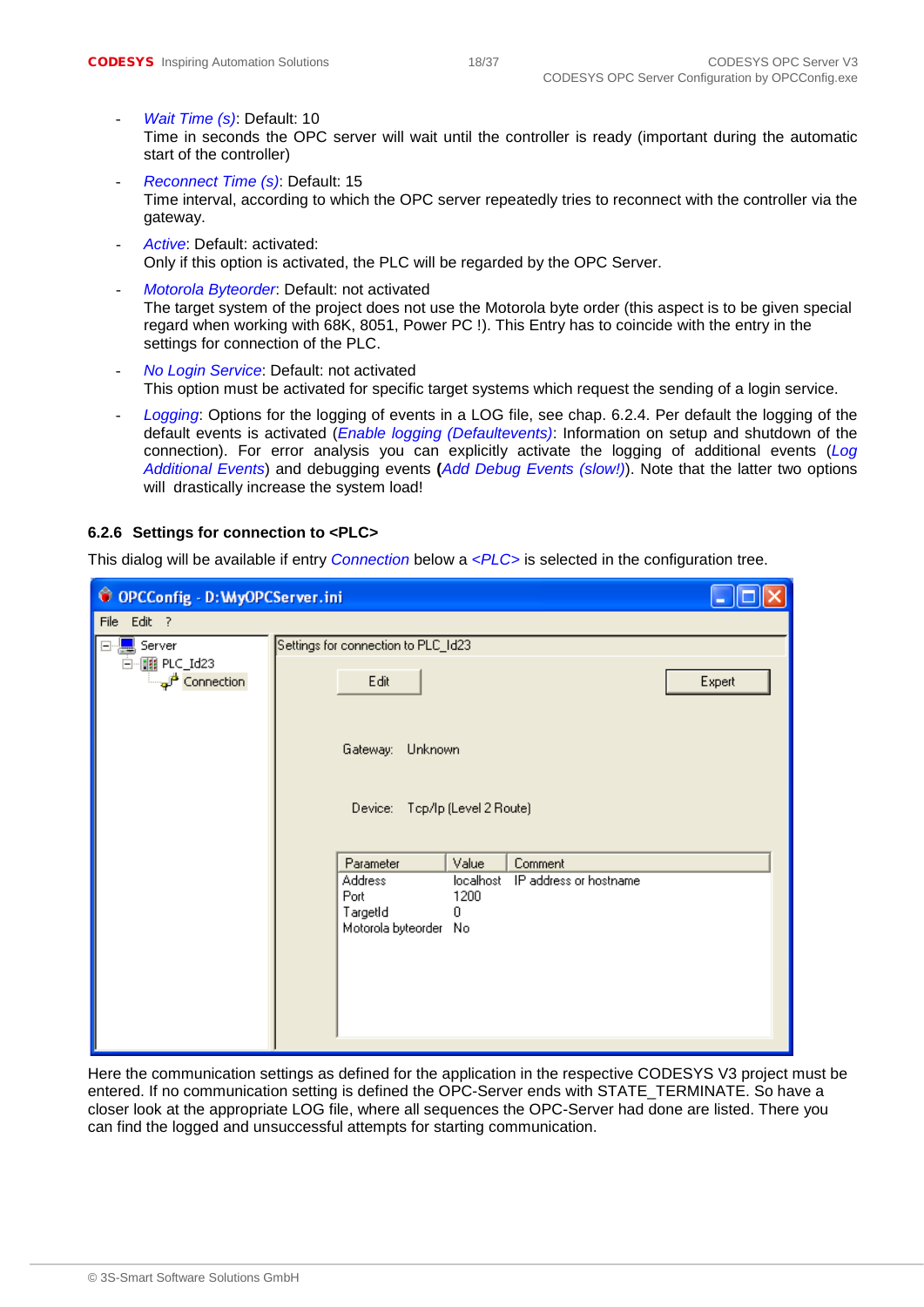For creating a new communication resp. for modifying an existing one, use button *Edit* to open the dialog *CODESYS address of PLC*:

| <b>CoDeSys address of PLC</b>                             |           |  |  |  |  |
|-----------------------------------------------------------|-----------|--|--|--|--|
| Gateway<br>localhost<br><b>IP-Address</b><br>1217<br>Port | 0K        |  |  |  |  |
| PLC name (recommended) or address                         | 0519      |  |  |  |  |
| Use Top/Ip blockdriver                                    |           |  |  |  |  |
| <b>IP Address of PLC</b>                                  | localhost |  |  |  |  |
| IP Port of PLC                                            | 11740     |  |  |  |  |
|                                                           |           |  |  |  |  |

Enter the *IP address* and *port* for the gateway and for identifying the PLC specify either the name or address (*PLC name (recommended) or address*), or address and port of the Tcp/Ip blockdriver (*Use Tcp/blockdriver*); each the settings must correspond to those defined in *Communication Settings* tab of the Device Editor for the concerned CODESYS project. After closing the dialog with *OK* the settings will be displayed in the main dialog.

In a CODESYS V2.3 project the valid settings are performed in the dialog *Communication Parameters*. From all the channels shown in the tree structure the valid one can be selected for the plc.

| <b>Communication Parameters</b>                                                                                                                                                                                                                      |                                                                                                                                                                       |                                                    |
|------------------------------------------------------------------------------------------------------------------------------------------------------------------------------------------------------------------------------------------------------|-----------------------------------------------------------------------------------------------------------------------------------------------------------------------|----------------------------------------------------|
| Channels:<br>⊟~ 'localhost' via Tcp/lp-<br>le "localhost" über Top<br>-- DeviceNet 1770KF<br>Ethernet TCP/IP<br>— Modbus standard<br>-- OPC Client Standar<br>illin OPC Client Standar<br>local<br>'localhost' über Top/Ip_<br>≮∣<br>×<br>$\rm{III}$ | Top/Ip (Level 2 Route)<br>Name<br>Value<br>Comment<br>IP address or hostname<br><b>Address</b><br>localhost<br>Port<br>1200<br>TargetId<br>Ω<br>Motorola byteorder No | ŌΚ<br>Cancel<br>New<br>Remove<br>Gateway<br>Update |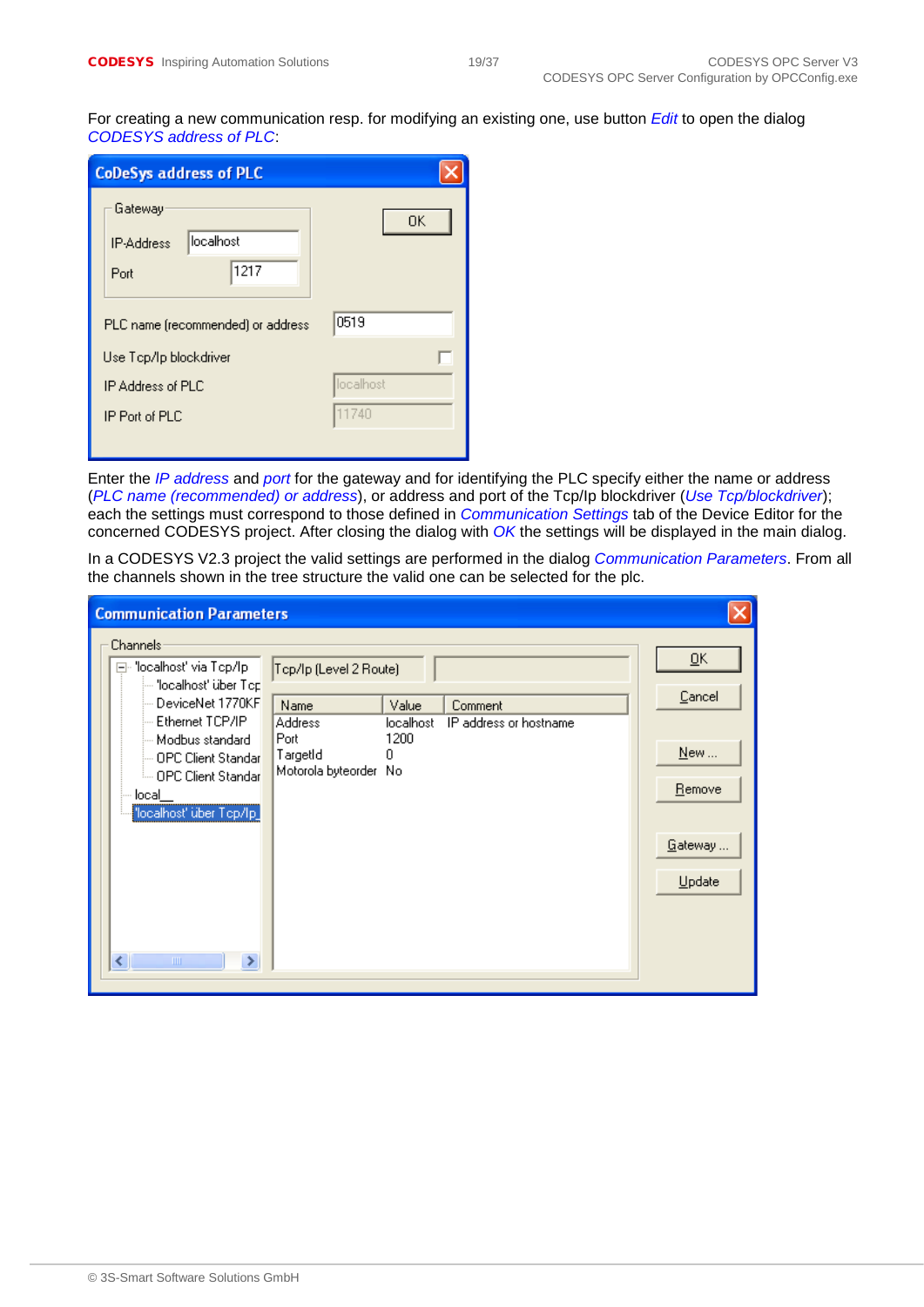#### **Additional generic parameters** Default  $0<sup>K</sup>$ Value Name Ping 1  $\mathbf{1}$ Download.sdb SymbolFile Download.sdb Cancel SymbolFilePath  $\boldsymbol{0}$  $\boldsymbol{0}$ DirectAddressesOnly User Password  $\overline{0}$ CheckDataChangeOnPlc  $\boldsymbol{0}$  $\boldsymbol{0}$ ClientAddressResolution  $\boldsymbol{0}$  $\overline{0}$ DontExpandSimpleTypeArrays  $\boldsymbol{0}$  $\overline{0}$ WriteThroughReadCache  $\boldsymbol{0}$

Extended configuration is possible via button *Expert*, in dialog *Additional generic parameters*:

These settings are described in the programming guide for the PLC Handler; if required, a value can be edited after a mouse-click in the "value" column.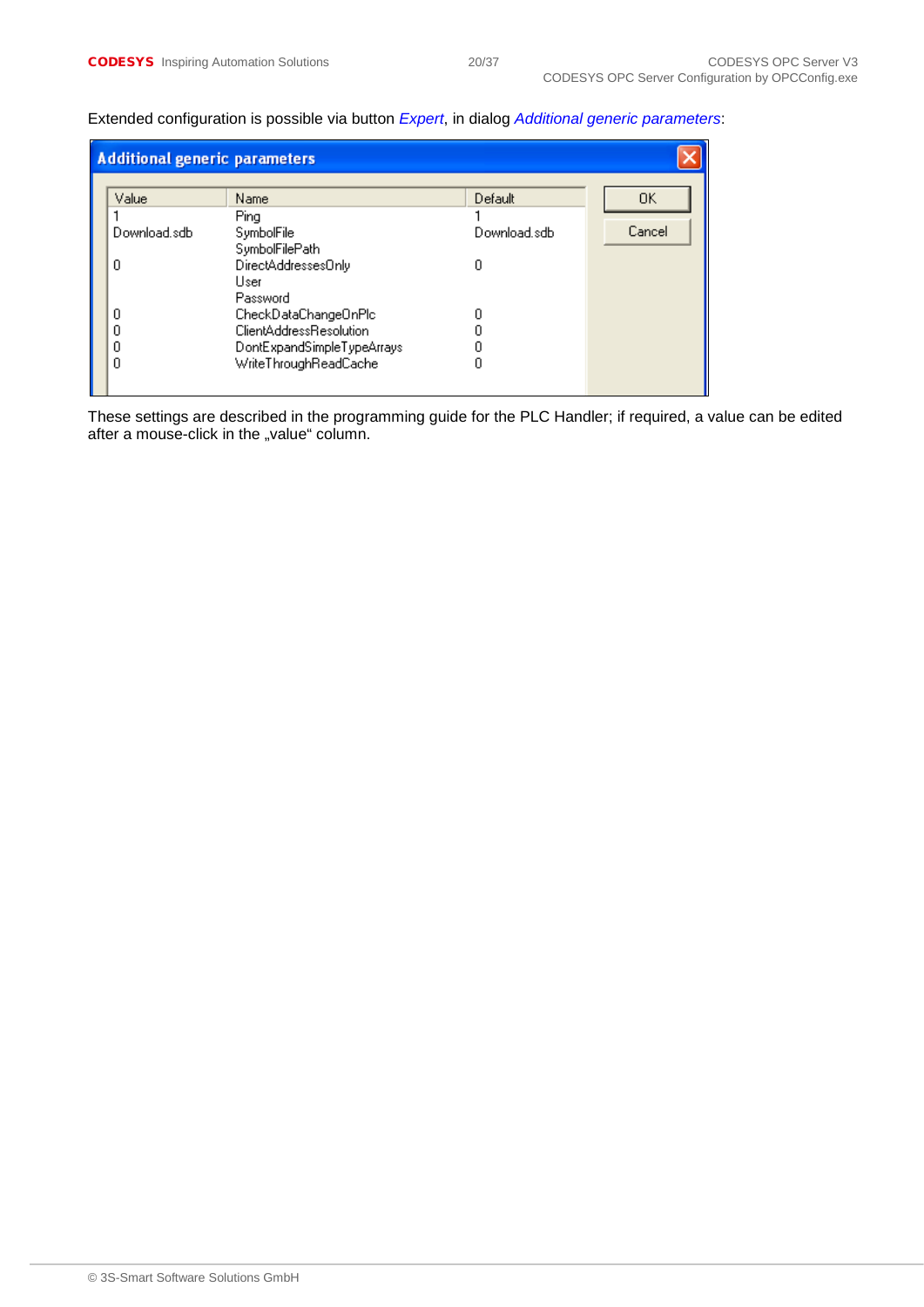#### <span id="page-20-0"></span>**6.3 Simulation Interface**

If the PLC (device) configured in the CODESYS project is not available, the OPC Server allows to work in simulation mode. For this purpose only the symbol file, generated by the CODESYS project, is needed. The symbols exported to this file can be used in the OPC Server, however the values of the symbols will not be accessible in simulation mode.

For simulation with a V3 project, in the PLC settings configuration (see chap. [6.2.5\)](#page-16-0) select interface type "SIMULATION3", for simulation with a V2.3 project select "SIMULATION".

#### <span id="page-20-1"></span>**6.3.1 SIMULATION3**

In the OPC server INI file, a simulation access is configured by selecting the *Interface* SIMULATION3 and by setting the name of the symbol file in *Project name*. The symbol file is automatically generated by a build command of a CODESYS V3 project when a symbol configuration exists and is stored with the name extension XML next to the project file. If this file is stored in the OPC server directory, then only the project name has to be specified here. But it can also be copied to any location, then under *Project name* also the directory name has to be specified.

Dialog with configuration of a simulated access to the stock of symbols of *SimulatedControlWinV3*:

| © OPCConfig - D: WyOPCServer.ini                                                                                       |                                                                                                                                                                                                          |
|------------------------------------------------------------------------------------------------------------------------|----------------------------------------------------------------------------------------------------------------------------------------------------------------------------------------------------------|
| File Edit ?                                                                                                            |                                                                                                                                                                                                          |
| Server<br>$\Box$<br>□ ■ PLC_Id23<br>ं Connection<br>白… [11] SimulatedControlWin3<br>$\overline{\mathbb{F}}$ Connection | Settings for SimulatedControlWin3<br>SIMULATION3<br>Interface:<br>Project name:<br>Testproject.Application.xml                                                                                           |
|                                                                                                                        | 10000<br>$I$ imeout (ms):<br>Number of Tries:<br>Buffer Size (Byte):<br>10<br> 10<br>$\underline{\text{W}}$ ait Time (s):<br>15<br>Reconnect Time (s):                                                   |
|                                                                                                                        | $\overline{\mathbf{v}}$<br>Active:<br>Motorola Byteorder:<br>г<br>No Login-Service:<br>$\Box$<br>Logging<br><b>区</b> Enable logging (Defaultevents)<br>Log Additional Events<br>Add Debug Events (slow!) |

#### <span id="page-20-2"></span>**6.3.2 SIMULATION**

In the OPC server INI file, a simulation access by Gateway V2.3 connection is configured by selecting the interface SIMULATION and by setting the name of the symbol file in *Project name*. The symbol file is automatically generated by a build command of a CODESYS V2.3 project when in Options -> symbol configuration the corresponding options are set. The symbol file is stored in the same directory as the project file and has the extension SDB. If the symbol file is stored in the OPC server directory, then the directory name has not to be specified. But it can also be copied to any location, then under *Project name* the directory name has to be specified.

Dialog with configuration of a simulated access to the stock of symbols of *SimulatedPLCWinNT*: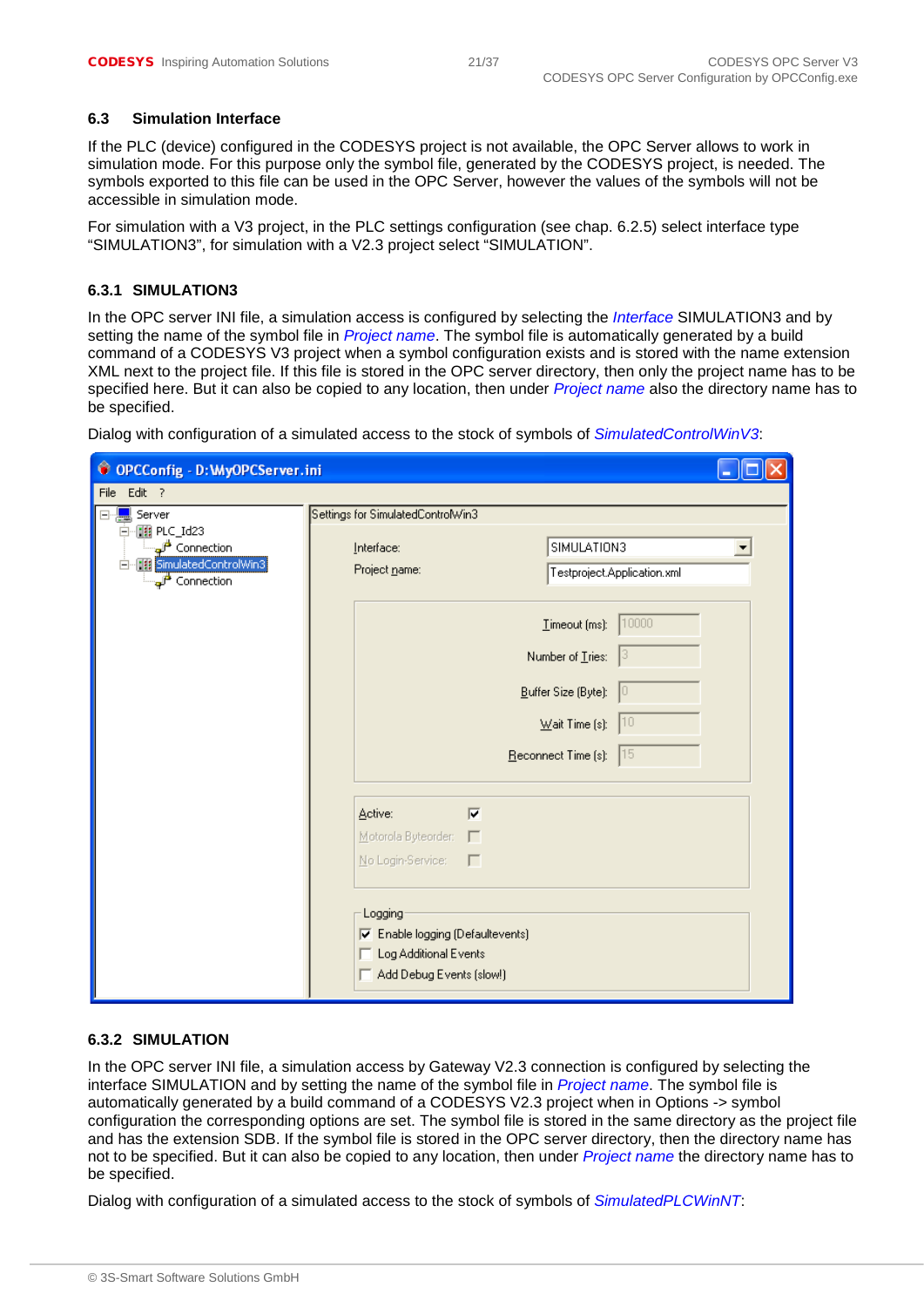| © OPCConfig - D: WyOPCServer.ini                                                                                                        |                                                                                                         |
|-----------------------------------------------------------------------------------------------------------------------------------------|---------------------------------------------------------------------------------------------------------|
| File Edit ?                                                                                                                             |                                                                                                         |
| ⊟ <mark></mark> Server                                                                                                                  | Settings for SimulatedPLCWinNT                                                                          |
| □ ■ PLC_Id23<br>Connection ا <del>لتي ا</del><br>白 图 SimulatedControlWin3<br>Connection التي الله عليها السلم<br>白 TH SimulatedPLCWinNT | SIMULATION<br>Interface:<br>Project name:<br>MyV23Project.sdb                                           |
| Connection                                                                                                                              | 10000<br>$I$ imeout (ms):                                                                               |
|                                                                                                                                         | Number of Tries:                                                                                        |
|                                                                                                                                         | Buffer Size (Byte):<br>10                                                                               |
|                                                                                                                                         | 10<br>$\underline{\mathsf{W}}$ ait Time (s):                                                            |
|                                                                                                                                         | Reconnect Time (s):<br> 15                                                                              |
|                                                                                                                                         | $\overline{\mathbf{v}}$<br>Active:<br>Motorola Byteorder:<br>г                                          |
|                                                                                                                                         | No Login-Service: F                                                                                     |
|                                                                                                                                         | Logging<br><b>▽</b> Enable logging (Defaultevents)<br>Log Additional Events<br>Add Debug Events (slow!) |

#### <span id="page-21-0"></span>**6.4** Special case "GATEWAY"

In the CODESYS V2.3 environment, it is possible to establish a connection only to the Gateway V2.3 if the following conditions apply:

- Symbol file can not be stored on the PLC
- PLC does not know the name of the currently running project
- Symbol file is manually copied to the Gateway and not by a download or online change

Then the symbol information stored in the gateway are available for the OPC-Client..

Following settings has to be done in the OPC-Server.ini:

| © OPCConfig - D: WyOPCServer.ini |                             |                                   |  |
|----------------------------------|-----------------------------|-----------------------------------|--|
| Edit ?<br>File                   |                             |                                   |  |
| Server<br>æ.                     | Settings for PLC_Id23       |                                   |  |
| 白 图 PLC_Id23<br>Connection       | Interface:<br>Project name: | <b>GATEWAY</b><br>ProjectName.sdb |  |
|                                  |                             | 10000<br>Timeout (ms):            |  |

#### <span id="page-21-1"></span>**6.5 Redundant Group**

A *Redundant Group* (also "redundancy group" ) serves to ensure that the OPC Server gets values of the desired variables (items) even if the communication with the primarily desired PLC is not working and is then taken over by a parallel-operated control. For this purpose the group defines two PLC connections providing the same set of items. Via a *Master Variable* it can be controlled from which of these PLCs primarily will be read.

The needed settings for the OPC server INI file are performed with the tool OPCConfig.exe as follows: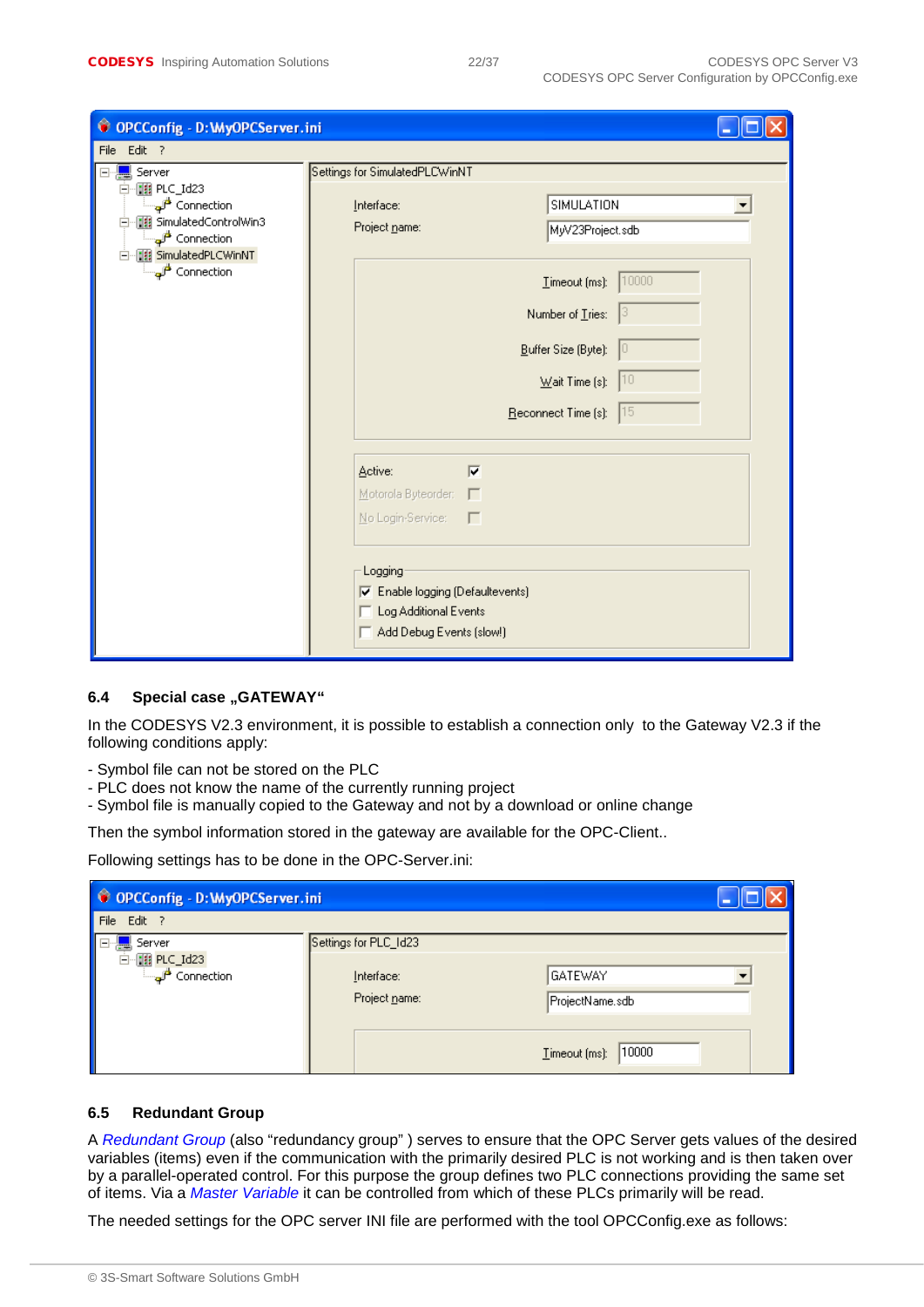| © OPCConfig - D: WyOPCServer1.ini                                                                                                                                                           |                                                                                 |                                                                       |                                                                                                      |
|---------------------------------------------------------------------------------------------------------------------------------------------------------------------------------------------|---------------------------------------------------------------------------------|-----------------------------------------------------------------------|------------------------------------------------------------------------------------------------------|
| File Edit ?                                                                                                                                                                                 |                                                                                 |                                                                       |                                                                                                      |
| Server<br>白 图 ControlWinV3<br>ं <sub>च</sub> ्रा <sup>±</sup> Connection<br>白 图 ControlWinV3R<br>Connection ا <del>ل</del> هي<br>白 图 PLCWinNT<br>ு Connection<br><b>E</b> Mi RedundantGroup | Redundant Group<br>Available PLCs:<br>ControlWinV3<br>ControlWinV3R<br>PLCWinNT | PLCs in this group:<br>ControlWinV3<br>ControlWinV3R<br>$\,>$<br>$<<$ | Default PLC<br>ControlWinV3<br>Select PLC in group<br>to set Master Variable<br>tion.PLC_PRG.bMaster |
|                                                                                                                                                                                             | LifeCounter Variable (all PLCs in group):                                       | Application.GVL.dwOPCCallvari                                         |                                                                                                      |

Command *Edit/New RedundancyGroup* opens the following dialog for configuring a redundant group:

All PLCs currently configured are listed in the *Available PLCs* window. In order to add a PLC to the redundancy group, select it here and use the *arrow button* to add it in the *PLCs in this group* window. **Regard that all PLCs added to the group must provide identical sets of variables**. There, up to two controls can be selected.

*Default PLC*: Define the PLC from which the OPC Server should read the items, if the check of the Master Variable does not provide an unique one.

*Select PLC in group to set Master Variable*: Select a PLC in the 'PLCs in this group' window and enter an Boolean variable which is used in the application and which should be the "master variable" for this PLC. The OPC Server will check the master variable of each PLC in the group and will read the values from that PLC whose master variable is TRUE. If the master variables do not determine uniquely from which PLC the values should be read, they will be read from the default PLC. The values can only be written if at least one PLC sets the master variable.

The name of the master variable in CODESYS follows the following syntax:

```
<Application>.<POU>.<variable>
```
The name of variables in CODESYS V2.3 contains no application name and global variables contain no POU name. So the structure looks like:

<POUname>.<variablename>

or

.<NameGlobalVariable>

**Note**: The CODESYS OPC Server V3 does not work at all with no master variable. If the master variable of the redundant group is missing, this will be documented in the LOG file.

*LifeCounter Variable (all PLCs in group)*: Via this variable each PLC can check, whether the OPC Server is still active. It must be defined for this purpose in all PLCs of the group and the life counter variable type must be DWORD.

The name of the LifeCounter Variable in CODESYS V3 follows the following syntax:

Application>.<POU>.<variable>

The names of variables in CODESYS V2.3 contain no application name and global variables contain no POU name. So the structure looks like:

<POUname>.<variablename>

or

.<NameGlobalVariable>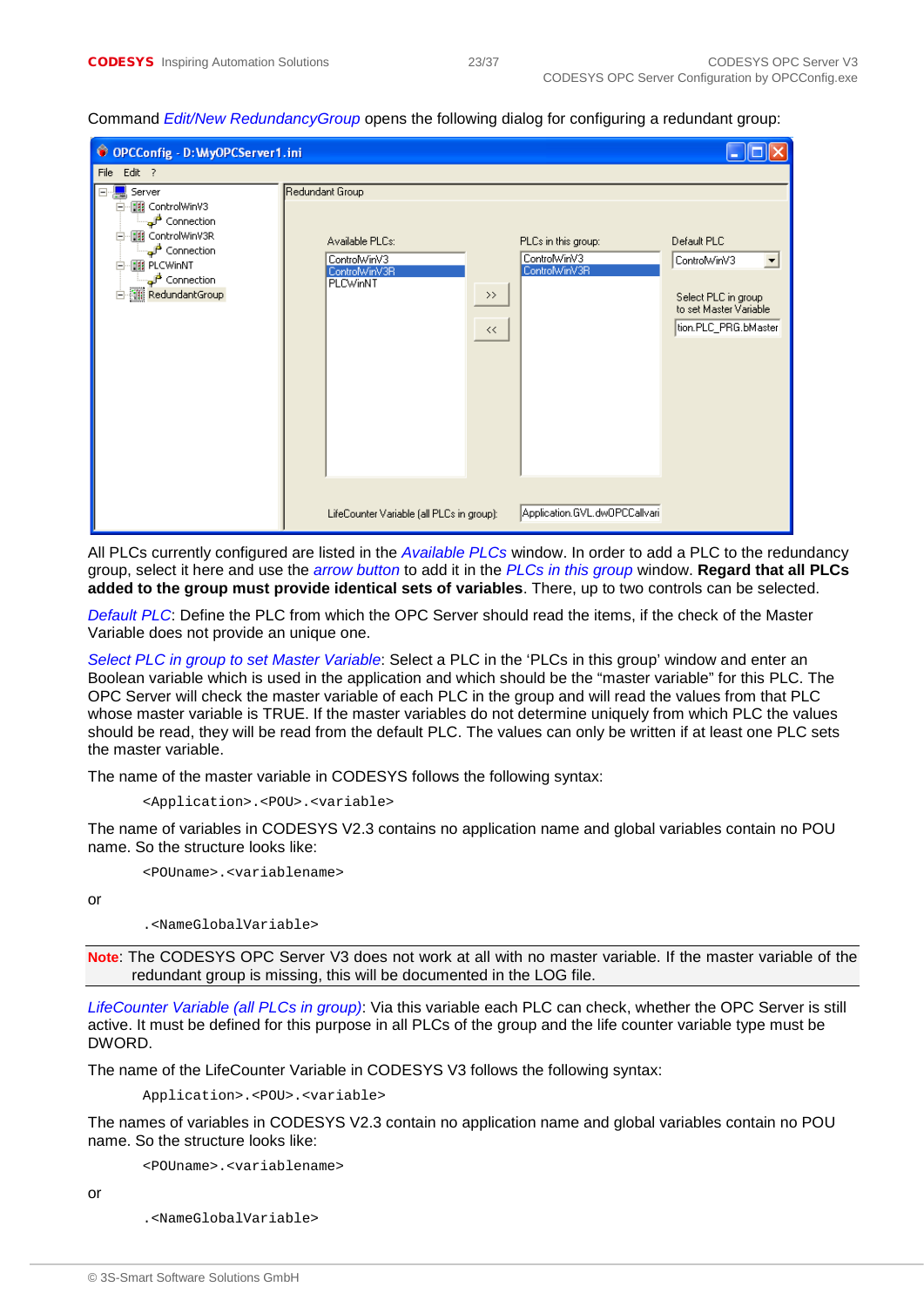#### <span id="page-23-0"></span>**6.6 Configuration of OPCConfig with OPCConfig.ini**

For defining the behavior of the tool OPCConfig it is possible to place the INI file "OPCConfig.ini" in the working directory of the tool. Under section [Config] you can register vendor and product name. Under section [PLCDefaults] you can register default settings for the connection to the contoller, which the tool will use, if a new controller is added. The INI-file is read every startup of OPCConfig.

#### Beispiel:

[Config]

vendor=3S-Smart Software Solutions GmbH product=CODESYSOPCDA and CODESYSOPCAE inifilevalue=<name of the registryvalue, containing the OPServer-inifilepath>

```
[PLCDefaults] 
interface=GATEWAY 
active=1 
motorola=1 
nologin=0 
timeout=12 
tries=5 
buffersize=5000 
reconnecttime=13 
v3gatewayport=1217 
v3gateway=localhost 
v3address=1234
```

| <b>Setting</b>                             | <b>Description</b>                                                             |
|--------------------------------------------|--------------------------------------------------------------------------------|
| [Config]                                   |                                                                                |
| vendor=3S-Smart Software<br>Solutions GmbH | Vendor                                                                         |
| product=CODESYSOPCDA and<br>CODESYSOPCAE   | Product name                                                                   |
|                                            |                                                                                |
| [PLCDefaults]                              |                                                                                |
| interface=GATEWAY                          | Default interface                                                              |
| $active = 1$                               |                                                                                |
| $motorola=1$                               |                                                                                |
| nologin=0                                  |                                                                                |
| $timeout=12$                               |                                                                                |
| tries=5                                    |                                                                                |
| buffersize=5000                            |                                                                                |
| reconnecttime=13                           |                                                                                |
| v3gatewayport=1217                         | Default settings for connection with CODESYS Gateway V3.                       |
| v3gateway=localhost                        | The settings are used, if a PLC with CODESYS Gateway V3<br>interface is added. |
| $v3$ address=0000                          |                                                                                |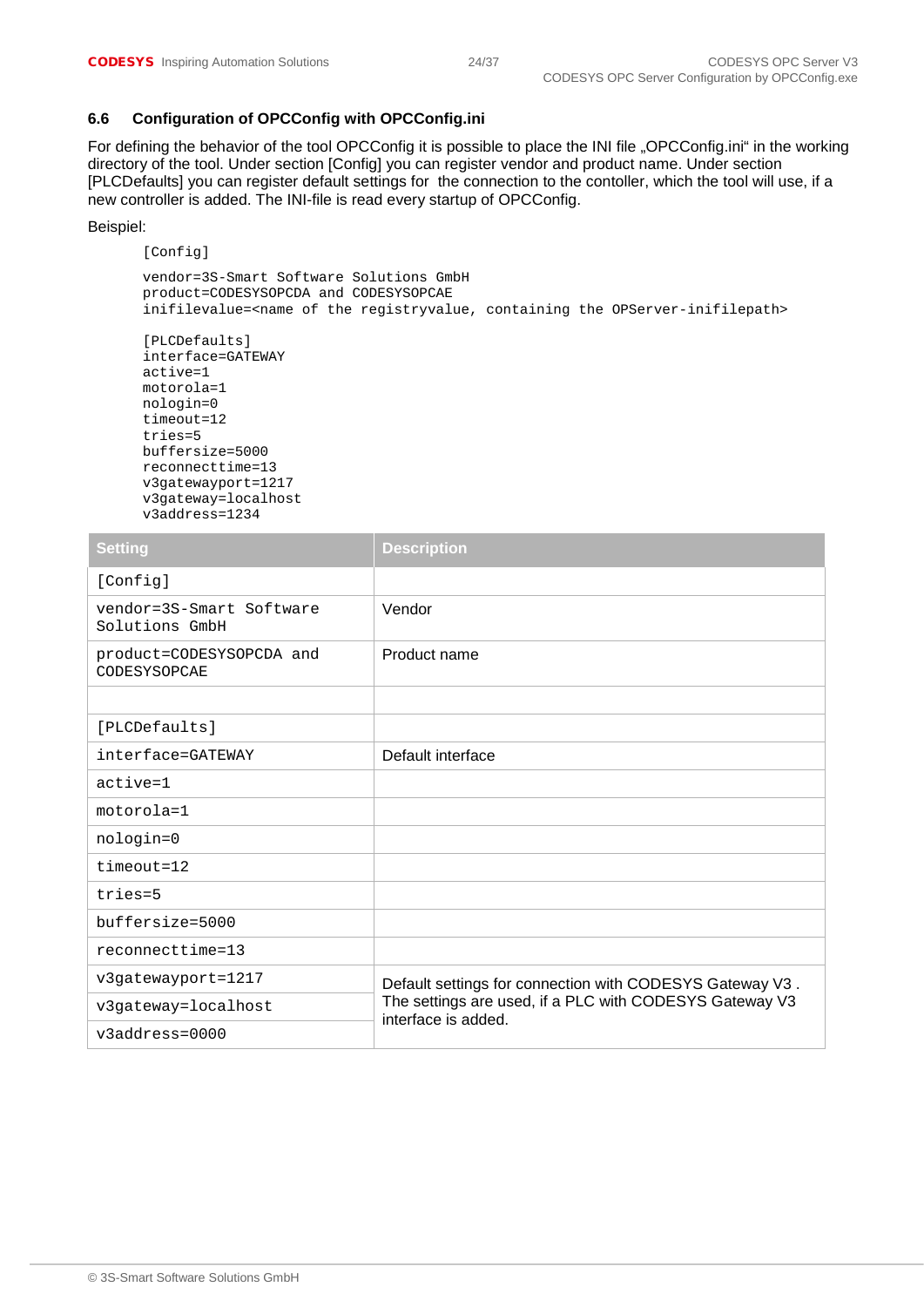# <span id="page-24-0"></span>**7 Configuration settings in OPCServer.ini**

The INI file of the OPC server configuration (OPCServer.ini) must stored in all previous versions of Windows Vista in the installation directory of the OPC server ( by default "C:\Program Files\3S CODESYS\CODESYS OPC Server V3"). In all subsequent operating systems of Windows Vista, the file is by default stored in "C:\ProgramData\CODESYSOPC".

Here under the section [Server], the OPC sever is configured and under the section [PLC:<PLC-Name>], the communication to that controller is defined.

### <span id="page-24-1"></span>**7.1 Configuration of the OPC server under section [Server]**

Settings, only important for the OPC server, are listed under the section [Server] in the file "OPCServer.ini". The entries listed here may partly be selected in the OPCConfig tool. See chap.6.2.4."Settings for OPC server".

| <b>Setting</b>              | <b>Value</b><br>(example) | <b>Description</b>                                                                                                                                                                                                                                                                                                                                                                                                                                                                                                                                                                                                                                                      | <b>Necessary</b> |
|-----------------------------|---------------------------|-------------------------------------------------------------------------------------------------------------------------------------------------------------------------------------------------------------------------------------------------------------------------------------------------------------------------------------------------------------------------------------------------------------------------------------------------------------------------------------------------------------------------------------------------------------------------------------------------------------------------------------------------------------------------|------------------|
| <b>PLCs</b>                 | $=1$                      | Number of controls                                                                                                                                                                                                                                                                                                                                                                                                                                                                                                                                                                                                                                                      | Yes              |
| <b>PLCx</b>                 | $=<$ PLC $-$<br>Name>]    | This variable will assigned the name of a<br>controller, The x in the name stands for the<br>index x from 0 to number of controllers -1                                                                                                                                                                                                                                                                                                                                                                                                                                                                                                                                 | Yes              |
| logevents                   | $=1$                      | Turning on the logging mechanism.                                                                                                                                                                                                                                                                                                                                                                                                                                                                                                                                                                                                                                       | Yes              |
| logfilter                   | $=63$                     | Filter for the log file.                                                                                                                                                                                                                                                                                                                                                                                                                                                                                                                                                                                                                                                | <b>No</b>        |
| memloginterval              | $=1$                      | Interval in seconds at which the log entries of<br>the memory consumption are generated. If it is<br>1, every second a log entry is generated. It is<br>only used if the log entries or the memory<br>consumption is enabled in logfilter.                                                                                                                                                                                                                                                                                                                                                                                                                              | No               |
| ReadCyclesAfterWrite        | $=2$                      | On each written item the OPC Server sends a<br>callback to the client. In the past in case of fast<br>changing values it might have happened that not<br>for every change a callback was sent and thus<br>the value did not get updated in the client. In<br>order to ensure an update anyway, you can use<br>the "ReadCyclesAfterWrite" setting: It specifies<br>the number of read-cycles after the last writing<br>after which the values in the client should get<br>updated in any case, even if they have not been<br>changed. (Standard: The Callback will be<br>generated after 2 read cycles. For any other<br>value, the INI file has to be edited manually.) | <b>No</b>        |
| <b>UseColonAsPIcDivider</b> | $=1$                      | Here a value can be defined. If the value is 0,<br>the items remain unchanged. If the value is set,<br>the first "." in the item name is replaced by a<br>colon.                                                                                                                                                                                                                                                                                                                                                                                                                                                                                                        | <b>No</b>        |
| Updaterate                  | $= 200$                   | Update rate in milliseconds                                                                                                                                                                                                                                                                                                                                                                                                                                                                                                                                                                                                                                             | Yes              |
| GroupUpdateBehaviour        | $=1$                      | In this case, data changed callbacks for the<br>activated/deactivated item are generated<br>If it is 0, only callbacks of all items in the group<br>are produced, every time an item (or more<br>items) within a group is (are)<br>activated/deactivated.                                                                                                                                                                                                                                                                                                                                                                                                               | <b>No</b>        |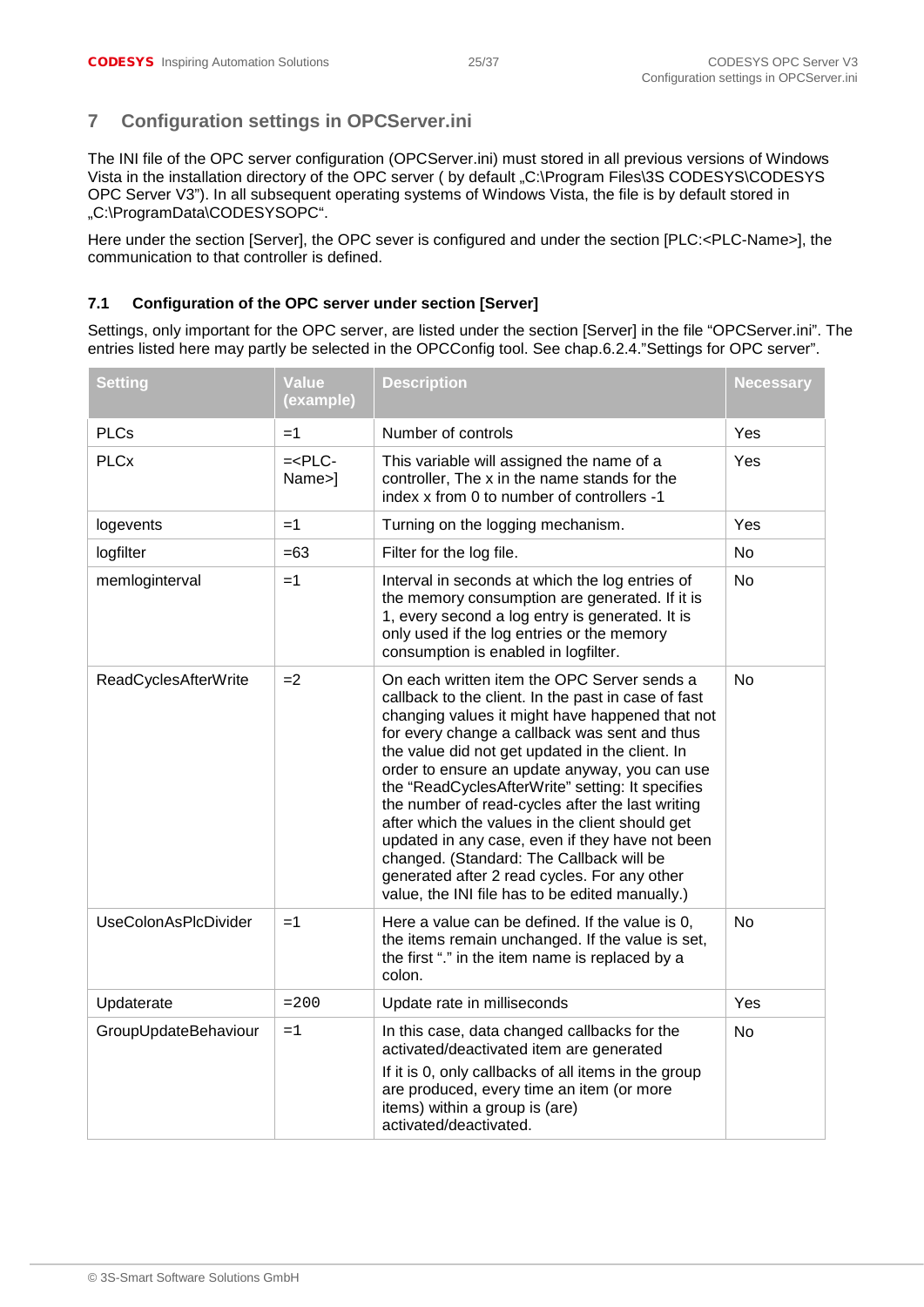The following table lists the possible options for the logfilter. If multiple entries are to be activated, these add up and enter the result in 'logfilter'.

| <b>Logfilter</b>  | <b>Description</b>                                                                                              |
|-------------------|-----------------------------------------------------------------------------------------------------------------|
| 15 (16#0000000F)  | Generate standard log entries.                                                                                  |
| 32 (16#00000020)  | Generate additional log entries.                                                                                |
| 48 (16#00000030)  | Generate debug log entries.                                                                                     |
| 512 (16#00000200) | Generate log entries about the memory consumption. The entry will be<br>created every "memloginterval" seconds. |

#### <span id="page-25-0"></span>**7.2 Configuration of the communication to the controllers**

Under the section [PLC:<PLC-Name>] the communication settings are done for the related controls. This information is passed to the underlying PLCHandler. All settings particular the special are described in detail in "PLCHandler Programming Guide"

At least partially the entries can be selected using the tool *OPCConfig*. See chap. [6.2.6](#page-17-0) ,["Settings for connection](#page-17-0)  [to <PLC>"](#page-17-0).

The most important entry here is the address of the controller. It depends on the interface type, which settings have to be set.

#### Example for interface type GATEWAY3:

| qateway=Tcp/Ip           | CODESYS Gateway V3 settings                                                                                            |
|--------------------------|------------------------------------------------------------------------------------------------------------------------|
| qatewayaddress=localhost | <b>IP Address</b>                                                                                                      |
| qatewayport=1217         | Port                                                                                                                   |
| Device=TCP/IP            | CODESYS Control V3 settings                                                                                            |
| parameters=2             | Parameter to set address and port                                                                                      |
| parameter0=Address       |                                                                                                                        |
| $value0=050C$            | Here insert CODESYS PLC address. It must be<br>identical to the node address, as defined in the<br>programming system. |
| parameter1=Port          |                                                                                                                        |
| $value1 = 11740$         | Here insert the port address                                                                                           |

#### <span id="page-25-1"></span>**7.3 Example of an INI file for the V3 interface**

| <b>INI File for V3.x</b> | <b>Description</b>                                                                                                                                                                                                                                                               |
|--------------------------|----------------------------------------------------------------------------------------------------------------------------------------------------------------------------------------------------------------------------------------------------------------------------------|
| [Server]                 | Settings for the OPC Server                                                                                                                                                                                                                                                      |
| $PLCs = 1$               | Connection to two PLCs is intended                                                                                                                                                                                                                                               |
| $PLCO = PLC1$            | Name of the first PLC: PLC1                                                                                                                                                                                                                                                      |
| logevents=1              | Switch-On of the log-mechanism                                                                                                                                                                                                                                                   |
| Logfilter=15             | Creation of default log entries.                                                                                                                                                                                                                                                 |
| ReadCyclesAfterWrite=2   | Herewith after each write request of the client, after<br>having written a value, for this value a callback will be<br>caused. This is done in order to by all means pass the<br>current value once more after "2" update cycles. This is<br>needed for quickly changing values. |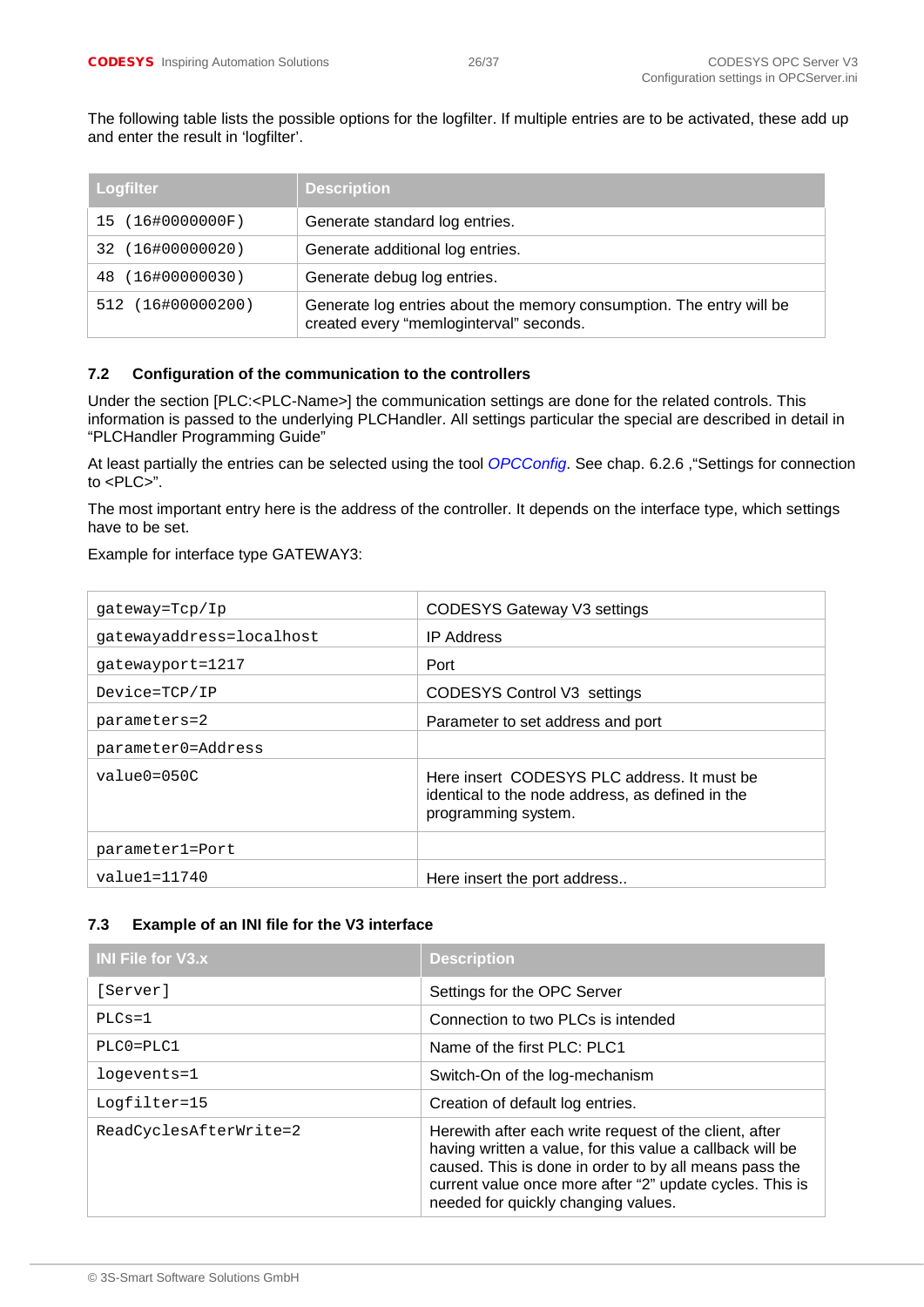| <b>INI File for V3.x</b>           | <b>Description</b>                                                                                                                                                  |
|------------------------------------|---------------------------------------------------------------------------------------------------------------------------------------------------------------------|
| UseColonAsPlcDivider=0             | Here a value can be specified. If it is not zero, the first<br>"." (e.g. the one after the PLC-name) is superseded by a<br>colon.                                   |
| updaterate=200                     | To determine the configurable update rate                                                                                                                           |
| [PLC:PLC1]                         | Settings for PLC1                                                                                                                                                   |
| interfacetype=GATEWAY3             | Herewith via the GATEWAY a connection with the PLC<br>will be established.                                                                                          |
| $active = 1$                       | Active                                                                                                                                                              |
| $timeout=2000$                     | Timeout                                                                                                                                                             |
| $tries=3$                          | Number of trials                                                                                                                                                    |
| Project=OPC.Device.Application.xml | Name and path of the generated symbol file. In case of<br>simulation this file is concerned. If there is no path this<br>file has to be in the OPC server directory |
| $waittime = 10$                    | Waiting time                                                                                                                                                        |
| reconnecttime=5                    | Reconnect time                                                                                                                                                      |
| qateway=Tcp/Ip                     | Settings for the connection to PLC_A (Connection                                                                                                                    |
| gatewayaddress=localhost           | between client and local Gateway via TCP/IP)                                                                                                                        |
| gatewayport=1217                   |                                                                                                                                                                     |
| $device=TCP/IP$                    | Parameter for the connection to the target device,                                                                                                                  |
| parameters=1                       | where PLC1 is running (dialog Communication<br>Parameters in the tool OPCConfig):                                                                                   |
| parameter0=Address                 | The value to be entered under "value0" is the                                                                                                                       |
| $value0 = 050C$                    | CODESYS node address and must be identical to the<br>node address in the programming system.                                                                        |

# <span id="page-26-0"></span>**7.4 Example of an INI file for the V2.3 interface**

Thus, after each write request of the client after the writing of a value for this item, a callback is triggered by the client and after 2 cycles the current value must be updated again.

| <b>Setting</b>         | <b>Description</b>                                                                                                                |
|------------------------|-----------------------------------------------------------------------------------------------------------------------------------|
| [Server]               | Settings for the OPC Server                                                                                                       |
| $PLCs = 2$             | Connection to two PLCs is intended                                                                                                |
| PLC0=PLC A             | Name of the first PLC: PLC_A                                                                                                      |
| PLC1=PLC B             | Name of the first PLC: PLC B                                                                                                      |
| logevents=1            | Switch-On of the log-mechanism                                                                                                    |
| Logfilter=16#ffffffcf  | Activation of all errors and info, no details                                                                                     |
| ReadCyclesAfterWrite=2 | Please see chap. 7.1 for a description                                                                                            |
| UseColonAsPlcDivider   | Here a value can be specified. If it is not zero, the first "."<br>(e.g. the one after the PLC-name) is superseded by a<br>colon. |
| Updaterate=200         | To determine the configurable update rate.                                                                                        |
| [PLC:PLC A]            | Settings for PLC_A                                                                                                                |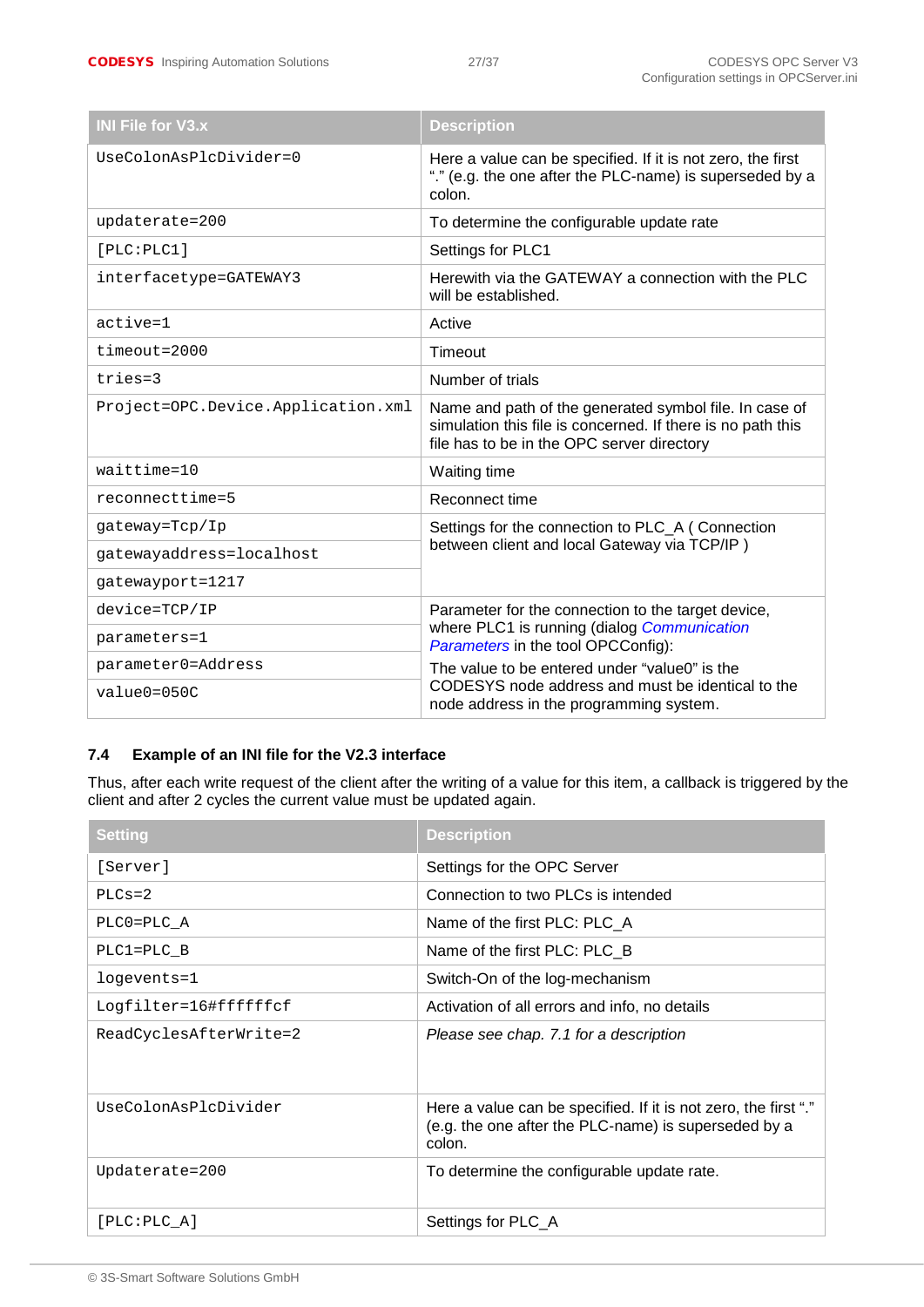| <b>Setting</b>                | <b>Description</b>                                                                                                                                                                                                                                                                    |  |
|-------------------------------|---------------------------------------------------------------------------------------------------------------------------------------------------------------------------------------------------------------------------------------------------------------------------------------|--|
| active=1                      | Active                                                                                                                                                                                                                                                                                |  |
| interfacetype=GATEWAY         | Thus, a connection will be established via the<br>GATEWAY with the PLC.                                                                                                                                                                                                               |  |
| motorola=0                    | Motorola Byteorder                                                                                                                                                                                                                                                                    |  |
| nologin=1                     | Login service                                                                                                                                                                                                                                                                         |  |
| $timeout=2000$                | Timeout                                                                                                                                                                                                                                                                               |  |
| tries=3                       | Number of trials                                                                                                                                                                                                                                                                      |  |
| waittime=10                   | Waiting time                                                                                                                                                                                                                                                                          |  |
| reconnecttime=5               | Reconnect time                                                                                                                                                                                                                                                                        |  |
| buffersize=0                  | Buffer size: 0 means that the buffer size is got from the<br><b>PLC</b>                                                                                                                                                                                                               |  |
| project=PC.sdb                | Name and path of the symbol file, which in case of<br>simulation is concerned. If there is no path, the symbol<br>file has to be in the OPC server directory.                                                                                                                         |  |
| gateway=Tcp/Ip                | Settings for the connection to PLC_A (Connection client                                                                                                                                                                                                                               |  |
| gatewayaddress=localhost      | -local gateway via TCP/IP)                                                                                                                                                                                                                                                            |  |
| gatewayport=1210              |                                                                                                                                                                                                                                                                                       |  |
| device=Tcp/Ip                 | Parameter for the connection to the target device, where                                                                                                                                                                                                                              |  |
| parameters=3                  | PLC_A is running ( <i>Communication Parameters</i> dialog)                                                                                                                                                                                                                            |  |
| parameter0=Address            |                                                                                                                                                                                                                                                                                       |  |
| value0=127.0.2.1              |                                                                                                                                                                                                                                                                                       |  |
| parameter1=Port               |                                                                                                                                                                                                                                                                                       |  |
| $value1 = 1200$               |                                                                                                                                                                                                                                                                                       |  |
| parameter2=Motorola byteorder |                                                                                                                                                                                                                                                                                       |  |
| value2=No                     |                                                                                                                                                                                                                                                                                       |  |
| Parameter3=TargetID           |                                                                                                                                                                                                                                                                                       |  |
| Value3=0                      | Target ID of the PLC, which serves for routing in a<br>"routing" communication driver to with the OPC Server<br>should connect.                                                                                                                                                       |  |
| Parameter4=SymbolFilePath     | Optional entry, via which the PLC Handler determines,<br>where the recently loaded symbol file can be stored.<br>First this file will be checked and according to the<br>ProjectID it will be decided, whether the symbol file must<br>be reloaded. See chap. 6.2.5, Expert Settings. |  |
| $[PLC:PLC_B]$                 | By analogy to the section for PLC_A.                                                                                                                                                                                                                                                  |  |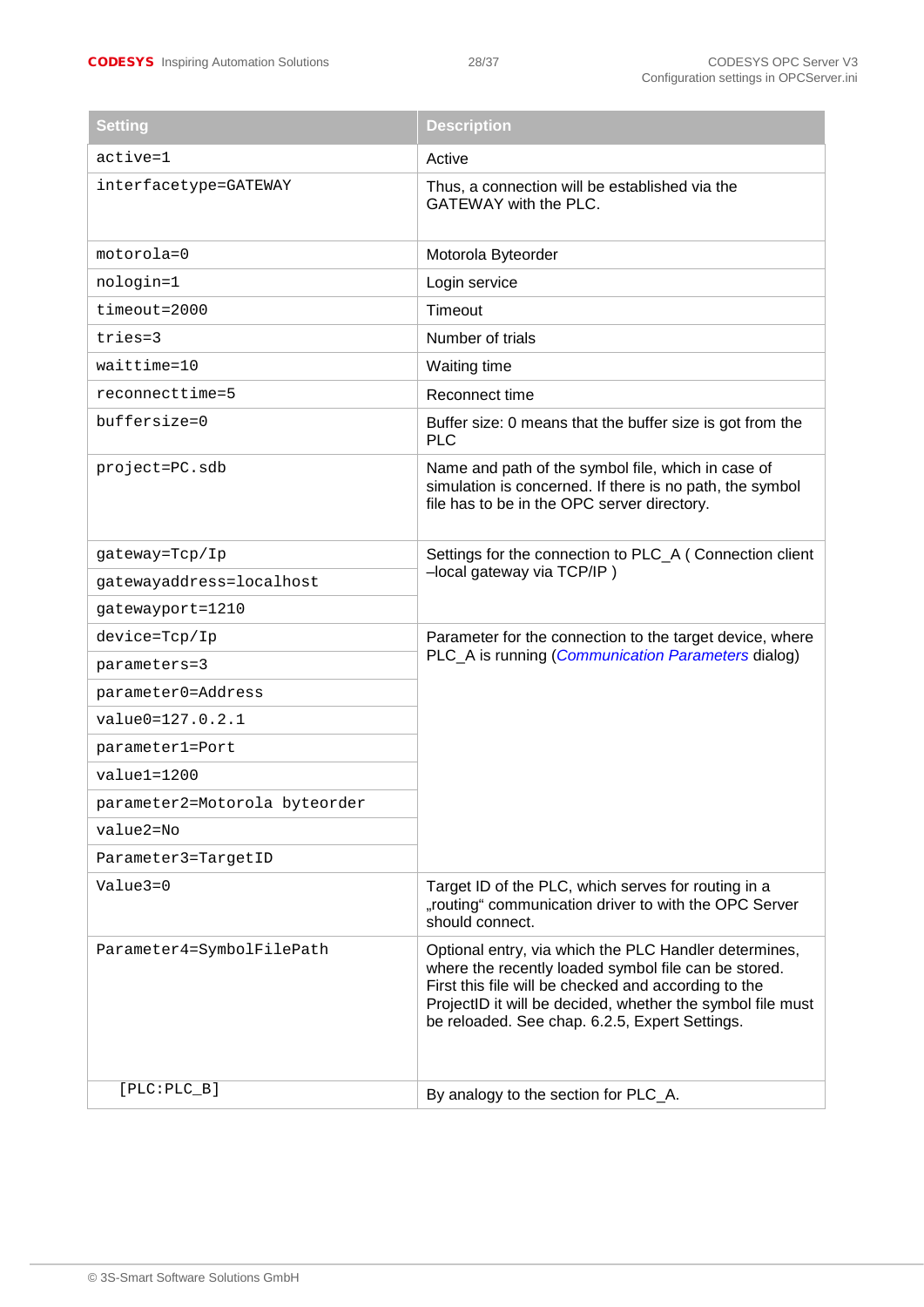#### <span id="page-28-0"></span>**7.5 Configuration of 'Redundant Group'**

If you want to join controllers to redundant groups, do this comfortable up to two controllers with the configuration tool *OPCConfig*. If you want to extend the redundant group, you can do this with corresponding entries in OPCServer.ini for up to five controllers by editing the INI file manually.

At runtime, all controls operate in parallel and all of them are capable to send the values of the symbols to the client. In fact, they are read from the client, where the master variable is TRUE. If this is not clearly possible, it is read out from the default-PLC. If the controller, which is read from, fails, then the **next best** controller is used. This happens, when the quality of the symbols gets BAD. This is as long possible as controls are available with symbols in quality GOOD. With an increasing life counter it is controllable, whether the OPC server still operates.

All controls have to be configured as described, by defining the number and the names of the controls in the section [server] and by defining the associated communication in the section [PLC:<PLCName>]. For redundant groups the section [Redundancy] is required with defining the number of the desired groups. Then for each group a section [RedGroup:x] is required. Here the group name, the number of controls, the default-plc, all control names, the master variables and the name of the live counter variable have to be defined. Up to five controls can be joined to a redundant group.

| <b>Setting</b>           | <b>Description</b>                                                                                                     |
|--------------------------|------------------------------------------------------------------------------------------------------------------------|
| [Server]                 |                                                                                                                        |
| $PLCs = 5$               |                                                                                                                        |
| PLC0=ControlWinV3        |                                                                                                                        |
| PLC1=controlWinV3R0      |                                                                                                                        |
| PLC2=controlWinV3R1      |                                                                                                                        |
| PLC3=controlWinV3R2      |                                                                                                                        |
| PLC4=controlWinV3R3      |                                                                                                                        |
|                          |                                                                                                                        |
| [PLC:ControlWinV3]       | In this section the communication is defined.                                                                          |
| interfacetype=GATEWAY3   |                                                                                                                        |
| $active = 1$             |                                                                                                                        |
| logfilter=15             |                                                                                                                        |
| logevents=1              |                                                                                                                        |
| $timeout=10000$          |                                                                                                                        |
| tries=3                  |                                                                                                                        |
| waittime=15              |                                                                                                                        |
| reconnecttime=60         |                                                                                                                        |
| gateway=Tcp/Ip           |                                                                                                                        |
| gatewayaddress=localhost |                                                                                                                        |
| gatewayport=1217         |                                                                                                                        |
| parameters=1             |                                                                                                                        |
| parameter0=Address       |                                                                                                                        |
| value0=ABCD              | Here you have to specify the node address of the<br>control as it is defined (in the Gateway dialog) in<br>CODESYS V3. |
|                          |                                                                                                                        |
| [PLC:ControlWinV3R0]     | In this section the communication is defined.                                                                          |

Example for configuration of a redundant group in a INI file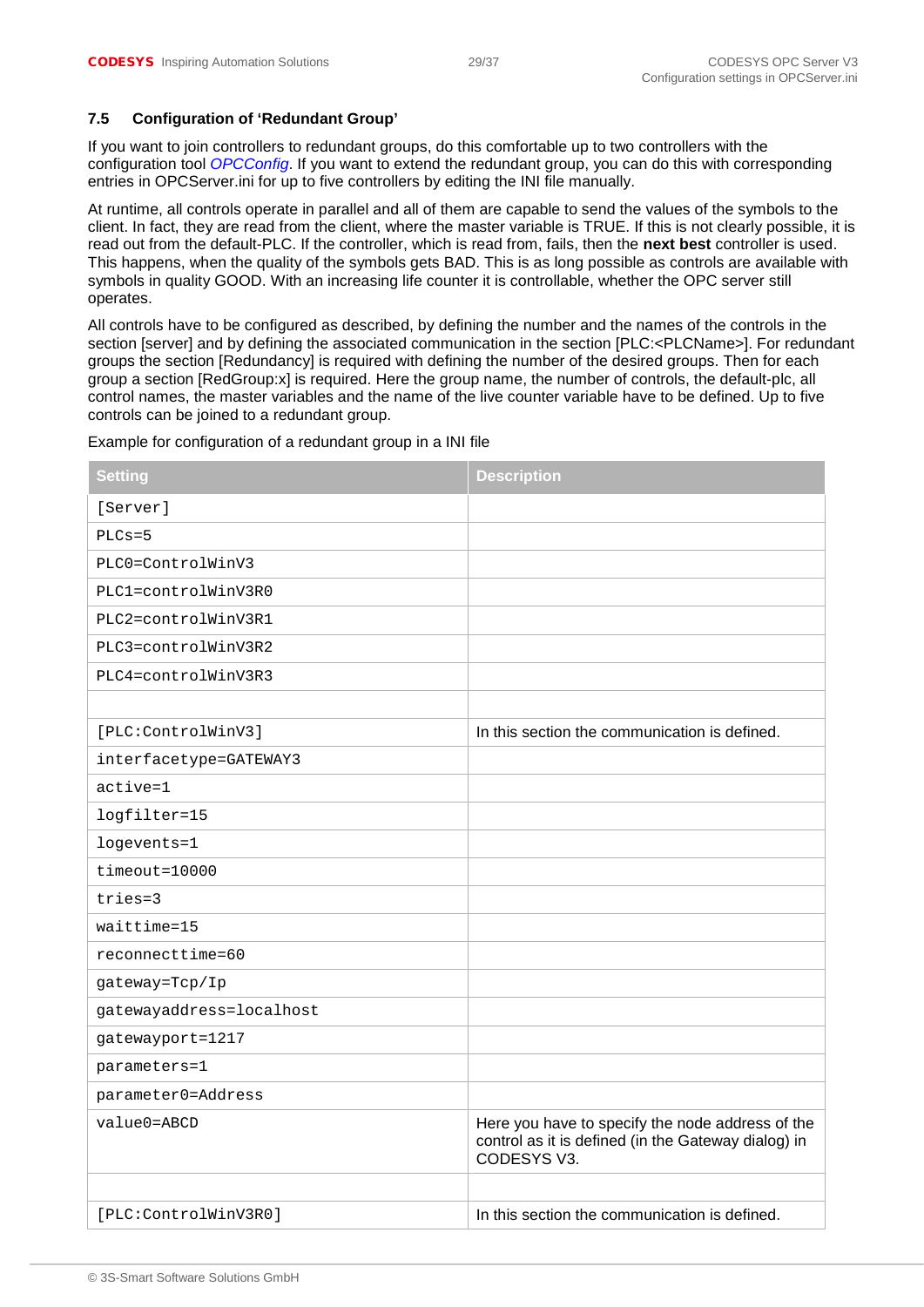| <b>Setting</b>                          | <b>Description</b>                                                                                                     |
|-----------------------------------------|------------------------------------------------------------------------------------------------------------------------|
| interfacetype=GATEWAY3                  |                                                                                                                        |
| $active = 1$                            |                                                                                                                        |
| logfilter=15                            |                                                                                                                        |
| logevents=1                             |                                                                                                                        |
| $timeout=10000$                         |                                                                                                                        |
| tries=3                                 |                                                                                                                        |
| waittime=15                             |                                                                                                                        |
| reconnecttime=60                        |                                                                                                                        |
| gateway=Tcp/Ip                          |                                                                                                                        |
| gatewayaddress=localhost                |                                                                                                                        |
| gatewayport=1217                        |                                                                                                                        |
| parameters=1                            |                                                                                                                        |
| parameter0=Address                      |                                                                                                                        |
| value0=ABCE                             | Here you have to specify the node address of the<br>control as it is defined (in the Gateway dialog) in<br>CODESYS V3. |
|                                         | Here you have to edit the sections for the further<br>controls.                                                        |
|                                         |                                                                                                                        |
| [Redundancy]                            | All controls of a redundant group have to have<br>the same symbol stock!                                               |
| NumOfGroups=1                           | Number of redundant groups.                                                                                            |
|                                         |                                                                                                                        |
| [RedGroup:0]                            |                                                                                                                        |
| Name=RedundantGroup                     | Name of the redundant group.                                                                                           |
| $NumberCs = 5$                          | Number of controls in the redundant group.                                                                             |
| DefaultPLC=0                            | Default-plc is PLCName0                                                                                                |
| PLCName0=ControlWinV3                   | Name of PLCName0                                                                                                       |
| PLCName1=ControlWinV3R0                 | Name of PLCName1                                                                                                       |
| PLCName2=ControlWinV3R1                 | Name of PLCName2                                                                                                       |
| PLCName3=ControlWinV3R2                 | Name of PLCName3                                                                                                       |
| PLCName4=ControlWinV3R3                 | Name of PLCName4                                                                                                       |
|                                         |                                                                                                                        |
| VarMaster0=Application.PLC_PRG.bMaster  | Mastervariable of control PLCName0                                                                                     |
| VarMaster1=Application.PLC_PRG.bMaster0 | Mastervariable of control PLCName1                                                                                     |
| VarMaster2=Application.PLC_PRG.bMaster1 | Mastervariable of control PLCName2                                                                                     |
| VarMaster3=Application.PLC_PRG.bMaster2 | Mastervariable of control PLCName3                                                                                     |
| VarMaster4=Application.PLC_PRG.bMaster3 | Mastervariable of control PLCName4                                                                                     |
| LifeCounter=Application.GVL.OPCalive    | Life counter variable of the OPC server.                                                                               |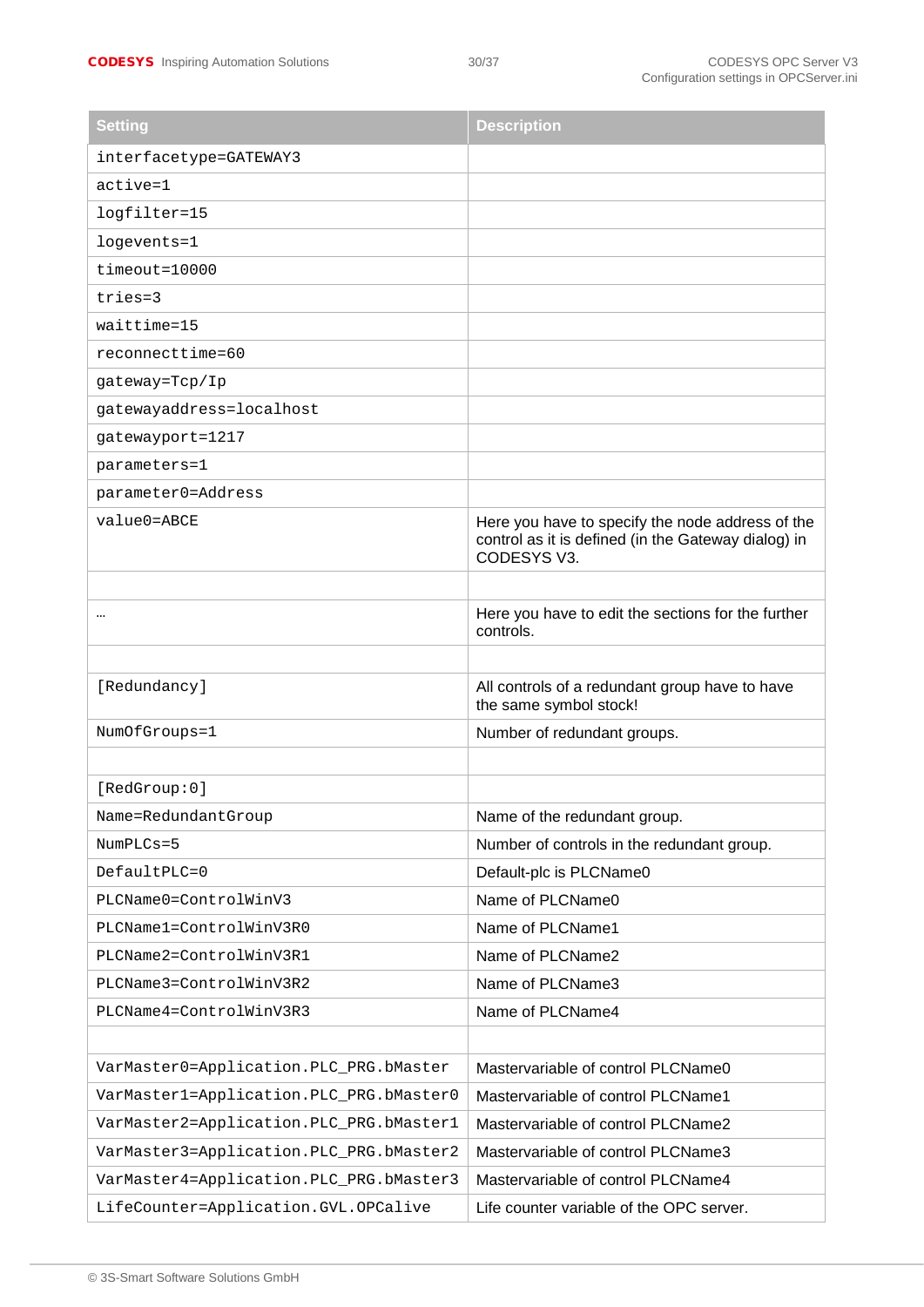#### <span id="page-30-0"></span>**7.6 Information on the changed logfilter**

The values of the INI file setting 'logfilter=' created with a previous version of the OPC server than 3.4.0.0 have to be corrected for all subsequent versions.

| Valid values before<br>V3.4.0.0 | <b>Valid values from</b><br>V3.4.0.0 | <b>Description</b>                                                       |
|---------------------------------|--------------------------------------|--------------------------------------------------------------------------|
| (16#0000000A)<br>10             | 15 (16#0000000F)                     | Creation of default log entries                                          |
| $-47$ (16#ffffffd1)             | $(16\#0000002F)$<br>47               | Creation or default log entries and additional<br>entries                |
| $-1$ (16#fffffffff)             | 63 (16#0000003F)                     | Creation or default log entries, additional entries<br>and debug entries |

#### <span id="page-30-1"></span>**7.7 Configuration of simulation**

If there is not a control with a running application, the resulting lack of connection form PLC to OPC server can be replaced by a static access to a file that contains all the symbol information. See chap. 6.3, 'Simulation Interface'.

If it is a Gateway V3 connection, which is to be replaced, then under section [<PLCName>] the interface SIMULATION3 has to be set and in project the directory and the name of the symbol file has to be set. The directory need not to be set, if the file is stored in the same directory as OPCServer.ini.

| ∣ Settinɑ                                | <b>Description</b>                                                                 |
|------------------------------------------|------------------------------------------------------------------------------------|
| [PLC:SimulatedControlWinV3]              |                                                                                    |
| interfacetype=SIMULATION3                |                                                                                    |
| project=OneSymbol.Device.Application.xml | Name of the symbol file (with extension XML)<br>and eventually the directory name. |

These settings can be done with the tool OPCConfig.exe. See chap. 6.3.1 "SIMULATION3".

#### <span id="page-30-2"></span>**7.7.1 SIMULATION**

If it is a Gateway V2.3 connection, which is to be replaced, then under section [<PLCName>] the interface SIMULATION has to be set and in project the directory and the name of the V2.3 symbol file has to be set. In V2.3, the symbol file is stored in a different format and has the extension SDB. The directory need not to be set, if the file is stored in the same directory as OPCServer.ini.

| <b>Setting</b>           | <b>Description</b>                                                                 |
|--------------------------|------------------------------------------------------------------------------------|
| [PLC:SimulatedPLCWinNT]  |                                                                                    |
| interfacetype=SIMULATION |                                                                                    |
| project=MyV23Project.sdb | Name of the symbol file (with extension SDB)<br>and eventually the directory name. |

These settings can be done with the tool OPCConfig.exe. See chap. 6.3.2 "SIMULATION".

#### <span id="page-30-3"></span>**7.8 Changing directory and name of INI and LOG file**

If there is a desire of special directories and names for the INI file and the LOG file, then the associated entries in the windows registry have to be changed. The database can be accessed with *regedit.exe*. The entries are found under [HKEY\_LOCAL\_MACHINE\SOFTWARE\3S-Smart Software Solutions GmbH\CODESYSOPC]. Under the name "INIFileName " there are stored the directory and name of the configuration file of the OPC server and under the name "LOGFileName" the directory and name of the LOG file is stored. With the command *New* in the context menu of the "Registry Editor" the values can be changed.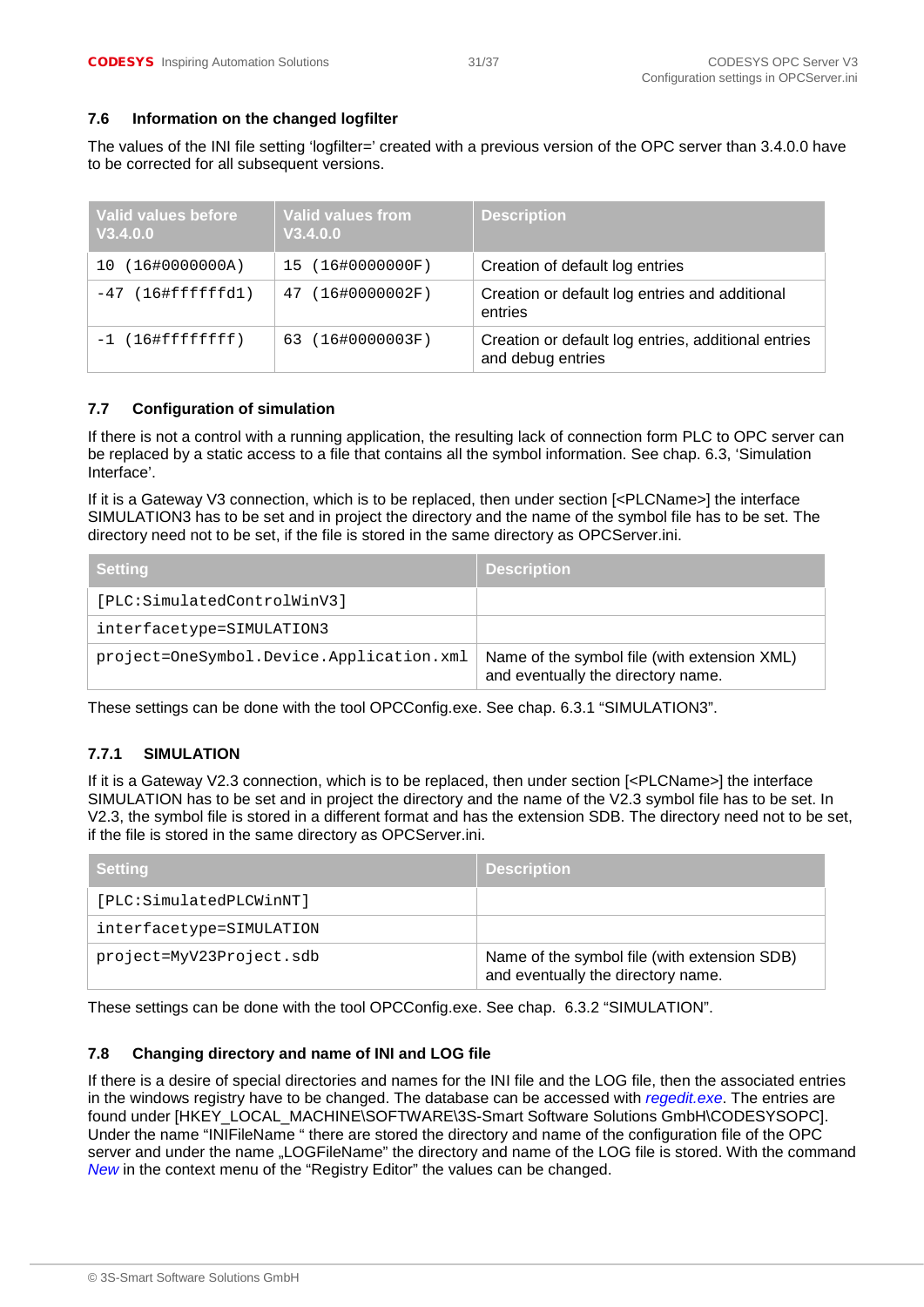| <b>AT</b> Registry Editor                                                                                                                                                                                                                   |                                                                                            |                                              | ⊪×<br>$\Box$<br>$\Box$                                                                                                                      |  |  |  |
|---------------------------------------------------------------------------------------------------------------------------------------------------------------------------------------------------------------------------------------------|--------------------------------------------------------------------------------------------|----------------------------------------------|---------------------------------------------------------------------------------------------------------------------------------------------|--|--|--|
| Edit View Favorites Help<br>File                                                                                                                                                                                                            |                                                                                            |                                              |                                                                                                                                             |  |  |  |
| ⊿ - <sub>I</sub> IIII Computer<br><b>HKEY CLASSES ROOT</b><br><b>HKEY CURRENT USER</b><br>HKEY_LOCAL_MACHINE<br>BCD00000000<br><b>HARDWARE</b><br>SAM<br><b>SECURITY</b><br><b>SOFTWARE</b><br>3S-Smart Software Solutions Gr<br>CoDeSysOPC | Name<br>ab (Default)<br>ab AEConfigPath<br>ab INIFileName<br>ab LOGFileName<br>Window Snip | Type<br>REG SZ<br>REG_SZ<br>REG SZ<br>REG SZ | Data<br>(value not set)<br>C:\ProgramData\CoDeSysOPC\<br>C:\ProgramData\CoDeSysOPC\OPCServer.ini<br>C:\ProgramData\CoDeSysOPC\OPCServer.log |  |  |  |
| Gateway Server<br><b>ATI Technologies</b><br>ш<br>∢<br>Computer\HKEY_LOCAL_MACHINE\SOFTWARE\3S-Smart Software Solutions GmbH\CoDeSysOPC                                                                                                     |                                                                                            |                                              |                                                                                                                                             |  |  |  |

In case the entry LOGFileName is invalid, an entry to the Windows Event logger is created.

Example of an error log in the Windows Event Viewer:

| Number of events: 30<br><b>Application</b> |                                                                                                                                                                                                                                                                                |                     |                     |                     |   |
|--------------------------------------------|--------------------------------------------------------------------------------------------------------------------------------------------------------------------------------------------------------------------------------------------------------------------------------|---------------------|---------------------|---------------------|---|
| Level                                      | Date and Time                                                                                                                                                                                                                                                                  | Source              |                     | Event ID Task Categ | ▲ |
| <b>D</b> Error                             | 23/11/2012 13:35:52                                                                                                                                                                                                                                                            | CoDeSysOPC          | $\mathbf{0}$        | None                | Ξ |
| (i) Information                            | 23/11/2012 13:16:08                                                                                                                                                                                                                                                            | LoadPerf            | 1000                | None                |   |
| (i) Information                            | 23/11/2012 13:16:08                                                                                                                                                                                                                                                            | LoadPerf            |                     | 1001 None           |   |
| (i) Information                            | 23/11/2012 13:11:40                                                                                                                                                                                                                                                            | SecurityCe          |                     | 1 None              |   |
| (i) Information                            | 23/11/2012 13:09:23                                                                                                                                                                                                                                                            | Search              |                     | 1003 Search servi   |   |
| (i) Information                            | 23/11/2012 13:09:22                                                                                                                                                                                                                                                            | <b>FSENT</b>        | 300                 | Logging/Re          |   |
| (i) Information                            | 23/11/2012 13:09:22                                                                                                                                                                                                                                                            | <b>ESENT</b>        | 301                 | Logging/Re          |   |
| (i) Information                            | 23/11/2012 13:09:22                                                                                                                                                                                                                                                            | <b>ESENT</b>        | 302                 | Logging/Re          |   |
| Event 0, CoDeSysOPC                        |                                                                                                                                                                                                                                                                                |                     |                     |                     | x |
| General<br><b>Details</b>                  | The description for Event ID 0 from source CoDeSysOPC cannot be found. Either the component that<br>raises this event is not installed on your local computer or the installation is corrupted. You can install or                                                             |                     |                     |                     |   |
|                                            | repair the component on the local computer.<br>If the event originated on another computer, the display information had to be saved with the event.<br>The following information was included with the event:<br>No valid logfile specified or working directory is read only. |                     |                     |                     |   |
| Log Name:<br>Source:                       | Application<br>CoDeSysOPC                                                                                                                                                                                                                                                      | Logged:             | 23/11/2012 13:35:52 |                     |   |
| Event ID:                                  | $\Omega$                                                                                                                                                                                                                                                                       | Task Category: None |                     |                     |   |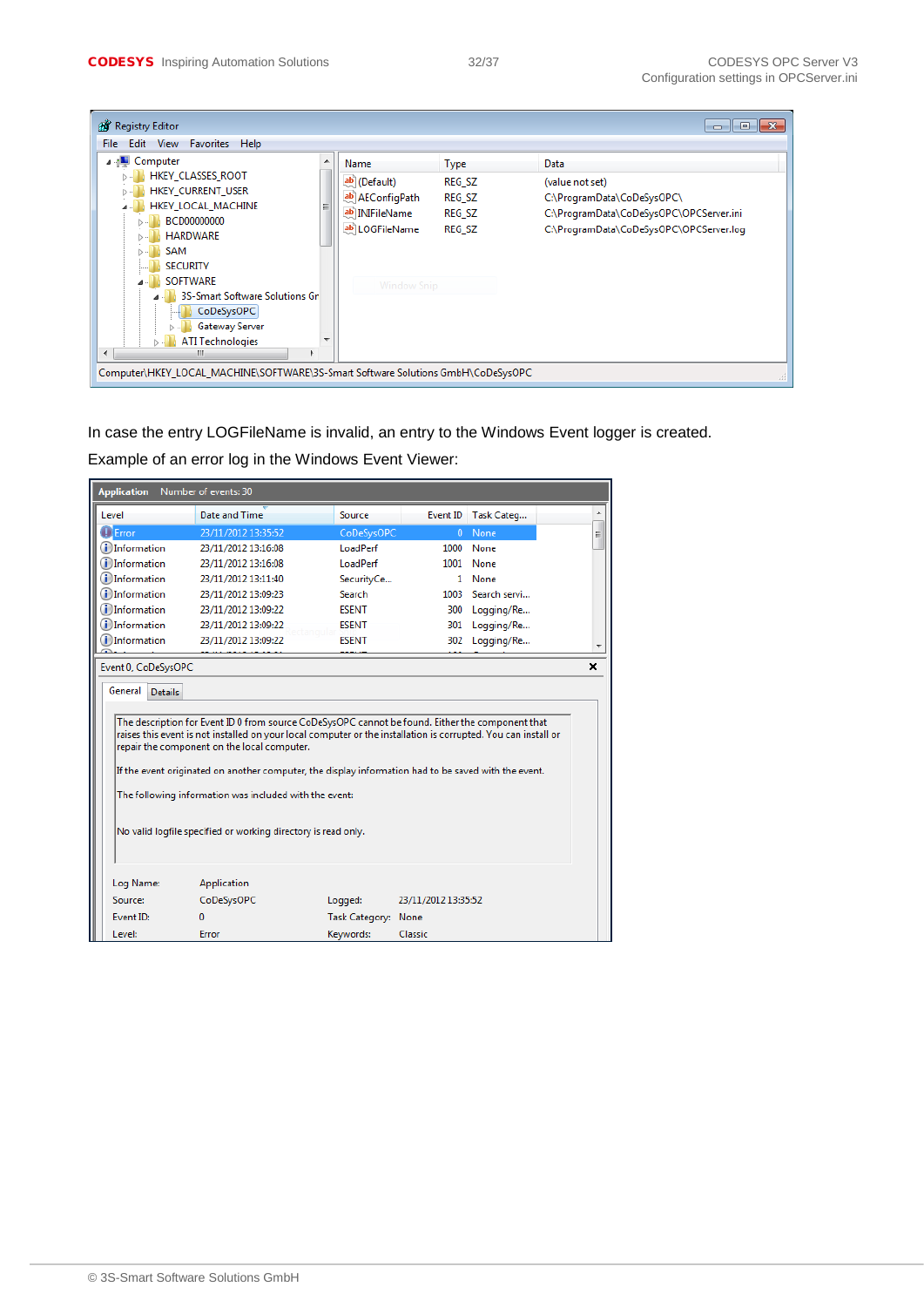# <span id="page-32-0"></span>**8 Connection to OPC servers on other computers with DCOMCNFG.EXE**

This setting is only to be done, if the OPC client cannot configure a remote connection to an OPC Server!

The following description relates on a Windows operating system in German!

With *DCOMCNFG.EXE* , which is founded in the system directory, you can configure an OPC server, which operates on a remote PC with connection. With double-click on *DCOMCNFG.EXE* the dialog *Component Services* opens. Under *Console Root->Component Services ->Computers->My Computer->DCOM-Configuration* there is a list of services. With selection of *CODESYSOPCDA* you can command *Properties* by the context menu and the dialog *CODESYSOPCDA Properties* opens. Select tab *Location* and there select the option *Run appliation on the following computer*. Here you can insert the desired remote PC.



Note: In order to make this connection work, there must be an OPC server running also on the local computer.

#### Windows 7 64Bit:

If the operating system Windows 7 64Bit is used, then the above procedure is not possible, because *DCOMCNFG* has not registered the component service CODESYSOPCDA . By calling '*MMC comexp.msc / 32'* you can register the service and thus a remote connection to an OPC server can be established.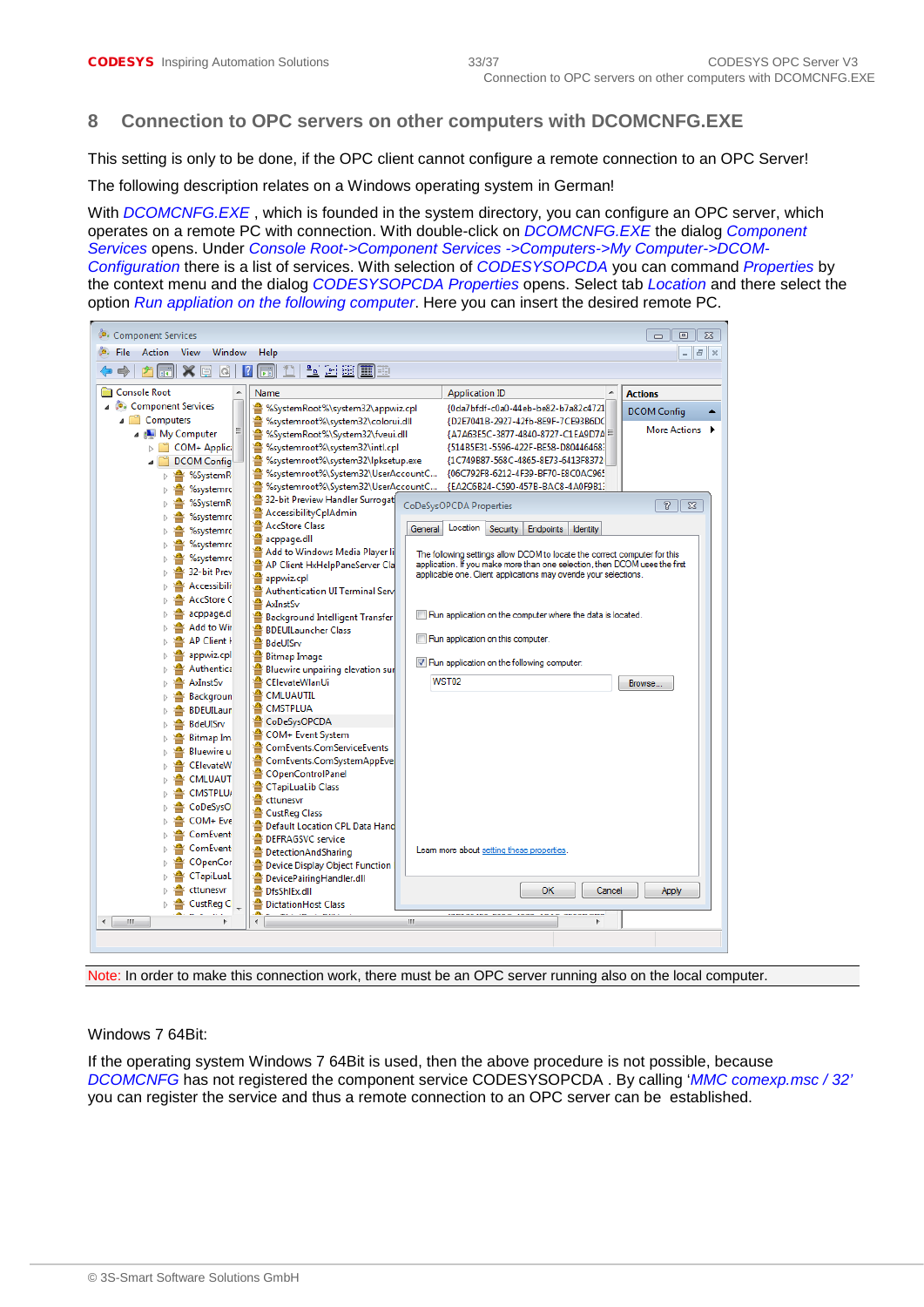### <span id="page-33-0"></span>**9 Error Diagnosis**

#### <span id="page-33-1"></span>**9.1 Means of error diagnosis**

- 1. OPC Server LOG file
- 2. Second (test-)client for reproducing the error
- 3. V2.3 Interface: Gateway Inspector with trace and logging functions (for sophisticated communication errors)

#### <span id="page-33-2"></span>**9.2 Brief checklist**

#### **Basically check the following points:**

- 1) PLC running? Gateway installed and running? Symbol in task bar in the right hand corner active?
- 2) Installation and Registration of the OPC Server OK? Takes place automatically by executing: WinCODESYSOPC /Install (installation + registration) resp. WinCODESYSOPC /RegServer (only registration).
- 3) Preparation of the project resp. settings in the CODESYS programming system OK? V3 Interface:
	- Symbols created?
	- Project saved? Built and download done?
	- V2.3 Interface:
	- Project options: Dump symbol entries activated?
	- Communication parameters: selected Gateway channel OK?
	- Project saved, built, download done?
- 4) Check the connection and the server settings: OPCConfig.exe:

Connection: (Entry must correspond with the valid Gateway set up in the CODESYS communication parameters) If no communication setting is defined the OPC-Server ends with STATE\_TERMINATE.

Usual server settings: Motorola byte order: no (Attention when using 68K, 8051, PowerPC, only concerns V2.3), set up public groups, synchronous initialization, notification on quality change, update rate 200ms, waiting time target system 60s, reconnect interval 5s, communication timeout 3s, buffer size: 0 or fitting for target system (only concerns V2.3)?

- Save -> New Configuration becomes effective when new connection to the OPC Server is established
- 5) Check, whether there are symbol entries disposable: DiagnosticOPCClient.exe (this diagnostic client is not part of the installation but can be delivered on demand) Establish connection (Connect OPC Server), click on Private Groups in right hand side window with right

mouse button, confirm dialog with OK, click on the group entry which appears now with right mouse button Add all items all generated symbol entries (variables) should appear.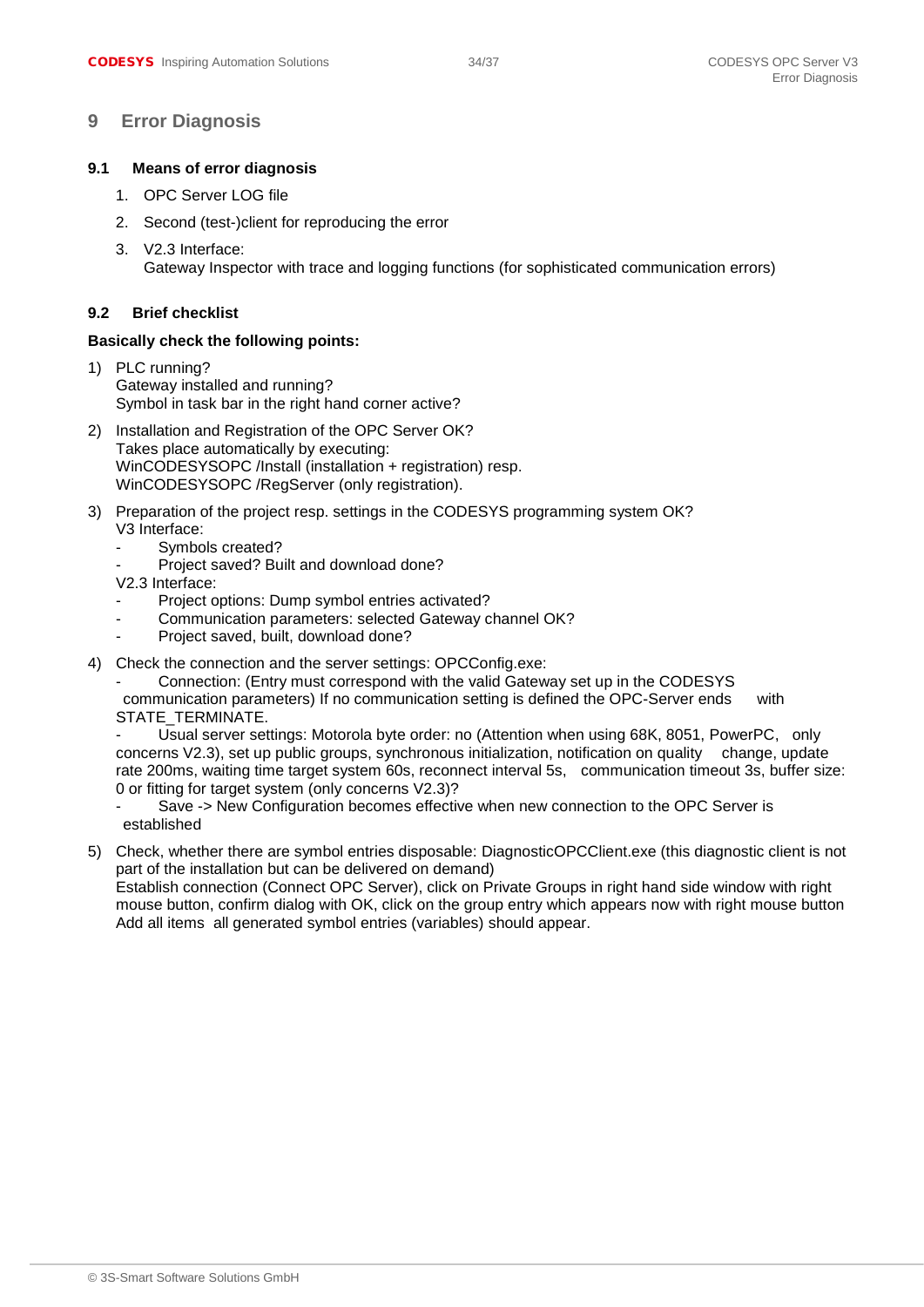#### <span id="page-34-0"></span>**9.3 Error cases**

#### **Error case: No connection to the PLC (Status NO\_CONFIG)**

To be checked:

- Is the PLC running?
- Are the communication parameter in the OPC Server OK?
- Is the communication protocol for the PLC valid?
- Is the PLC available on the defined communication channel? (Might be tested with **ping** via TCP/IP.)
- Is the cable to the PLC OK?
- If a remote gateway is used, is it started?

#### **Error case: OPC server is connected, but no/incorrect PLCs are listed**

If a connection to the OPC server is established but the PLCs are not listed in the way they defined in the initialization file of the OPCserver, check if the INI-file is in the correct location and has the correct name as it is defined in the registry ("OPCServer.ini").

#### **Error case: No symbols available (Status NO\_CONFIG):**

To be checked:

V3.x interface:

Have symbols been exported? Check this in file <project name>.<device name>.<application name>.xml

V2.3 interface:

- Is option Dump symbol entries activated in the CODESYS programming system in Project->Options, and are variables selected fort his purpose? (Possibly check the SYM file.)
- Is a symbol file (\*.sdb) available in the gateway files directory or on the PLC?
- Corresponds the Project-ID of the project in the programming system with that specified in the symbol file? (Possibly before the restart of the PLC a further download has been done without creating also a new boot project)

#### **Error case: Items Quality "BAD"**

Possible reasons:

- Communication error occurs with PLC while OPC Server is running.
- Communication error occurs during downloading a new program to the PLC.
- Group or item is inactive.

#### **Note:**

- **The OPC Server will automatically terminated as soon as all clients have closed their connection to the server.**
- **The OPC Server is displayed as process in Windows Task Manager**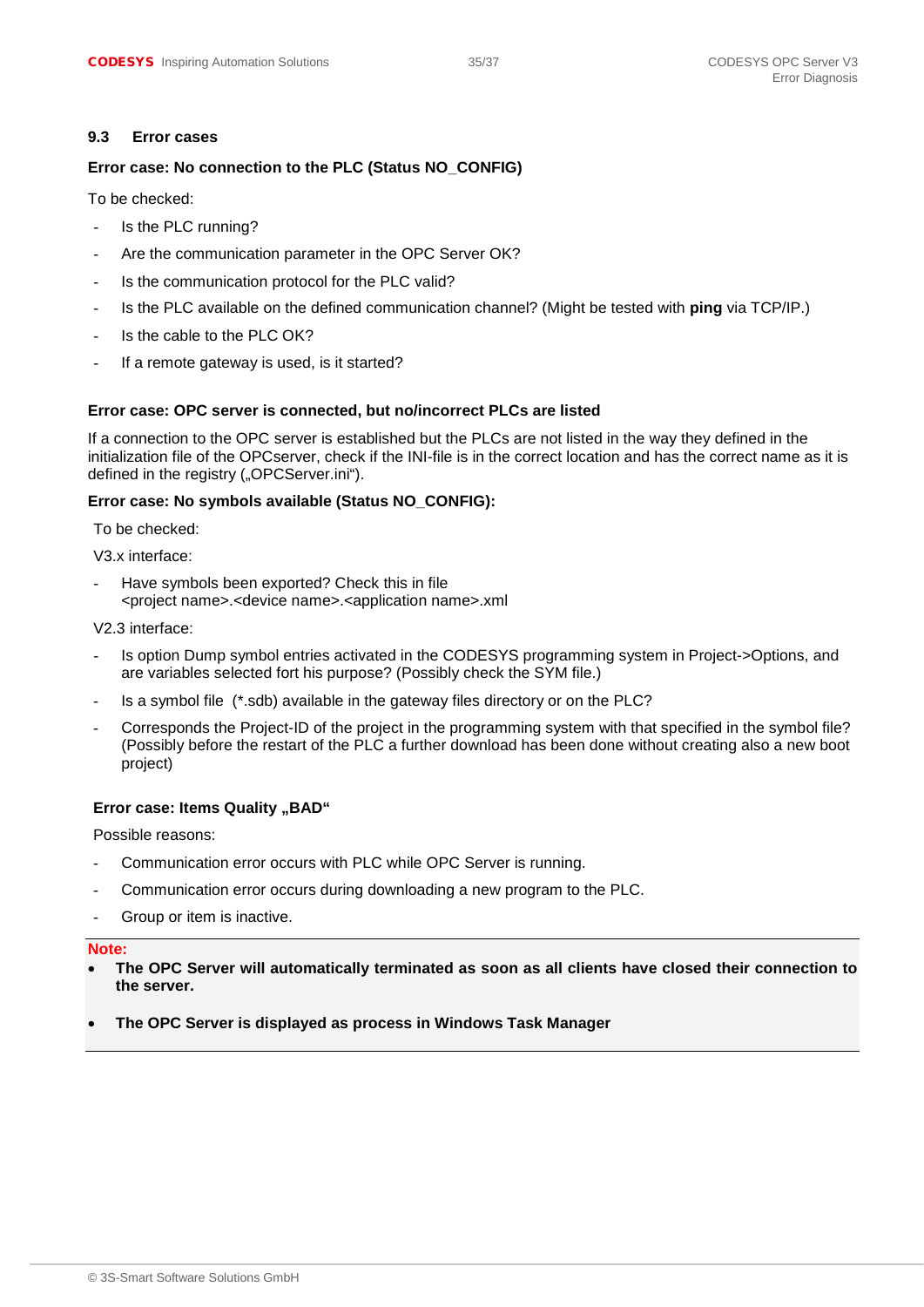# <span id="page-35-0"></span>**Change History**

| <b>Version</b> | <b>Description</b>                                                                                                                                                                                                                                                                                                                                                                                                                                    | <b>Editor</b> | <b>Date</b> |
|----------------|-------------------------------------------------------------------------------------------------------------------------------------------------------------------------------------------------------------------------------------------------------------------------------------------------------------------------------------------------------------------------------------------------------------------------------------------------------|---------------|-------------|
| 0.1            | Issued according to German doc version 0.4                                                                                                                                                                                                                                                                                                                                                                                                            | <b>MN</b>     | 12.03.2008  |
| 0.2            | English pictures                                                                                                                                                                                                                                                                                                                                                                                                                                      | <b>MN</b>     | 13.03.2008  |
| 1.0            | Rework and release according to German Version 1.0                                                                                                                                                                                                                                                                                                                                                                                                    | <b>MN</b>     | 17.03.2008  |
| 2.0            | Release after replenishing missing text ("OPC Server")                                                                                                                                                                                                                                                                                                                                                                                                | MN            | 21.10.2008  |
| 2.1            | New INI-entry in chapter 8.1, 8.2 according to #34035                                                                                                                                                                                                                                                                                                                                                                                                 | <b>SE</b>     | 10.11.2008  |
| 2.2            | Chapter 5.3: configuration with OPCconfig.exe (#36416),<br>redundancy (#35412)                                                                                                                                                                                                                                                                                                                                                                        | <b>MN</b>     | 26.02.2009  |
| 2.3            | Update cause of further development                                                                                                                                                                                                                                                                                                                                                                                                                   | AS            | 12.03.2009  |
| 2.4            | Review                                                                                                                                                                                                                                                                                                                                                                                                                                                | AF            | 19.03.2009  |
| 3.0            | Release after formal review                                                                                                                                                                                                                                                                                                                                                                                                                           | <b>MN</b>     | 26.03.2009  |
| 3.1            | Default: max. 2 PLCs in Red.Group (#37777)                                                                                                                                                                                                                                                                                                                                                                                                            | <b>MN</b>     | 26.03.2009  |
| 3.2            | Ch. 4: __CommState insertet                                                                                                                                                                                                                                                                                                                                                                                                                           | AS            | 02.06.2009  |
| 3.3            | Ch. 4: upgrading with __CommStateOK                                                                                                                                                                                                                                                                                                                                                                                                                   | AS            | 25.06.2009  |
| 3.4            | Ch. 5.3.9: Upgrading master variable and life counter, cp. CDS-<br>11597 and CDS-11565                                                                                                                                                                                                                                                                                                                                                                | AS            | 14.07.2009  |
| 3.5            | Ch. 5.3.9: __CommState* in redundant group                                                                                                                                                                                                                                                                                                                                                                                                            | <b>AS</b>     | 16.07.2009  |
| 3.5            | Reviewed for CDS-10886                                                                                                                                                                                                                                                                                                                                                                                                                                | AF            | 16.07.2009  |
| 4.0            | Release after formal review                                                                                                                                                                                                                                                                                                                                                                                                                           | <b>MN</b>     | 17.07.2009  |
| 4.1            | CDS-10891, Ch. 5.3.6, Ch. 7.2: Description of log entry, when<br>communication settings are missing                                                                                                                                                                                                                                                                                                                                                   | AS            | 14.12.2009  |
| 4.2            | Reviewed changes for CDS10891: OK                                                                                                                                                                                                                                                                                                                                                                                                                     | AF            | 17.12.2009  |
| 5.0            | Release                                                                                                                                                                                                                                                                                                                                                                                                                                               | <b>MN</b>     | 17.12.2009  |
| 5.1            | CDS-8502, Ch.1, Ch.2: Note to AeConfigurator                                                                                                                                                                                                                                                                                                                                                                                                          | AS            | 21.05.2010  |
| 5.2            | Review CDS-8502: OK                                                                                                                                                                                                                                                                                                                                                                                                                                   | JK            | 21.05.2010  |
| 6.0            | Release                                                                                                                                                                                                                                                                                                                                                                                                                                               | <b>MN</b>     | 22.07.2010  |
| 6.1            | CDS-17312, Ch.5.3.9, variables have to be set with complete path                                                                                                                                                                                                                                                                                                                                                                                      | AS            | 24.09.2010  |
| 6.1            | Review CDS-17312                                                                                                                                                                                                                                                                                                                                                                                                                                      | AF            | 8.10.2010   |
| 7.0            | Release                                                                                                                                                                                                                                                                                                                                                                                                                                               | ΜN            | 8.10.2010   |
| 7.1            | CDS-18209, Ch.2, "UA specification" inserted,<br>Ch. 8 and Ch. 6: new location of "OPCServer.ini",<br>Ch. 5 "Configuration of OPC server" renamed to "Configuration of<br>programming system symbols",<br>Ch. 5.3 upgraded to Ch. 6 "OPC server configuration (with<br>OPCconfig)",<br>Ch. 9.5: new entries for logfilter,<br>Ch 7.1, 7.2 and 7.7 new.<br>Chapter numbering has been adjusted!<br>Ch 8: Updated, Windows 7 64Bit exception described. | AS            | 14.12.2010  |
| 7.2            | CDS-17999: Ch. 7.8 "Changing directory and name of INI and<br>LOG file"                                                                                                                                                                                                                                                                                                                                                                               | AS            | 16.12.2010  |
| 7.3            | CDS-18016: Ch. 7.2: Note to communication address                                                                                                                                                                                                                                                                                                                                                                                                     | AS            | 16.12.2010  |
| 7.4            | CDS-20097: Ch. 0 "                                                                                                                                                                                                                                                                                                                                                                                                                                    | AS            | 21.12.2010  |